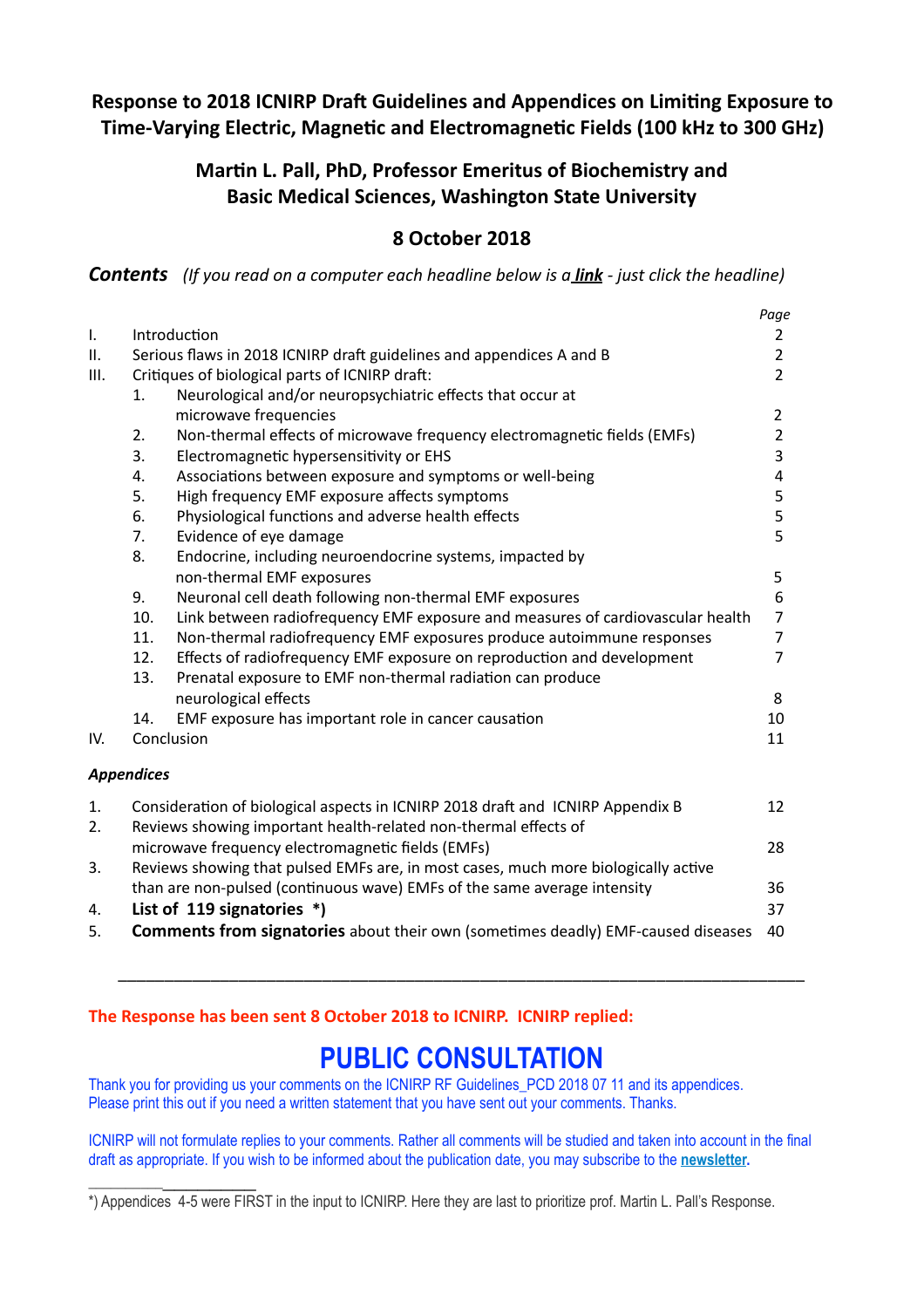## <span id="page-1-0"></span>**I.** Introduction

Scientific documents such as this ICNIRP draft document and its two associated appendices must:

- Be shown to be science-based on several widely accepted principles
- Provide an objective assessment of the scientific literature<br>• Hee clear logic in making informate as coming to conclusion
- Use clear logic in making inferences or coming to conclusions
- Contain statements supported by citations or provide information, such that the reader can assess whether or not those statements are likely to be valid
- Contain scientific statements that are testable and falsifiable, such that it should be obvious how such statements can be falsified by the reader.

When we have documents where the health and safety of essentially every single human being on earth may be at risk and the health and safety of many other living beings and whole ecosystems may be at risk, such as in this ICNIRP draft document and its appendices, it is especially important that these principles be followed. Accordingly, the following must be viewed as very serious flaws in the ICNIRP draft document and its two appendices.

#### <span id="page-1-1"></span>**II.** Serious flaws in 2018 ICNIRP draft guidelines and appendix B

1. The biological portions of these ICNIRP drafts (see appendix 1) have 64 different claims for which no evidence is provided. Each of these 64 claims should be documented in terms of the larger scientific literature, not just by cherry picking one or a few studies that can be claimed to support the ICNIRP position. This is particularly important because there is a very large literature contradicting many of these claims. 

2. Among the most egregious claims are the undocumented claims that certain EMF effects have no demonstrated health impacts. It is our belief that most, if not all, EMF effects have demonstrated health impacts, as shown by the biomedical scientific literature. Claims of no demonstrated health impacts must, therefore, be based on an extensive review of the biomedical literature on what health effects, if any, are produced by each EMF effect.

3. The conditions used in a study determine what results are obtained. Therefore, a study done under one set of conditions cannot conflict with or show inconsistencies with another done under another set of conditions. The only way to show conflicts or inconsistencies is to do identical studies and produce different results. ICNIRP and other similar organizations often suggest that there are conflicts or inconsistencies based on some superficial similarities, while providing no evidence whatsoever that any such inconsistencies actually exist. This is, therefore, a fundamental logical flaw that needs to be corrected in the ICNIRP draft.

4. A number of specific issues derived from appendix 1 of this document are dealt with below. These include both the biological parts of the ICNIRP draft and various critiques of it. The following 14 critiques are considered particularly important and are therefore singled out for comment here.

### <span id="page-1-2"></span>**III.** Critiques of biological parts of ICNIRP draft

### <span id="page-1-3"></span>**1.** Neurological and/or neuropsychiatric effects that occur at microwave frequencies

ICNIRP claims that frequencies above 10 MHz are not known to stimulate nerves. However, 27 different reviews listed in appendix 2 show that there are neurological and/or neuropsychiatric effects that occur at microwave frequencies. This claim is therefore false and must be deleted.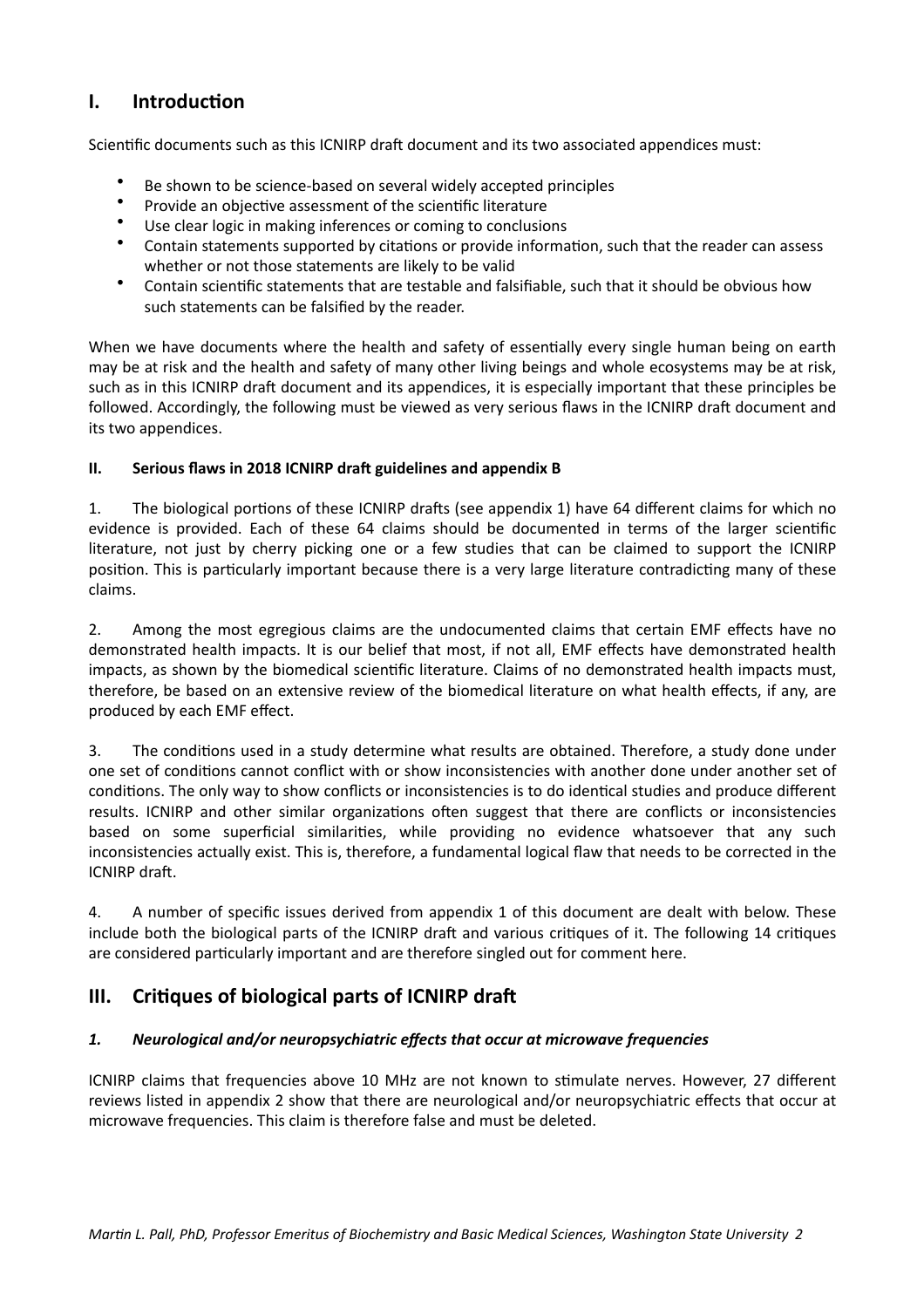### <span id="page-2-0"></span>2. Non-thermal effects of microwave frequency electromagnetic fields (EMFs)

2018 ICNIRP draft guidelines, subsect. 4.3.3 (Temperature elevation):

"For very low exposure levels (such as within the ICNIRP (1998) basic restrictions), there is extensive evidence that the amount of heat generated is not sufficient to cause harm, but for exposure levels above those of the ICNIRP (1998) basic restriction levels, yet below those shown to produce harm, there is still uncertainty."

ICNIRP provides no evidence for this claim, which is falsified by each of the 89 reviews listed in appendix 2. If ICNIRP wishes to argue against those findings, it should first cite each review, discuss in detail the findings reported and then attempt to rebut each of those 89 bodies of evidence.

2018 ICNIRP draft guidelines, subsect. 4.3.3 (Temperature elevation):

"Where there is good reason to expect health impairment at temperatures lower than those shown to impair health via radiofrequency EMF exposure, ICNIRP uses those lower temperatures to base limits on."

No evidence is provided to support this claim. Again, this statement clearly appears to be false based on those same 89 bodies of evidence.

#### <span id="page-2-1"></span>3. Electromagnetic hypersensitivity or EHS

2018 ICNIRP draft guidelines, appendix B, sect. 2.2 (Symptoms and wellbeing):

"A small portion of the population attributes non-specific symptoms to various types of radiofrequency EMF exposure; this is referred to as Idiopathic Environmental Intolerance attributed to EMF (IEI-EMF). Double-blind experimental studies have consistently failed to identify a relation between radiofrequency EMF exposure and such symptoms in the IEI-EMF population, as well as in healthy population samples. These human experimental studies provided evidence that 'belief about exposure' (e.g. the so-called 'nocebo' effect), and not exposure itself, is the relevant symptom determinant." 

No evidence is provided in support of these assertions. The accepted name for what ICNIRP calls "IEI-EMF" is "electromagnetic hypersensitivity" or EHS and there is much information about it in the scientific literature. It has been shown in four studies that it is possible to identify people with apparent EHS and show that they can be tested in blinded fashion using objectively measurable responses, showing that they are genuinely hypersensitive when compared with normal controls. The four studies are:

- 1. Rea WR, Pan Y, Yenyves EJ, Sujisawa I, Suyama N, Ross GH. 1991. Electromagnetic field sensitivity. J Bioelectr 10:241-256.
- 2. Havas M. 2006 Electromagnetic hypersensitivity: biological effects of dirty electricity with emphasis on diabetes and multiple sclerosis. Electromagn Biol Med 2006;25(4):259-68.
- 3. Havas M, et al. 2010 Provocation study using heart rate variability shows microwave radiation from DECT phone affects autonomic nervous system. In: Giuliani L, Soffritti M, editors. "Nonthermal Effects and Mechanisms of Interaction Between Electromagnetic Fields and Living Matter", European J Oncology  $-$  Library. National Institute for the Study and Control of Cancer and Environmental Disease Bologna: Mattioli; 2010. pp. 273-300. 2010.
- 4. McCarty DE, et al. 2011 Electromagnetic hypersensitivity: evidence for a novel neurological syndrome. Int J Neurosci. [www.ncbi.nlm.nih.gov/pubmed/21793784.](http://www.ncbi.nlm.nih.gov/pubmed/21793784) 2011 Sep 5.

There are other studies that show that there are genuine physiological changes occurring in EHS. Two studies have shown that EHS people have high levels of oxidative stress: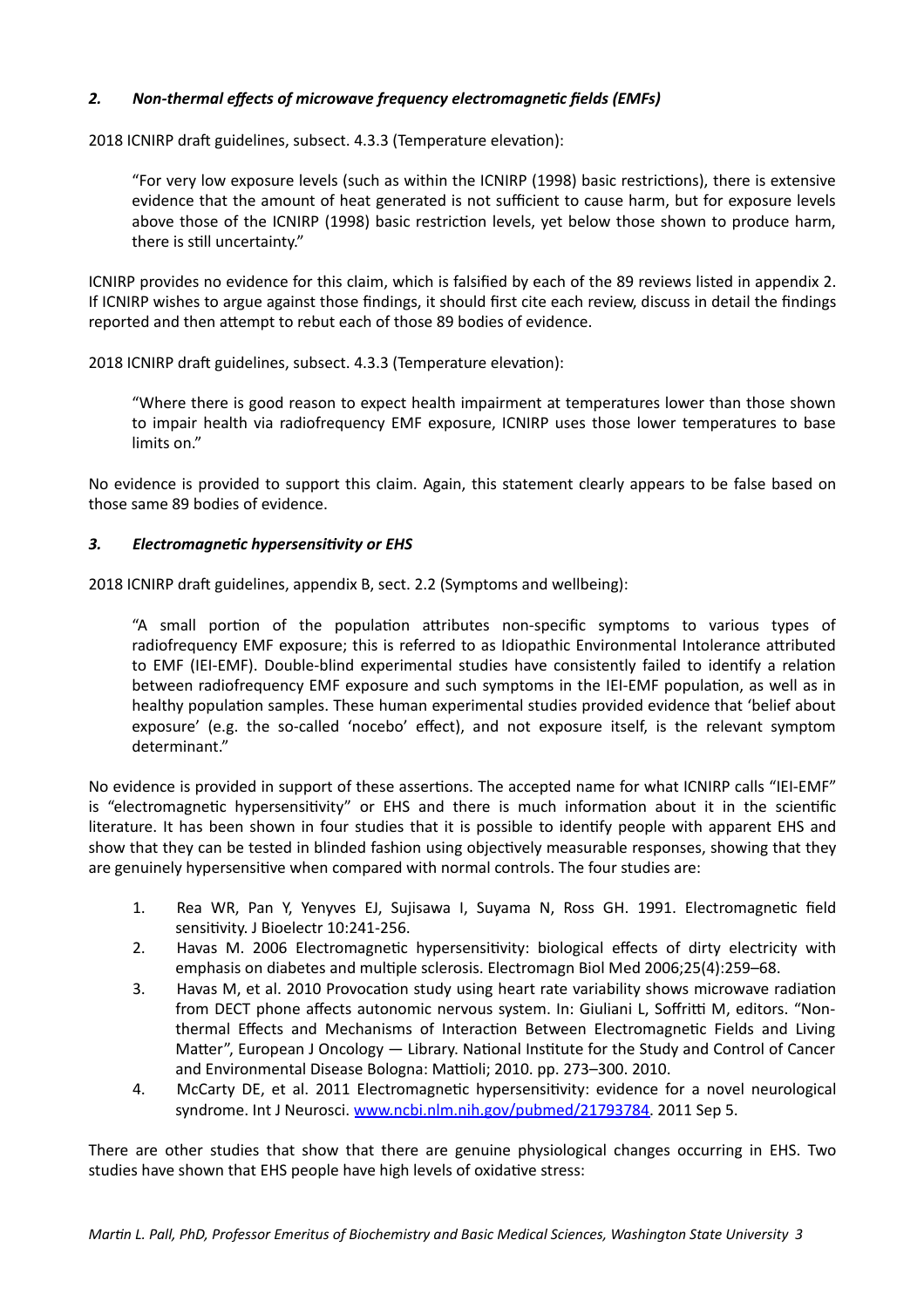- 1. De Luca C, Raskovic D, Pacifico V, Thai JC, Korkina L, 2011 The search for reliable biomarkers of disease in multiple chemical sensitivity and other environmental intolerances. Int J Environ Res Public Health. 2011 Jul;8(7):2770-97. doi: 10.3390/ijerph8072770.
- 2. Irigaray P, Caccamo D, Belpomme D. 2018 Oxidative stress in electrohypersensitivity selfreporting patients: Results of a prospective *in vivo* investigation with comprehensive molecular analysis. Int J Mol Med. 2018 Oct;42(4):1885-1898. doi: 10.3892/ijmm.2018.3774.

The De Luca et al. citation also showed that genetic polymorphisms in genes encoding enzymes for glutathione utilization produce increased susceptibility to EHS. These findings show that oxidative stress and lowered chemical metabolism have roles in causing EHS and that the ICNIRP claim that it is caused by a nocebo effect is again falsified.

Furthermore, it has been shown using fMRI that there are regions of the brain in EHS people who are especially sensitive to EMF stimulation:

> Heuser G, Heuser SA. 2017 Functional brain MRI in patients complaining of electrohypersensitivity after long term exposure to electromagnetic fields. Rev Environ Health. 2017 Sep 26;32(3):291-299. doi: 10.1515/reveh-2017-0014.

It can be seen from this that EHS is a genuine hypersensitivity condition with major sensitivity responses in the brain. Consequently, not only is what ICNIRP says in this area undocumented, but also each of the ICNIRP claims is also false. 

#### <span id="page-3-0"></span>4. Associations between exposure and symptoms or well-being

2018 ICNIRP draft guidelines, appendix B, sect. 2.2 (Symptoms and wellbeing):

"In studies on transmitters, no consistent associations between exposure and symptoms or wellbeing were observed when objective measurements of exposure were made, or when exposure information was collected prospectively."

No evidence is provided in support of this assertion.

2018 ICNIRP draft guidelines, appendix B, sect. 2.2 (Symptoms and wellbeing):

"In studies on mobile phone use, associations with symptoms and problematic behavior have been observed. However, these studies can generally not differentiate between potential effects from radiofrequency EMF exposure and other consequences of mobile phone use, such as sleep deprivation in adolescents using the mobile phone at night."

No evidence is provided in support of this claim.

2018 ICNIRP draft guidelines, appendix B, sect. 2.2 (Symptoms and wellbeing):

"Overall, the epidemiological research does not provide evidence of a causal effect of radiofrequency EMF exposure on symptoms or well-being."

No evidence is provided in support of this claim. The same 26 reviews on neurological/neuropsychiatric effects that were referred to above also falsify these ICNIRP claims regarding cell phone effects. Similar effects were found, including sleep disruption, fatigue, headache, memory dysfunction, depression, lack of concentration, anxiety, sensory dysfunction and several others. These were found to be produced by many different types of EMF exposures. These included radar, other occupational exposures, three types of broadcast radiation, heavy cell phone use, living near cell phone towers and microwave radiation of the US embassy in Moscow. Clearly these are not caused by behavioral changes specific for cell phone use, as ICNIRP argues here. When these problems are becoming almost universal in every single technologically advanced country on earth, surely it is time for ICNIRP to start protecting us from them.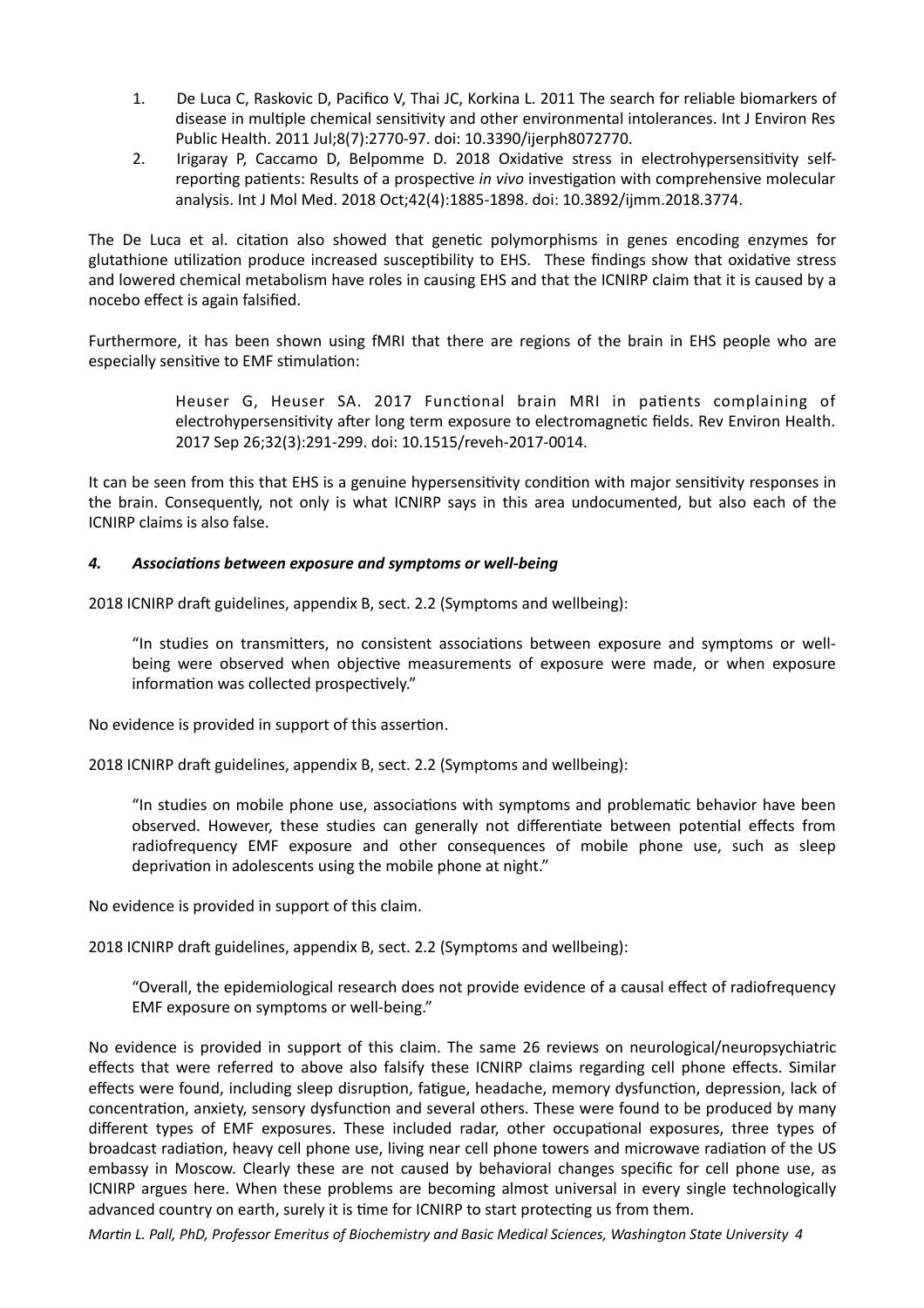#### <span id="page-4-0"></span>5. High frequency **EMF** exposure affects symptoms

2018 ICNIRP draft guidelines, appendix B, sect. 2.2 (Symptoms and wellbeing):

"There is thus no evidence that high frequency EMF exposure affects symptoms, except for pain (and potentially tissue damage) at high exposure levels."

No evidence is provided in support of this claim. It is shown to be completely untrue by the 27 reviews on neurological/neuropsychiatric effects previously discussed.

#### <span id="page-4-1"></span>6. Physiological functions and adverse health effects

2018 ICNIRP draft guidelines, appendix B, sect. 2.3 (Other brain physiology and related functions):

"A number of studies of physiological functions that could in principle lead to adverse health effects have been conducted, primarily using *in vitro* techniques. These have included multiple cell lines and assessed such functions as intra- and intercellular signaling, membrane ion channel currents and input resistance, Ca<sup>2+</sup> dynamics, signal transduction pathways, cytokine expression, biomarkers of neurodegeneration, heat shock proteins, and oxidative stress-related processes. Some of these studies also tested for effects of co-exposure of radiofrequency EMF with known toxins. Although some effects have been reported for some of these endpoints, there is currently no evidence of effects relevant to human health."

No evidence is provided in support of these claims. Is ICNIRP really trying to argue that important signaling pathways, excessive intracellular calcium, inflammation including inflammatory cytokines, neurodegeneration, heat shock responses and oxidative stress have "no relevance to human health"? If so, ICNIRP needs to debunk hundreds of thousands of studies in the PubMed database. 

#### <span id="page-4-2"></span>**7.** Evidence of eye damage

2018 ICNIRP draft guidelines, appendix B, sect. 2.3 (Other brain physiology and related functions):

"Some evidence of superficial eye damage has been shown in rabbits at exposures of at least 1.4 kW m-2, although the relevance of this to humans has not been demonstrated."

Why does ICNIRP state that there is no evidence of human relevance but never tells us if there is any evidence that the findings are not relevant to humans? If there is simply a lack of evidence, then the way ICNIRP describes this speaks to an unconscionable bias on the part of ICNIRP. With human relevance, as with all things, absence of evidence is not evidence of absence.

#### <span id="page-4-3"></span>8. Endocrine, including neuroendocrine systems, impacted by non-thermal EMF exposures

In contrast with the many ICNIRP statements with no evidence provided, the endocrine, including neuroendocrine systems, have been widely found to be impacted by non-thermal EMF exposures as shown by the following 12 reviews:

- 1. Glaser ZR, PhD. 1971 Naval Medical Research Institute Research Report, June 1971. Bibliography of Reported Biological Phenomena ("Effects") and Clinical Manifestations Attributed to Microwave and Radio-Frequency Radiation. Report No. 2 Revised. https:// scholar.google.com/scholar?q=Glaser+naval+medical+microwave+radiofrequency+1972&btnG=&hl=en&as\_sdt=0%2C38 (Accessed Sept. 9, 2017)
- 2. Tolgskaya MS, Gordon ZV. 1973. Pathological Effects of Radio Waves, Translated from Russian by B Haigh. Consultants Bureau, New York/London, 146 pages.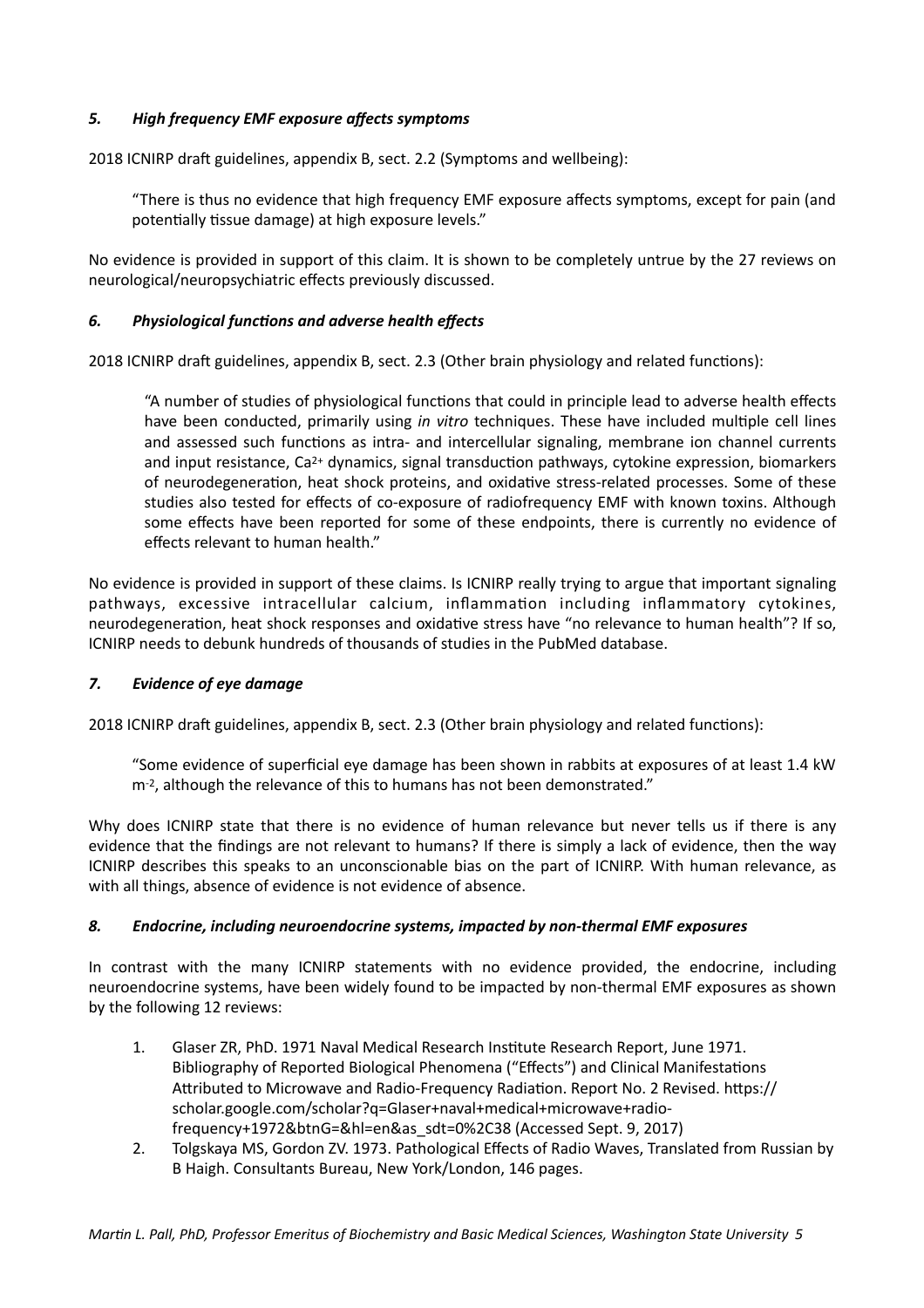- 3. Raines, J. K. 1981. Electromagnetic Field Interactions with the Human Body: Observed Effects and Theories. Greenbelt, Maryland: National Aeronautics and Space Administration 1981; 116  $D<sub>0</sub>$
- 4. Hardell, L., Sage, C. 2008. Biological effects from electromagnetic field exposure and public exposure standards. Biomed. Pharmacother. 62, 104-109.
- 5. Makker K, Varghese A, Desai NR, Mouradi R, Agarwal A. 2009 Cell phones: modern man's nemesis? Reprod Biomed Online 18:148-157.
- 6. Gye MC, Park CJ. 2012 Effect of electromagnetic field exposure on the reproductive system. Clin Exp Reprod Med 39:1-9. doi.org/10.5653/cerm.2012.39.1.1
- 7. Pall, M. L. 2015. Scientific evidence contradicts findings and assumptions of Canadian Safety Panel 6: microwaves act through voltage-gated calcium channel activation to induce biological impacts at non-thermal levels, supporting a paradigm shift for microwave/lower frequency electromagnetic field action. Rev. Environ. Health 3, 99-116.
- 8. Sangün Ö, Dündar B, Cömlekci S, Büyükgebiz A. 2016 The Effects of Electromagnetic Field on the Endocrine System in Children and Adolescents. Pediatr Endocrinol Rev 13:531-545.
- 9. Hecht, Karl. 2016 Health Implications of Long-Term Exposures to Electrosmog. Brochure 6 of A Brochure Series of the Competence Initiative for the Protection of Humanity, the Environment and Democracy. http://kompetenzinitiative.net/KIT/wp-content/uploads/2016/07/ KI Brochure-6 K Hecht web.pdf (accessed Feb. 11, 2018)
- 10. Asghari A, Khaki AA, Rajabzadeh A, Khaki A. 2016 A review on Electromagnetic fields (EMFs) and the reproductive system. Electron Physician. 2016 Jul 25;8(7):2655-2662. doi: 10.19082/2655.
- 11. Pall ML. 2018 Wi-Fi is an important threat to human health. Environ Res 164:404-416.
- 12. Wilke I. 2018 Biological and pathological effects of 2.45 GHz on cells, fertility, brain and behavior. Umwelt Medizin Gesselshaft 2018 Feb 31 (1).

If ICNIRP wishes to disagree with the findings in these reviews, it should cite each of these reviews and describe what findings were documented in each of them. Only then could ICNIRP feel free to disagree with any conclusions reached. Ignoring vast amounts of contrary data and opinion undercuts any claim that ICNIRP may make to providing unbiased science.

### <span id="page-5-0"></span>9. Neuronal cell death following non-thermal EMF exposures

2018 ICNIRP draft guidelines, appendix B, chap. 5 (Neurodegenerative Diseases):

"Although one group has reported that exposure to pulsed radiofrequency EMF fields increased neuronal death in rats, which might contribute to an increased risk of neurodegenerative disease, two studies have failed to confirm these results."

No evidence is provided in support of this claim. This is completely inaccurate: approximately a dozen studies found elevated levels of neuronal cell death following non-thermal EMF exposures reviewed in the Tolgaskya and Gordon 1973 review. The two studies by Zhang et al. in rats showed that repeated pulsed microwave/RF radiation in young rats caused them to develop Alzheimer's-like effects as middle-aged rats, including elevated levels of amyloid beta protein and oxidative stress in their brains and including Alzheimer's-like behavioral and memory deficiencies. Other studies have found increased levels of amyloid beta protein following EMF exposures. Why is ICNIRP ignoring such evidence?

### <span id="page-5-1"></span>10. Link between radiofrequency EMF exposure and measures of cardiovascular health

2018 ICNIRP draft guidelines, appendix B, chap. 6 (Cardiovascular System, Autonomic Nervous System, and Thermoregulation):

"Numerous human studies have investigated indices of cardiovascular, autonomic nervous system, and thermoregulatory function, including measures of heart rate and heart rate variability, blood pressure, body, skin and finger temperatures, and skin conductance. Most studies indicate there are no effects on endpoints regulated by the autonomic nervous system."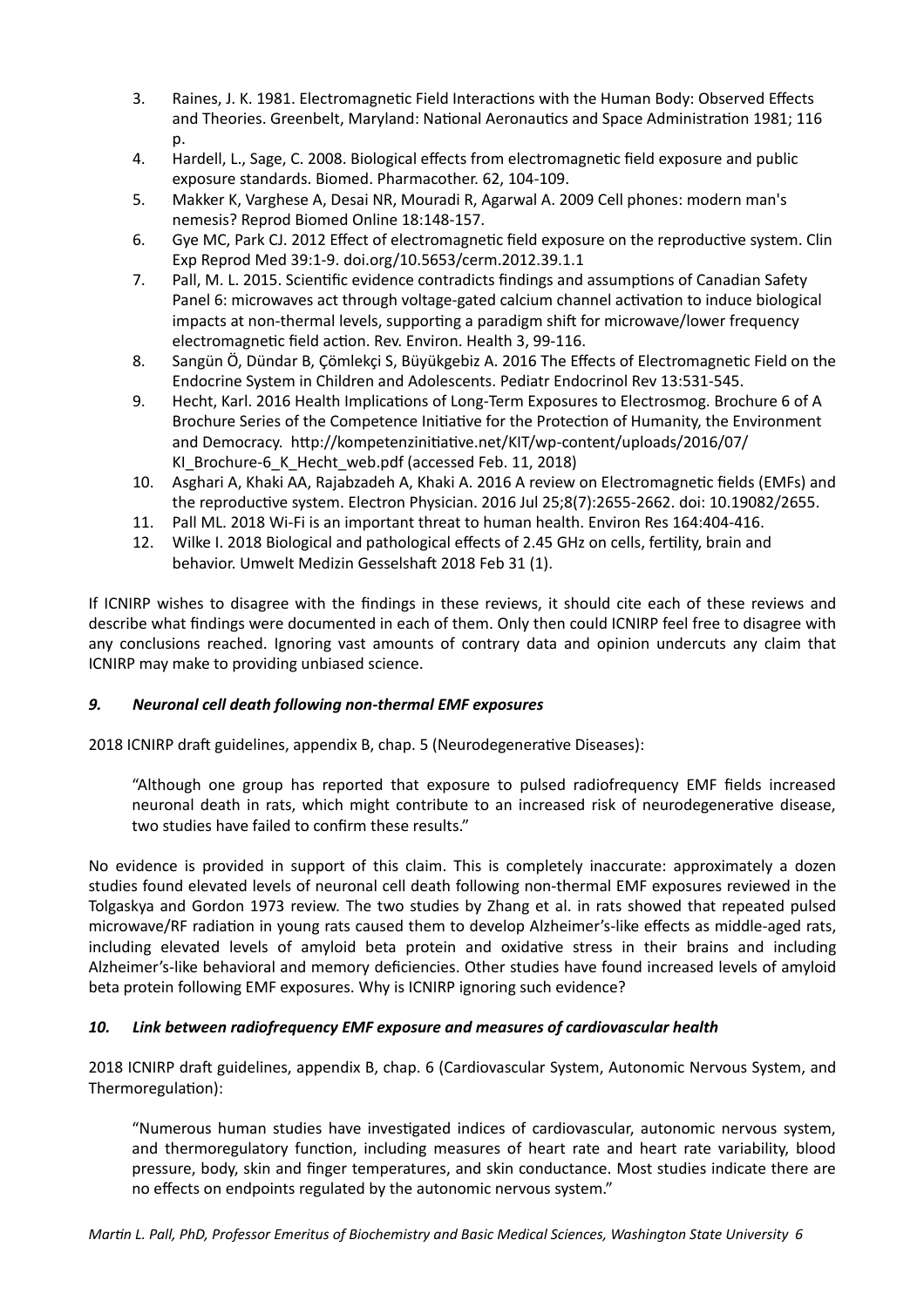No evidence is provided in support of this claim.

"The relatively few reported effects of exposure were small and would not have an impact on health."

No evidence is provided in support of this claim.

"The changes were also inconsistent and may be due to methodological limitations or chance."

No evidence is provided in support of this claim. Again, the only way to show inconsistency is to perform identical studies that produce widely different findings. If ICNIRP has such studies, it should produce them. If it does not, it should stop falsely claiming inconsistency when one may be looking simply at variation due to changes in the conditions used. When ICNIRP claims there are methodological problems, these need to be clearly stated and clearly documented.

#### <span id="page-6-0"></span>11. Non-thermal radiofrequency EMF exposures produce autoimmune responses

2018 ICNIRP draft guidelines, appendix B, chap. 7 (Immune System and Haematology):

"There have been inconsistent reports of transient changes in immune function and haematology following radiofrequency EMF exposures."

No evidence is provided in support of this claim.

"These have primarily been from *in vitro* studies, although some *in vivo* animal studies have also been conducted."

No evidence is provided in support of this claim.

"There is currently no evidence that such reported effects, if real, are relevant to human health."

A total of 11 animal studies in the EMF Portal database show that non-thermal radiofrequency EMF exposures produce autoimmune responses. These can be easily found by searching that database for *autoimmune* or *autoimmunity* for *EMFs* over 10 MHz. If ICNIRP wishes to argue that these findings are irrelevant to the large increases in autoimmune incidence and prevalence we have seen in recent years in humans, it should make whatever argument it feels is appropriate. To have ICNIRP ignoring this pattern of evidence is unacceptable.

#### <span id="page-6-1"></span>12. Effects of radiofrequency EMF exposure on reproduction and development

2018 ICNIRP draft guidelines, appendix B, chap. 8 (Fertility, Reproduction, and Childhood Development):

"There is very little human experimental research addressing possible effects of radiofrequency EMF exposure on reproduction and development. What is available has focused on hormones that are relevant to reproduction and development, and as described in the Neuroendocrine System section above, there is no evidence that they are affected by radiofrequency EMF exposure."

This is completely untrue. There are 13 studies showing that such EMFs impact human male reproduction, including sperm motility and aberrations in sperm structure; long-term exposures produce decreases in sperm count. These impacts are shown in the following studies:

- 1. Avendaño, Mata AM, Sanchez Sarmiento CA. 2012 Use of laptop computers connected to the internet through Wi-Fi deceases human sperm motility and increases sperm DNA fragmentation. Fertil Steril 97: No. 1, January 2012 0015-8282.
- 2. Agarwal A, Desai NR, Makker K, Varghese A, Mouradi R, Sabanegh E, Sharma R. 2008 Effects of radiofrequency electromagnetic waves (RF-EMW) from cellular phones on human ejaculated semen: an in vitro pilot study. Fertil Steril 92: 1318-1325.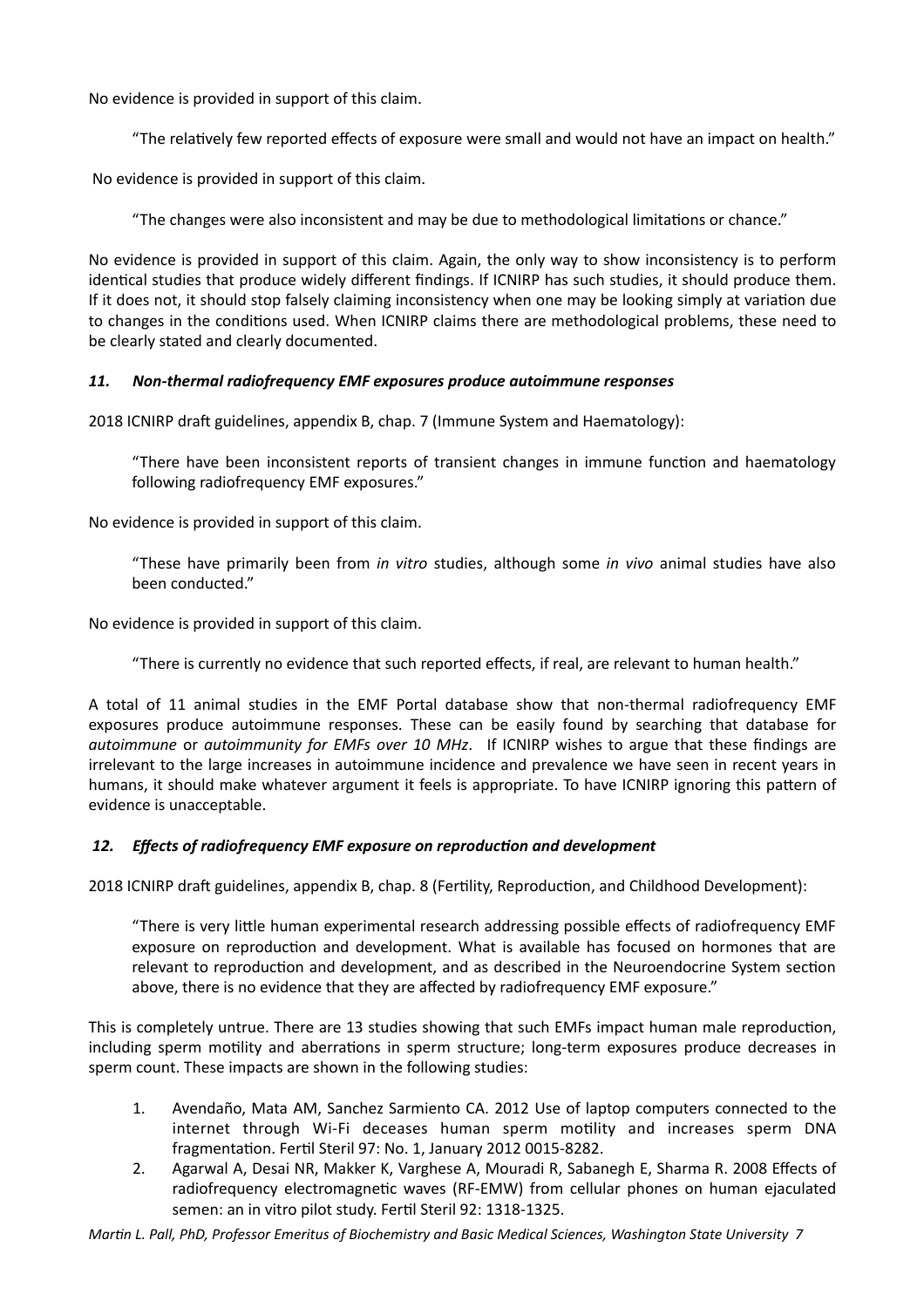- 3. Erogul O, Oztas E, Yildirim U, Kir T, Emin A, Komeski G, Irkilata, HC, Irmak MK, Peker AF, 2006 Effects of electromagnetic radiation from cellular phone on human sperm motility. Arch Med Res 37:840-843.
- 4. Wdowiak A, Wdowiak L, Wiktor H. 2007 Evaluation of the effect of using mobile phones on male fertility. Ann Agric Environ Med 2007, 14: 169-172

The following additional nine studies can all be accessed in the EMF Portal database:

Oni et al., 2011; Iuliis et al., 2009; Zalata et al., 2015; Gorpinchenko et al., 2014; Wang et al., 2015; Baste et al., 2008; Davoudi et al., 2002; Kilgallon and Simmons, 2005; Fejes et al., 2005.

Therefore, the claim by ICNIRP that there are few studies of the effects of EMFs on human reproduction are clearly false. There is also concern about EMF causation of increased spontaneous abortion in humans from an earlier review and from four recent primary literature citations:

- 1. Goldsmith JR. 1997 Epidemiologic evidence relevant to radar (microwave) effects. Environ Health Perspect. 1997 Dec;105 Suppl 6:1579-87.
- 2. Mahmoudabadi FS, Ziaei S, Firoozabadi M, Kazemnejad A. 2015 Use of mobile phone during pregnancy and the risk of spontaneous abortion. J Environ Health Sci Eng. 2015 Apr 21;13:34. doi: 10.1186/s40201-015-0193-z.
- 3. Mortazavi SMJ, Mortazavi SA, Paknahad M. 2012 Association between electromagnetic field exposure and abortion in pregnant women living in Tehran. Int J Reprod Biomed (Yazd) 2017 Feb;15(2):115-116.
- 4. Liu XY, Bian XM, Han JX, Cao ZJ, Fan GS, Zhang C, Zhang WL, Zhang SZ, Sun XG. 2007 [Risk factors in the living environment of early spontaneous abortion pregnant women]. Zhongguo Yi Xue Ke Xue Yuan Xue Bao. 2007 Oct;29(5):661-4.
- 5. Zhou LY, Zhang HX, Lan YL, Li Y, Liang Y, Yu L, Ma YM, Jia CW, Wang SY. Epidemiological investigation of risk factors of the pregnant women with early spontaneous abortion in Beijing. Chin J Integr Med. 2017 May;23(5):345-349. doi: 10.1007/s11655-015-2144-z. Epub 2015 Apr 14.

ICNIRP can, if it wishes, argue against these findings, but it cannot simply ignore them and have any sustainable claim that it is protecting our health from EMF effects.

### <span id="page-7-0"></span>13. Prenatal exposure to EMF non-thermal radiation can produce neurological effects

2018 ICNIRP draft guidelines, appendix B, chap. 8 (Fertility, Reproduction, and Childhood Development):

"Other research has addressed this issue by looking at different stages of development (on endpoints such as cognition and brain electrical activity), in order to determine whether there may be greater sensitivity to radiofrequency fields during these stages."

No evidence is provided in support of this claim.

2018 ICNIRP draft guidelines, appendix B, chap. 8 (Fertility, Reproduction, and Childhood Development):

"There is currently no evidence that developmental phase is relevant to this issue."

No evidence is provided in support of this claim. Six studies have found that late prenatal EMF non-thermal exposures in rodents produce long-term neurological changes that are maintained as adults, changes similar to those found in ADHD or autism. No similar changes are produced in adults. These changes were found to be produced by cell phone radiation, cordless phone radiation and by Wi-Fi, suggesting that prenatal exposure to a broad range of such radiation can produce these effects. These studies are as follows: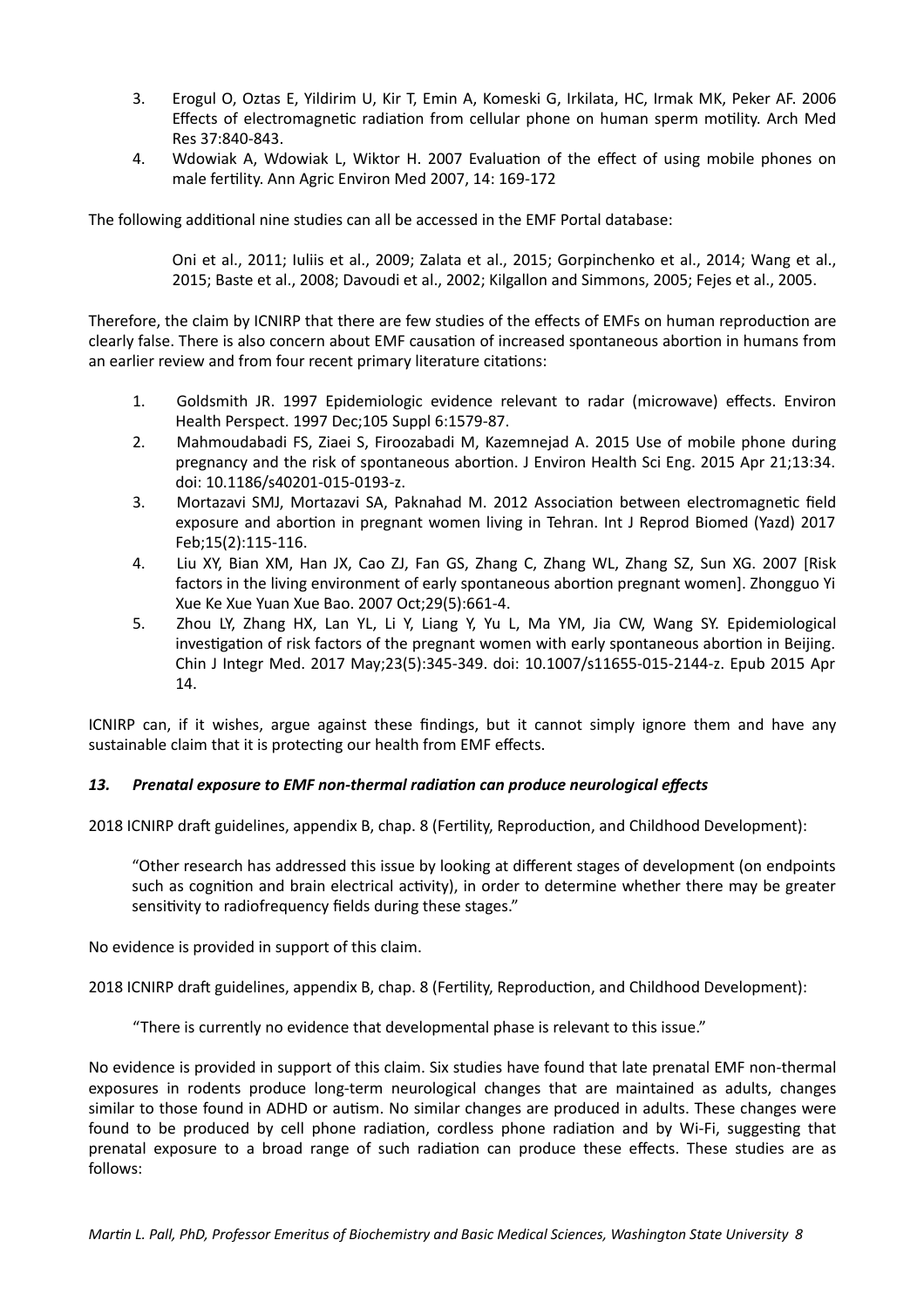- 1. Aldad TS, Gan G, Gao X-B, Taylor HS, 2012 Fetal radiofrequency radiation from 800-1900 MHrated cellular telephone affects neurodevelopment and behavior in mice. Scientific Rep 2, article 312.
- 2. Othman, H., Ammari, M., Rtibi, K., Bensaid, N., Sakly, M., Abdelmelek, H. 2017. Postnatal development and behavior effects of in-utero exposure of rats to radiofrequency waves emitted from conventional WiFi devices. Environ. Toxicol. Pharmacol. 52:239-247. doi: 10.1016/j.etap.2017.04.016.
- 3. Bas O, Sönmez OF, Aslan A, Ikinci A, Hanci H, Yildirim M, Kaya H, Akca M, Odaci E. 2013 Pyramidal Cell Loss in the Cornu Ammonis of 32-day-old Female Rats Following Exposure to a 900 Megahertz Electromagnetic Field During Prenatal Days 13-21. Neuroquantology 11: 591-599.
- 4. Kumari K, Koivisto H, Myles C, Jonne N, Matti V, Heikki T, Jukka J. 2017 Behavioural phenotypes in mice after prenatal and early postnatal exposure to intermediate frequency magnetic fields. Environ Res 162: 27-34.
- 5. Othman H, Ammari M, Sakly M, Abdelmelek H. 2017 Effects of prenatal exposure to WIFI signal (2.45GHz) on postnatal development and behavior in rat: Influence of maternal restraint. Behav Brain Res 326: 291-302 doi: 10.1016/j.bbr.2017.03.011.
- 6. Stasinopoulou M, Fragopoulou AF, Stamatakis A, Mantziaras G, Skouroliakou K, Papassideri IS, Stylianopoulou F, Lai H, Kostomitsopoulos N, Margaritis LH. 2016 Effects of pre- and postnatal exposure to 1880-1900 MHz DECT base radiation on development in the rat. Reprod Toxicol 2016; 65: 248-262.

There is a second type of study that also produces clear evidence of fetal effects not seen in adults. These are the two studies in cattle that clearly show high sensitivity of the fetus to EMFs. Conducted by Professor Hässig and his colleagues in Switzerland, they demonstrate effects deep within the body, on cataract formation in newborn calves where the mothers were grazing near a cell phone tower:

- 1. Hässig M, Jud F, Naegeli H, Kupper J, Spiess BM. 2009 Prevalence of nuclear cataract in Swiss veal calves and its possible association with mobile telephone antenna base stations. Schweiz Arch Tierheilkd 151:471-478.
- 2. Hässig M, Jud F, Spiess B. 2012 [Increased occurrence of nuclear cataract in the calf after erection of a mobile phone base station]. Schweiz Arch Tierheilkd 154:82-86.

The Swiss safety guidelines are 100 times more stringent than are the ICNIRP safety guidelines, emphasizing the complete inadequacy of the ICNIRP safety guidelines. These two studies clearly show that when pregnant cows are grazing near mobile phone base stations (also called cell phone towers), the calves are born with very greatly increased incidences of cataracts. It follows from these findings that, even though the developing fetuses are very deep in the body of the mother and should be highly protected from the EMF exposures, they are not so protected. Furthermore, because the mothers do not develop cataracts despite their eyes being much more exposed to cell phone tower radiation, this clearly argues that the fetal eye tissue is vastly more sensitive to EMF effects than is adult eye tissue. When ICNIRP claims there is no evidence but there clearly is evidence, this destroys whatever credibility ICNIRP may have had.

### <span id="page-8-0"></span>14. EMF exposure has important role in cancer causation

2018 ICNIRP draft guidelines, appendix B, chap. 9 (Cancer):

"There is a large body of literature concerning cellular and molecular processes that are of particular relevance to cancer. This includes studies of cell proliferation, differentiation and apoptosis-related processes, proto-oncogene expression, genotoxicity, increased oxidative stress, and DNA strand breaks. Although there are reports of effects of radiofrequency EMF on a number of these endpoints, there is no substantiated evidence of health-relevant effects."

No evidence is provided in support of this claim. What ICNIRP is apparently claiming is that these effects of EMF exposure, each of which has been shown in an extraordinarily large scientific literature to have an important role in cancer causation, are—inexplicably—not relevant to health! We are relying on the *Martin L. Pall, PhD, Professor Emeritus of Biochemistry and Basic Medical Sciences, Washington State University 9*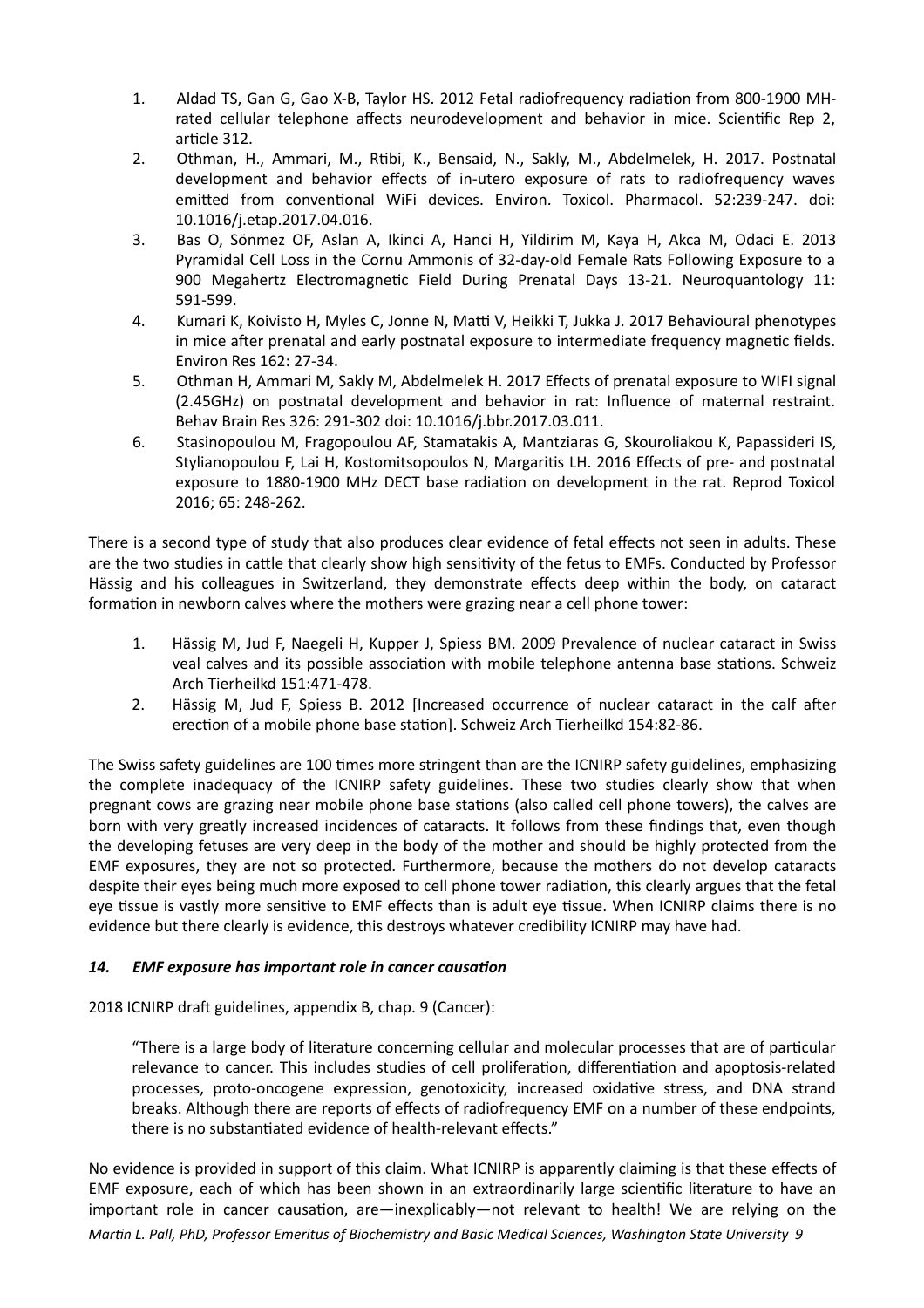Melnick critique to provide a much broader-ranging assessment of the many flaws in this cancer section of the ICNIRP draft. We urge ICNIRP to pay close attention to the Melnick critique.

5. Appendix 2 contains reviews documenting each of eight different non-thermal EMF effects. These effects are as follows:

- 1. Effects on cellular DNA including single-strand and double-strand breaks in cellular DNA and on oxidized bases in cellular DNA; also evidence for chromosomal mutations produced by double strand DNA breaks (23 reviews).
- 2. Lowered fertility, including tissue remodeling changes in the testis, lowered sperm count and sperm quality, lowered female fertility including ovarian remodeling, oocyte (follicle) loss, lowered estrogen, progesterone and testosterone levels (that is sex hormone levels), increased spontaneous abortion incidence, lowered libido (19 reviews).
- 3. Widespread neurological/neuropsychiatric effects (27 reviews).
- 4. Apoptosis/cell death (an important process in production of neurodegenerative diseases that is also important in producing infertility responses) (13 reviews).
- 5. Oxidative stress/free radical damage (important mechanisms involved in almost all chronic diseases; direct cause of cellular DNA damage) (21 reviews).
- 6. Endocrine, that is hormonal effects, including neuroendocrine, peptide and other non-steroid hormones; also steroid hormones (12 reviews).
- 7. Increased intracellular calcium: intracellular calcium is maintained at very low levels (typically about  $2 \times 10^{-9}$  M) except for brief increases used to produce regulatory responses, such that sustained elevation of intracellular calcium levels produces many pathophysiological (that is disease-causing) responses) (16 reviews).
- 8. Cancer causation by EMF exposures (36 reviews).

ICNIRP appears to be systematically avoiding citing and discussing review articles that discuss contrary findings and express contrary opinions to those expressed by ICNIRP. That is not acceptable. If ICNIRP wishes to take a position contrary to those taken in these reviews, at a minimum, ICNIRP must cite each contrary review, discuss its main findings and only then can ICNIRP argue against the positions taken in these reviews.

6. Appendix 3 contains reviews showing that pulsed EMFs are, in most cases, much more biologically active than are non-pulsed (continuous wave) EMFs of the same average intensity (13 reviews). This is important because all wireless communication devices communicate via pulsations and because the "smarter" the device, the more it pulses because the pulsations convey the information. This raises the issue that such "smarter" devices may, in fact, be much more dangerous than are less "smart" devices, even if the "smart" devices have lower intensity radiation.

What should be obvious is that you could not study such pulsation roles if there were no biological effects *produced by such EMFs*. The pulsation studies alone tell us that there are many such EMF effects, despite ICNIRP's claims to the contrary.

There is an additional complication here. There have been shown to be intensity windows of exposure, where exposures within a window produce maximum biological effects, but either lower or higher exposures produce much lower effects:

- 1. Belyaev, I., 2005. Non-thermal biological effects of microwaves. Microwave Rev. 11, 13-29.
- 2. Belyaev, I., 2015. Biophysical mechanisms for nonthermal microwave effects. In: Markov M.S. (Ed), Electromagnetic Fields in Biology and Medicine, CRC Press, New York, pp 49-67.
- 3. Pall, M. L. 2015 Scientific evidence contradicts findings and assumptions of Canadian Safety Panel 6: microwaves act through voltage-gated calcium channel activation to induce biological impacts at non-thermal levels, supporting a paradigm shift for microwave/lower frequency electromagnetic field action. Rev. Environ. Health 3, 99-116. doi: 10.1515/reveh-2015-0001.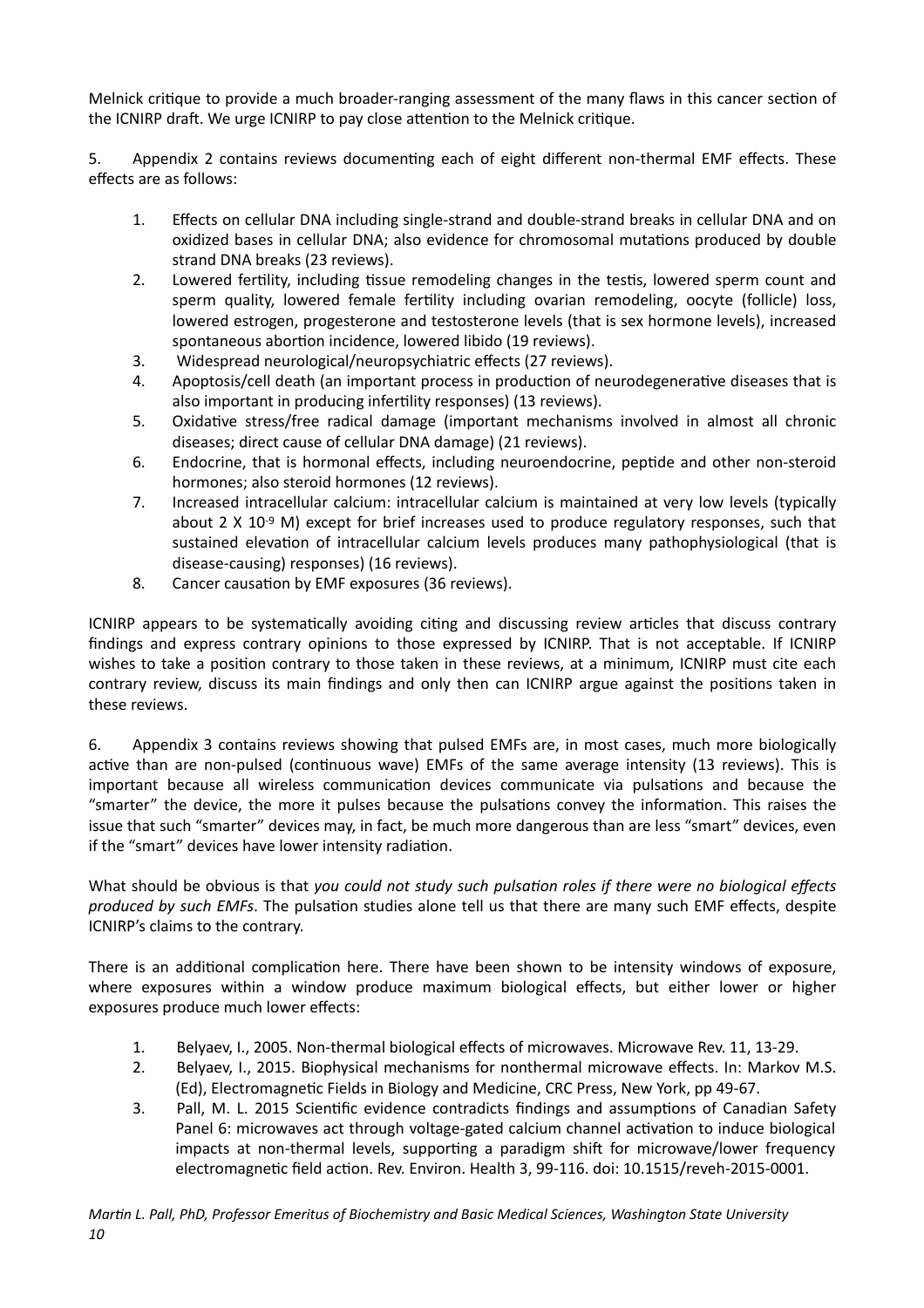Each of these issues seriously threatens the whole structure advocated by ICNIRP and must, therefore, be seriously considered by ICNIRP in order to produce a scientifically valid document. They threaten the ICNIRP claim that:

- 1. Effects are only seen if intensities are above some level but are not seen at lower intensities.
- 2. Average intensities are all that need to be considered, when in fact average intensities are often irrelevant to biological effects seen.
- 3. Pulsations can be ignored.
- 4. Dose response curves are linear or, at least, monotone.

### <span id="page-10-0"></span>**IV.** Conclusion

It is our opinion that safety can only be assessed biologically and that the whole structure that ICNIRP proposes is deeply flawed.

### **Signed:**

Martin L. Pall, PhD, Professor Emeritus of Biochemistry and Basic Medical Sciences, Washington State University 

Rainer Nyberg, EdD, Professor Emeritus. Vassa, Finland. Co-author§ of the EU Appeal asking for a moratorium on 5G until research on health harm is done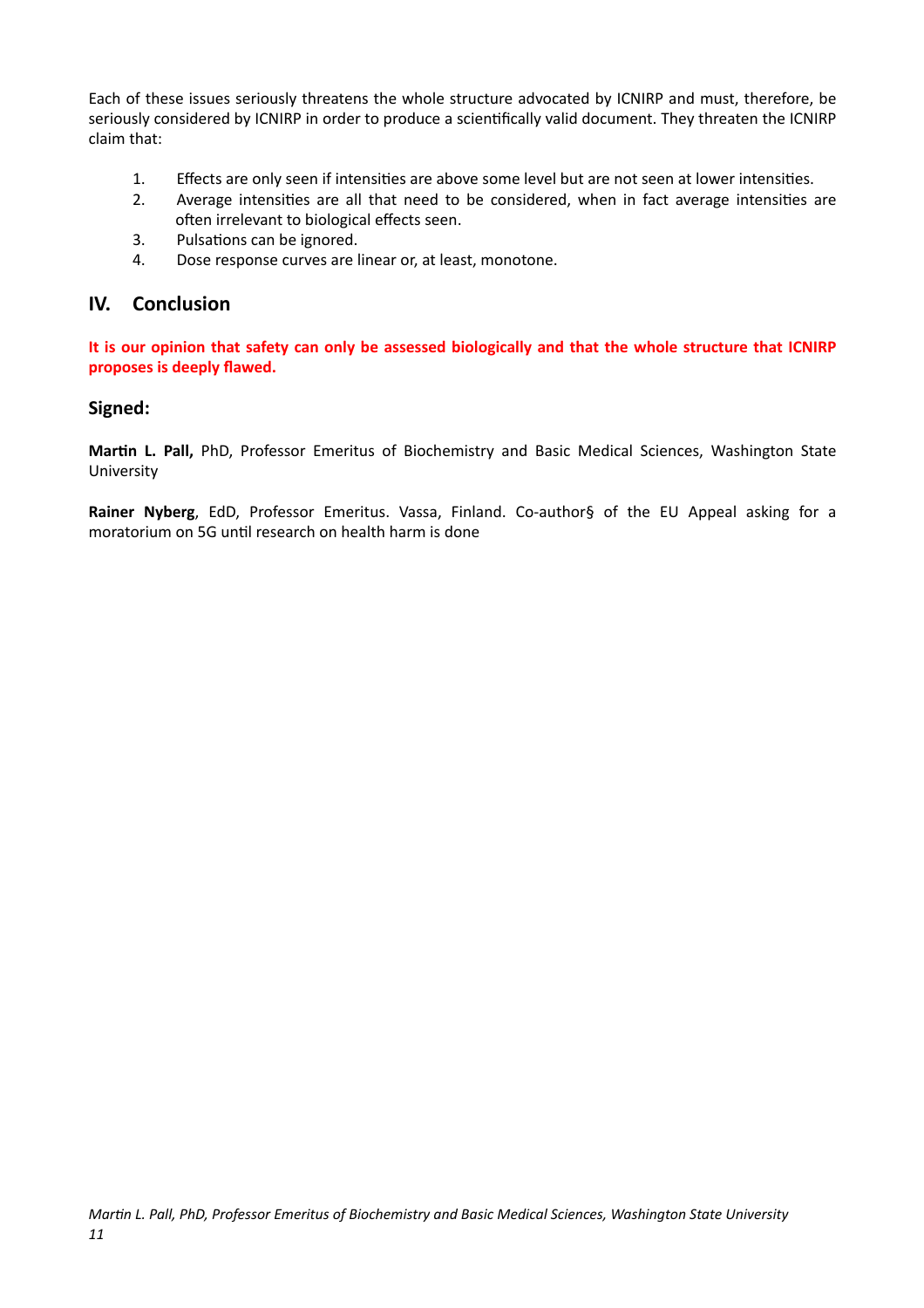## <span id="page-11-0"></span>**Appendix 1**

## Consideration of biological aspects in ICNIRP 2018 draft and ICNIRP Appendix B

### 2018 ICNIRP draft guidelines, subsect. 4.3.1 (Nerve stimulation)

*Exposure to EMF can induce electric fields within the body, which for frequencies up to 10 MHz can* stimulate nerves (Saunders and Jeffreys, 2007); this is not known to occur in vivo at frequencies *higher than approximately 10 MHz*. The Saunders and Jeffreys article does not test this, so no evidence is provided by ICNIRP supporting this statement. Furthermore each of the 27 reviews on neurological/neuropsychiatric effects listed in appendix 2 provides clear evidence that this is not true. Each provides a body of evidence showing that microwave frequency EMFs do cause neurological and/or neuropsychiatric effects. The effect of this stimulation varies as a function of *frequency, and is typically reported as a 'tingling' sensation for frequencies around 100 kHz (where peak field is most relevant*) [no evidence provided]. As frequency increases, heating effects predominate and the likelihood of nerve stimulation decreases; at 10 MHz the electric field is *typically described as 'warmth'* [no evidence provided]. Nerve stimulation by induced electric fields *is* protected by the ICNIRP low frequency guidelines (2010) [no evidence provided; massively **contradicted by the 27 reviews]**, and is not discussed further here. We have here multiple claims by ICNIRP that are both undocumented by them and are contradicted by very large amounts of evidence that have been reviewed earlier. This raises the question of why ICNIRP did not cite and discuss this very large literature that opposes their position.

### 2018 ICNIRP draft quidelines, subsect. 4.3.2 (Membrane permeabilization)

*When* (low frequency) EMF is pulsed, the power is distributed across a range of frequencies, which *can include radiofrequency EMF (Joshi and Schoenbach, 2010). If the pulse is sufficiently intense* and brief, exposure to the resultant EMF may cause cell membranes to become permeable, which *in* turn can lead to other cellular changes. However, there is no evidence that the radiofrequency spectral component from an EMF pulse (without the low- frequency component) is sufficient to *cause this permeability.* Joshi and Schoenbach did not test this, so no evidence is provided. The restrictions on nerve stimulation in the ICNIRP (2010) quidelines provide adequate protection against the low frequency components [no evidence provided], so additional protection from the *resultant radiofrequency EMF is not necessary* [no evidence provided]. Membrane permeability *has also been shown to occur with 18 GHz continuous wave exposure (e.g. Nguyen et al., 2015). This has only been demonstrated in vitro, and requires very high exposure levels (circa 5 kW kg-1) that far exceed those required to cause thermally-induced harm (see Section 4.3.3).* (Nguyen et al. was a study of bacteria and there is no evidence provided here on mammalian cells, let alone **human cells**). Therefore there is also no need to specifically protect against this effect, as restrictions designed to protect against smaller temperature elevations will also protect against *this.* **Logic does not follow**. The genuine membrane permeabilization that is produced by low intensity, non-thermal effects of EMFs, is through activation of voltage-gated ion channels, with the voltage-gated calcium channels (VGCCs) being particularly important. It has been shown that there are 28 published studies which showed that low-intensity EMF effects can be blocked or greatly lowered by calcium channel blockers [Pall ML, 2013 and 2018; J Cell Mol Med. 2013 Aug; 17(8):958-65; Environ Res. 2018 Jul;164:405-416.], drugs that are specific for blocking the VGCCs. Microwave frequency EMF exposures lead, in turn, to excessive calcium signaling via increased levels of [Ca2+]i, as shown in many of the reviews listed above on increased calcium levels.

2018 ICNIRP draft quidelines, subsect. 4.3.3 (Temperature elevation)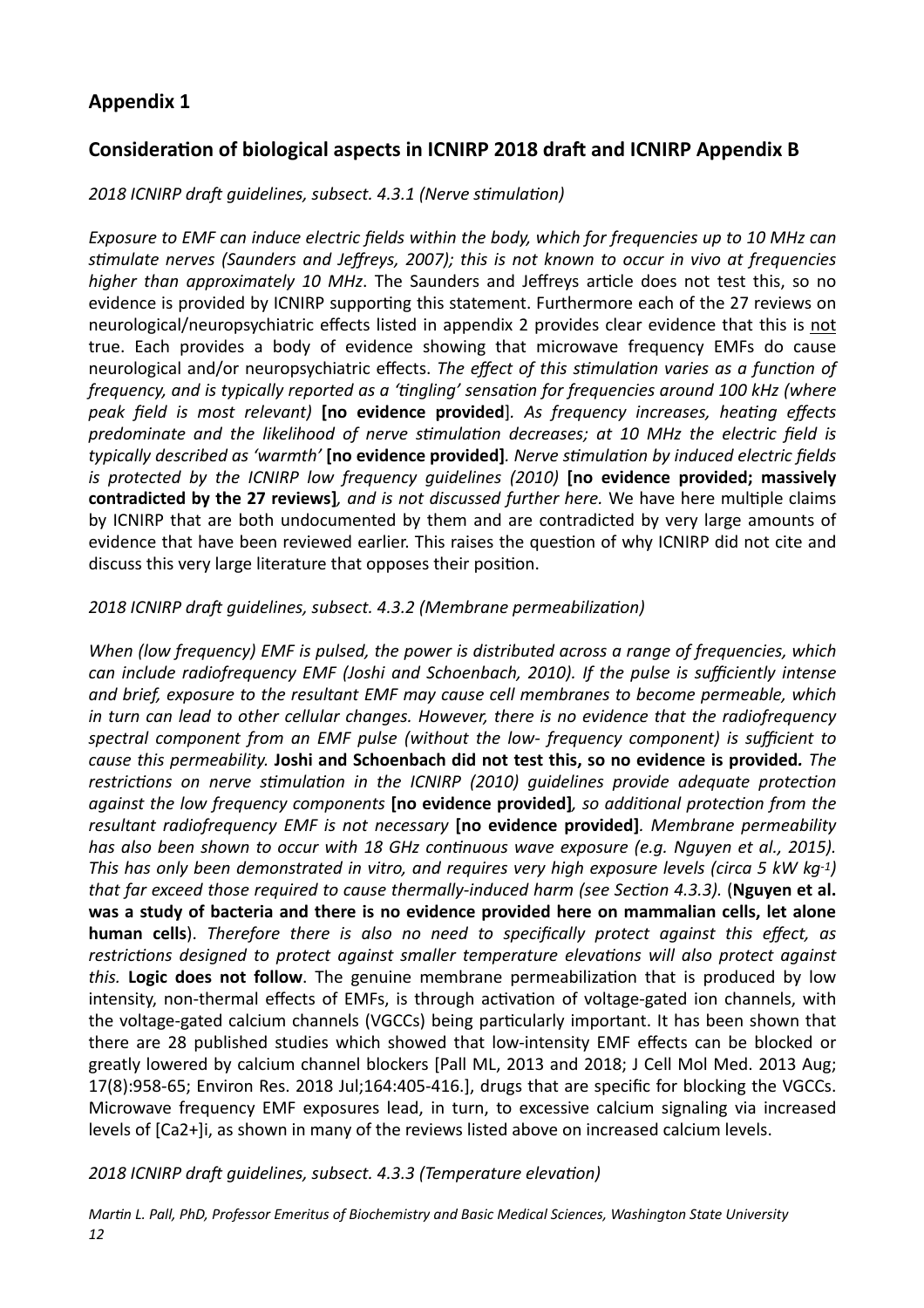*Radiofrequency EMFs can generate heat in the body. As heat can affect health, it is important that heat generated by EMF is kept to a safe level. However, as can be seen from appendix B, there is a dearth* of radiofrequency exposure research using sufficient power to cause heat- induced health *effects.* Of particular note is that although exposures (and resultant temperature rises) have *occasionally been shown to cause severe harm, the literature lacks concomitant evidence of the highest exposures that do not cause harm. For very low exposure levels (such as within the ICNIRP (1998)* basic restrictions) there is extensive evidence that the amount of heat generated is not sufficient to cause harm, but for exposure levels above those of the ICNIRP (1998) basic restriction *levels, yet below those shown to produce harm, there is still uncertainty* [no evidence provided]. **Each of the 89 reviews listed in appendix 2 falsifies this claim.** If ICNIRP wishes to argue against those findings, ICNIRP should cite each of those reviews, discuss in detail what findings they report and only then can ICNIRP attempt to rebut each of those 89 bodies of evidence. Where there is good reason to expect health impairment at temperatures lower than those shown to impair *health* via radiofrequency EMF exposure, ICNIRP uses those lower temperatures to base limits on [no evidence provided. Again, this statement clearly appears to be false based on those same 89 **bodies of evidence].** 

2018 ICNIRP draft quidelines, appendix B, sect. 2.1 (Brain electrical activity and cognitive *performance)* 

*Human research addressing higher cognitive function has primarily been conducted within the ICNIRP* (1998) basic restriction values, with very limited research at levels high-enough to provide *health-effect threshold information. This has primarily been assessed via performance measures,* and derivations of the electroencephalogram (EEG) and cerebral blood flow (CBF) measures *(sensitive measures of brain electrical activity and blood flow/metabolism, respectively). Most double-blind human experimental studies on cognitive performance, CBF or event-related potential (a derivative of the EEG) measures of cognitive function did not report an association with radiofrequency* EMF [no evidence provided]. A number of sporadic findings have been reported, *but these do not show a consistent or meaningful pattern* [no evidence provided]. This may be a *result of the large number of (uncontrolled-for)* statistical comparisons, a possibility consistent with *the lack of replication of such reports* [no evidence provided]. The only way to show lack of replication is to do identical studies and obtain different results. If ICNIRP has many examples of such identical studies, then it needs to document them. If it does not, then it needs to stop making false claims of lack of replication. Of particular importance is that the larger, more *methodologically rigorous studies have failed to identify effects of radiofrequency EMF exposure on these cognitive domains* [no evidence provided]. There are therefore no substantiated reports of radiofrequency EMF negatively affecting performance, CBF or event-related potential measures of *cognitive function* [no evidence provided]. Studies analyzing frequency components of the EEG have reliably shown that the 8–13 Hz alpha band in waking EEG and the 10–14 Hz 'sleep spindle' *frequency range in sleep EEG, are affected by radiofrequency EMF exposure with SARs <2 W kg-1, but there is no evidence that these relate to adverse health effects* [no evidence provided]. Both rodents and non-human primates have shown a decrease in food-reinforced memory performance *with* exposures to radiofrequency EMF at a whole body average SAR >5 W kg-1 for rats, and a whole body average  $SAR > 4$  W kg<sup>-1</sup> for non-human primates, exposures which correspond to *increases in body core temperatures of approximately 1 °C. However, there is no indication that* these changes were due to reduced cognitive ability, rather than the normal temperature-induced *reduction of motivation (hunger)* [no evidence provided]. Such changes in motivation are *considered normal and reversible thermoregulatory responses, and do not in themselves represent* an adverse health effect [no evidence provided]. Having an interpretation, however plausible or implausible it may be, does not provide compelling evidence to the issue of whether this is a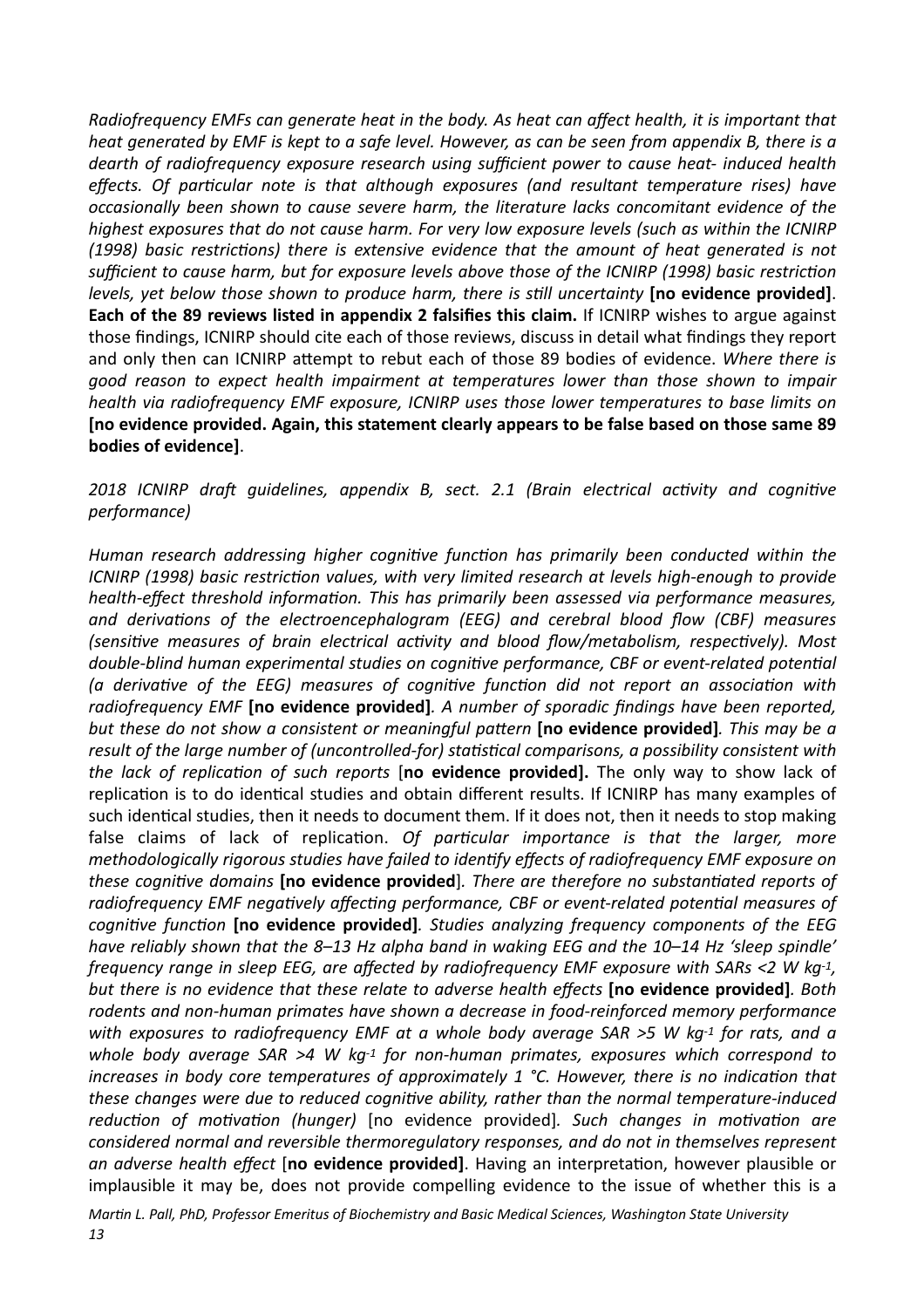health effect. *Similarly, although not considered an adverse health effect, behavioral changes to* reduce body temperature have also been observed in non-human primates at a whole body *average SARs of 1 W kg-1, with the threshold the same for acute, repeated exposures and for longterm* exposures **[no evidence provided]**. There is limited epidemiological research on higher *cognitive function* [no evidence provided]. There have been reports of subtle changes to performance measures with radiofrequency EMF, but findings have been contradictory and alternative explanations for observed effects are plausible (no evidence provided). Again only identical studies that produce widely different findings can provide evidence of contradictory findings. If ICNIRP has such studies, it should produce them. If it does not, it should stop making false claims of contradictory findings. *Further details concerning the term 'substantiated' can be found* in the main quidelines document. In summary, there is no substantiated experimental or *epidemiological evidence that exposure to radiofrequency EMF affects higher cognitive functions relevant to health* [no evidence provided].

### 2018 ICNIRP draft quidelines, appendix B, sect. 2.2 (Symptoms and wellbeing)

There is research addressing the potential for radiofrequency EMF to influence mood, behavior *characteristics and symptoms. A number of human experimental studies testing for acute changes* to wellbeing or symptoms are available, and these have failed to identify any substantiated effects *of exposure* [no evidence provided]. See next section for discussion. A small portion of the population attributes non-specific symptoms to various types of radiofrequency EMF exposure; this *is referred to as Idiopathic Environmental Intolerance attributed to EMF (IEI-EMF). Double-blind experimental studies have consistently failed to identify a relation between radiofrequency EMF* exposure and such symptoms in the IEI-EMF population, as well as in healthy population samples [no evidence provided]. These human experimental studies provided evidence that 'belief about exposure' (e.g. the so-called 'nocebo' effect), and not exposure itself, is the relevant symptom determinant [no evidence provided]. The accepted name for what ICNIRP calls IEI-EMF is electromagnetic hypersensitivity or EHS and there is much information about it in the scientific literature. It has been shown in four studies, that it is possible to identify people with apparent EHS and show that they can be tested in blinded fashion using objectively measurable responses, showing that they are genuinely hypersensitive when compared with normal controls. The four studies are: Rea WR, Pan Y, Yenyves EJ, Sujisawa I, Suyama N, Ross GH. 1991. Electromagnetic field sensitivity. J Bioelectr 10:241-256; Havas M. 2006 Electromagnetic hypersensitivity: biological effects of dirty electricity with emphasis on diabetes and multiple sclerosis. Electromagn Biol Med 2006;25(4):259-68; Havas M, et al. 2010 Provocation study using heart rate variability shows microwave radiation from DECT phone affects autonomic nervous system. In: Giuliani L, Soffritti M, editors. "Non-thermal Effects and Mechanisms of Interaction Between Electromagnetic Fields and Living Matter", European J Oncology  $-$  Library. National Institute for the Study and Control of Cancer and Environmental DiseaseBologna: Mattioli; 2010. p. 273-300. 2010; McCarty DE, et al. 2011 Electromagnetic hypersensitivity: evidence for a novel neurological syndrome. Int J Neurosci. bhttp://www.ncbi.nlm.nih.gov/pubmed/21793784> 2011 Sep 5. There are other studies that show that there are genuine physiological changes occurring in EHS. Two studies have shown that EHS people have high levels of oxidative stress: De Luca C, Raskovic D, Pacifico V, Thai JC, Korkina L. 2011 The search for reliable biomarkers of disease in multiple chemical sensitivity and other environmental intolerances. Int J Environ Res Public Health. 2011 Jul;8(7):2770-97. doi: 10.3390/ ijerph8072770. Irigaray P, Caccamo D, Belpomme D. 2018 Oxidative stress in electrohypersensitivity self-reporting patients: Results of a prospective in vivo investigation with comprehensive molecular analysis. Int J Mol Med. 2018 Oct;42(4):1885-1898. doi: 10.3892/ijmm. 2018.3774.k; Furthermore it has been shown using fMRI that there are regions of the brain in EJHS people who are especially sensitive to EMF stimulation: Heuser G, Heuser SA. 2017 Functional brain MRI in patients complaining of electrohypersensitivity after long term exposure to *Martin L. Pall, PhD, Professor Emeritus of Biochemistry and Basic Medical Sciences, Washington State University*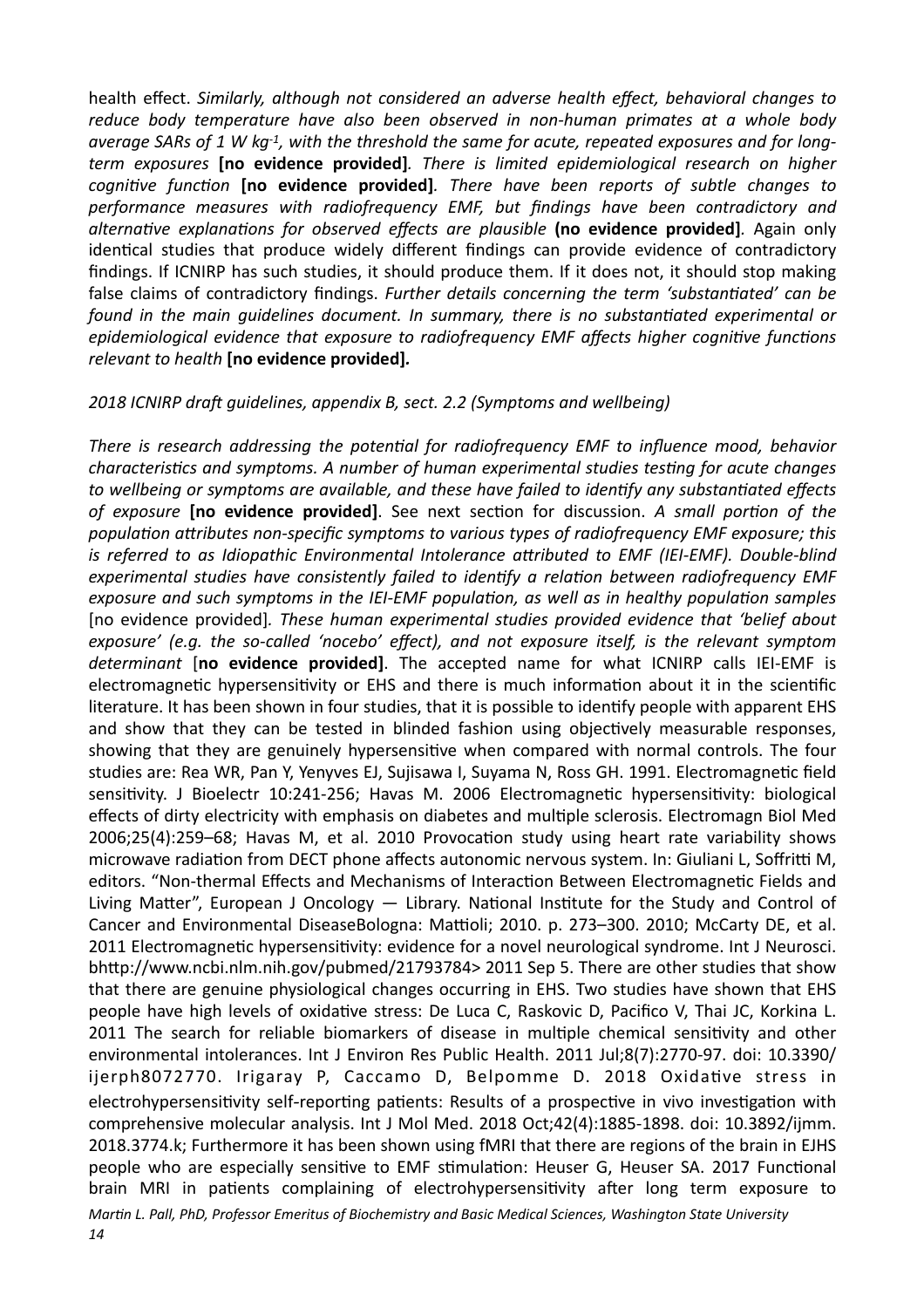electromagnetic fields. Rev Environ Health. 2017 Sep 26:32(3):291-299. doi: 10.1515/ reveh-2017-0014. It can be seen from this that EHS is a genuine hypersensitivity condition with major sensitivity responses in the brain. Consequently not only is what ICNIRP says in this area undocumented, but also each of the ICNIRP claims is also false).

Epidemiological research has addressed potential long-term effects of radiofrequency EMF *exposure from fixed site transmitters and devices used close to the body on both symptoms and well-being, but with a few exceptions these are cross-sectional studies with self-reported information about symptoms and exposure* [no evidence provided]*. Selection bias, reporting bias,* and nocebo effects are of concern in these studies [no evidence provided]. Most of the scientific literature calls what ICNIRP calls IEI-EMF, electromagnetic hypersensitivity or EHS. The ICNIRP statements here are both undocumented and contradicted by a substantial scientific literature, as shown immediately above. In studies on transmitters, no consistent associations between exposure and symptoms or well-being were observed when objective measurements of exposure were made, *or* when exposure information was collected prospectively **[no evidence provided]**. In studies on *mobile phone use, associations with symptoms and problematic behavior have been observed.* However, these studies can generally not differentiate between potential effects from radiofrequency EMF exposure and other consequences of mobile phone use, such as sleep *deprivation in adolescents using the mobile phone at night* **[no evidence provided]***. Overall, the* epidemiological research does not provide evidence of a causal effect of radiofrequency EMF exposure on symptoms or well-being [no evidence provided]. The same 27 reviews on neurological/neuropsychiatric effects, which were referred to above, also falsify these ICNIRP claims regarding cell phone effects. Similar effects were found including sleep disruption, fatigue, headache, memory dysfunction, depression, lack of concentration, anxiety, sensory dysfunction and several others were found to be produced by many different types of EMF exposures. These included radar, other occupational exposures, three types of broadcast radiation, heavy cell phone use, living near cell phone towers and microwave radiation of the US embassy in Moscow. Clearly these are not caused by behavioral changes specific for cell phone use, as ICNIRP argues here. When these problems are becoming almost universal in every single technologically advanced country on earth, surely it is time for ICNIRP to start protecting us from them. *However, there is evidence that radiofrequency EMF, at sufficiently high levels, can cause pain. Walters et al. (2000)* reported a pain threshold of 12.5 kW m<sup>-2</sup> for 94 GHz, 3-second exposure to the back, which raised *temperature at a rate of 3.3* °C per second (from 34 °C to 43.9 °C). This is similar to that found for *heating* due to sources other than EMF, where 'weak to moderate' pain was reported for smaller *temperature elevations* (+4 °C) but with a similar rate of temperature elevation (4 °C per second; Green & Akirav, 2010). However, as Walters et al. used an exposure scenario more relevant to radiofrequency EMF, and as Green and Akirav (2010) has not been replicated (which is particularly *important here due to the methodological difficulties associated with self-report measures)* [no evidence provided], it is difficult to determine the relevance of 'rate of temperature elevation' to *human* health at present. Another instance of pain induced by radiofrequency EMF is due to 'indirect' exposure via contact currents, where radiofrequency EMF in the environment is redirected via a conducting object to a person, and the resultant current flow, dependent on frequency, can stimulate nerves, cause pain and/or damage tissue **[no evidence provided**]. Thresholds are very *difficult to determine, with the best estimates of thresholds for health effects being for pain, which is* approximately 10 and 20 mA for children and adults respectively (extrapolated from Chatterjee et al., 1986). There is thus no evidence that high frequency EMF exposure affects symptoms, except *for pain (and potentially tissue damage) at high exposure levels* [no evidence provided]. Shown by the 27 reviews on neurological/neuropsychiatric effects previously discussed to be completely untrue. In summary, no reports of adverse effects on symptoms and wellbeing have been substantiated, except for pain, which is related to elevated temperature at high exposure levels **[logically flawed statement based on a biased assessment of the literature].** Thresholds for these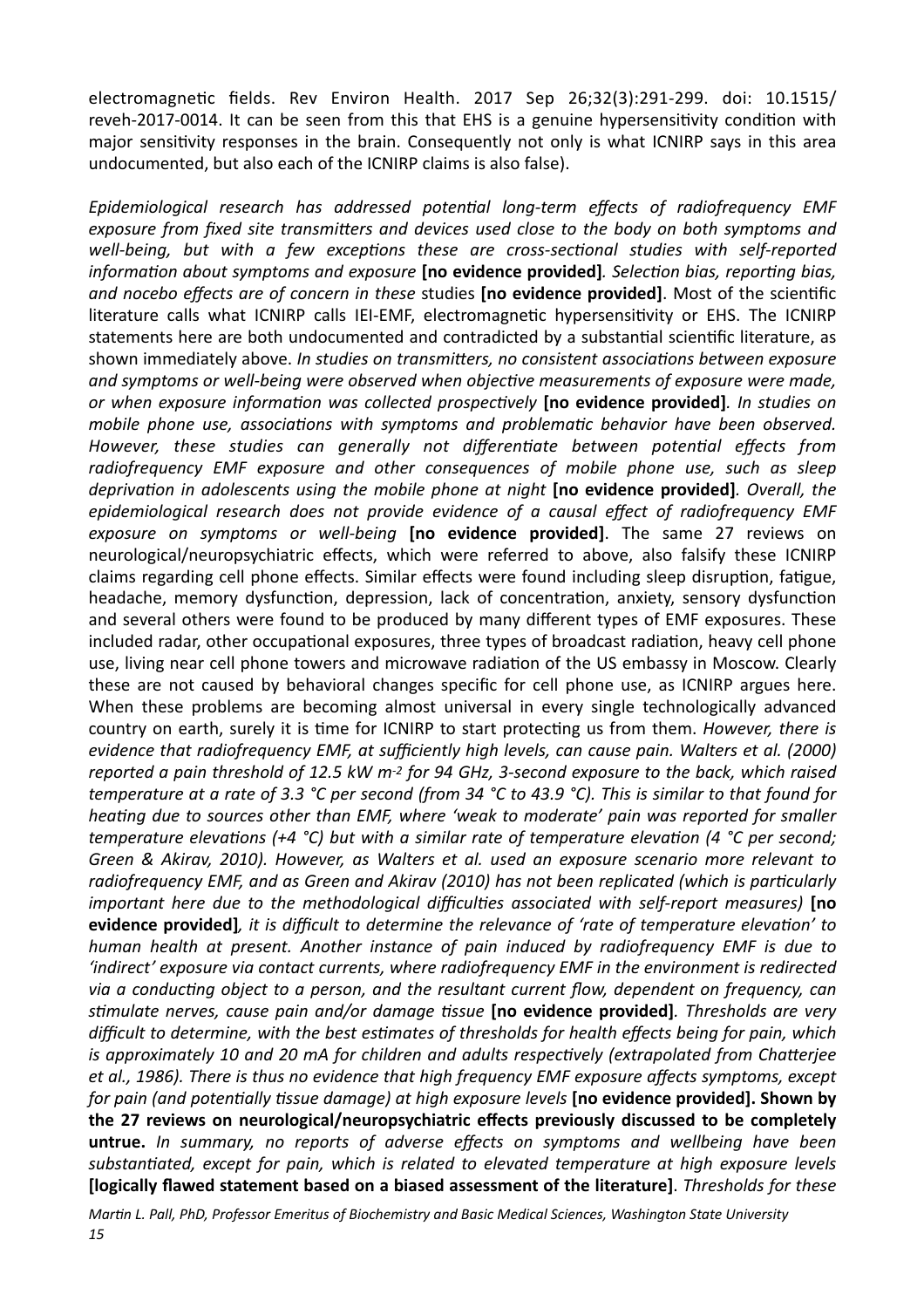*have not been clearly identified, but the best estimate is within the vicinity of 10 and 20 mA for indirect contact currents, for children and adults respectively, and 12.5 kW m<sup>-2</sup> for direct millimeterwave exposure* **[no evidence provided]***.*

Sections 2.1 and 2.3 are wildly contradicted by 27 reviews on neurological and neuropsychiatric effects of non-thermal EMF exposures both in animals and in humans. Those reviews are as follows: 

1. Marha K. 1966 Biological Effects of High-Frequency Electromagnetic Fields (Translation). ATD Report 66-92. July 13, 1966 (ATD Work Assignment No. 78, Task 11). http://www.dtic.mil/docs/ citations/AD0642029 (accessed March 12, 2018)

2. Glaser ZR, PhD. 1971 Naval Medical Research Institute Research Report, June 1971. Bibliography of Reported Biological Phenomena ("Effects") and Clinical Manifestations Attributed to Microwave and Radio-Frequency Radiation. Report No. 2 Revised. https://scholar.google.com/ scholar?q=Glaser+naval+medical+microwave+radio-

frequency+1972&btnG=&hl=en&as\_sdt=0%2C38 (Accessed Sept. 9, 2017) 

3. Tolgskaya MS, Gordon ZV. 1973. Pathological Effects of Radio Waves, Translated from Russian by by Haigh. Consultants Bureau, New York/London, 146 pages.

4. Bawin SM, Kaczmarek LK, Adey WR. 1975 . Effects of modulated VHF fields on the central nervous system. Ann NY Acad Sci 247:74-81.

5. Bise W. 1978 Low power radio-frequency and microwave effects on human electroencephalogram and behavior. Physiol Chem Phys 10:387-398.

6. Raines, J. K. 1981. Electromagnetic Field Interactions with the Human Body: Observed Effects and Theories. Greenbelt, Maryland: National Aeronautics and Space Administration 1981; 116 p.

7. Frey AH. 1993 Electromagnetic field interactions with biological systems. FASEB J 7:272-281.

8. Lai H. 1994 Neurological effects of radiofrequency electromagnetic radiation. In: Advances in Electromagnetic Fields in Living Systems, Vol. 1, J.C. Lin, Ed., Plenum Press, New York, pp. 27-88.

9. Grigor'ev IuG. 1996 [Role of modulation in biological effects of electromagnetic radiation]. Radiats Biol Radioecol 36:659-670. 

10. Lai, H 1998 Neurological effects of radiofrequency electromagnetic radiation. http:// www.mapcruzin.com/radiofrequency/henry\_lai2.htm. 

11. Valentini E, Curcio G, Moroni F, Ferrara M, De Gennaro L, M. Bertini M. 2007 Neurophysiological Effects of Mobile Phone Electromagnetic Fields on Humans: A Comprehensive Review. Bioelectromagnetics 28:415-432.

12. Hardell, L., Sage, C. 2008. Biological effects from electromagnetic field exposure and public exposure standards. Biomed. Pharmacother. 62, 104-109.

13. Makker K, Varghese A, Desai NR, Mouradi R, Agarwal A. 2009 Cell phones: modern man's nemesis? Reprod Biomed Online 18:148-157.

14. Kundi M, Hutter H-P. 2009 Mobile phone base stations—Effects on wellbeing and health. Pathophysiology 16:123-135.

15. Khurana VG, Hardell L, Everaert J, Bortkiewicz A, Carlberg M, Ahonen M. 2010 Epidemiological evidence for a health risk from mobile phone base stations. Int J Occup Environ Health 16:263-267. 

16. Levitt, B. B., Lai, H. 2010. Biological effects from exposure to electromagnetic radiation emitted by cell tower base stations and other antenna arrays. Environ. Rev. 18, 369-395. doi.org/ 10.1139/A10-018 

17. Carpenter DO. 2013 Human disease resulting from exposure to electromagnetic fields. Rev Environ Health 2013;28:159-172. 

18. Politański P, Bortkiewicz A, Zmyślony M. 2016 [Effects of radio- and microwaves emitted by wireless communication devices on the functions of the nervous system selected elements]. Med Pr 67:411-421.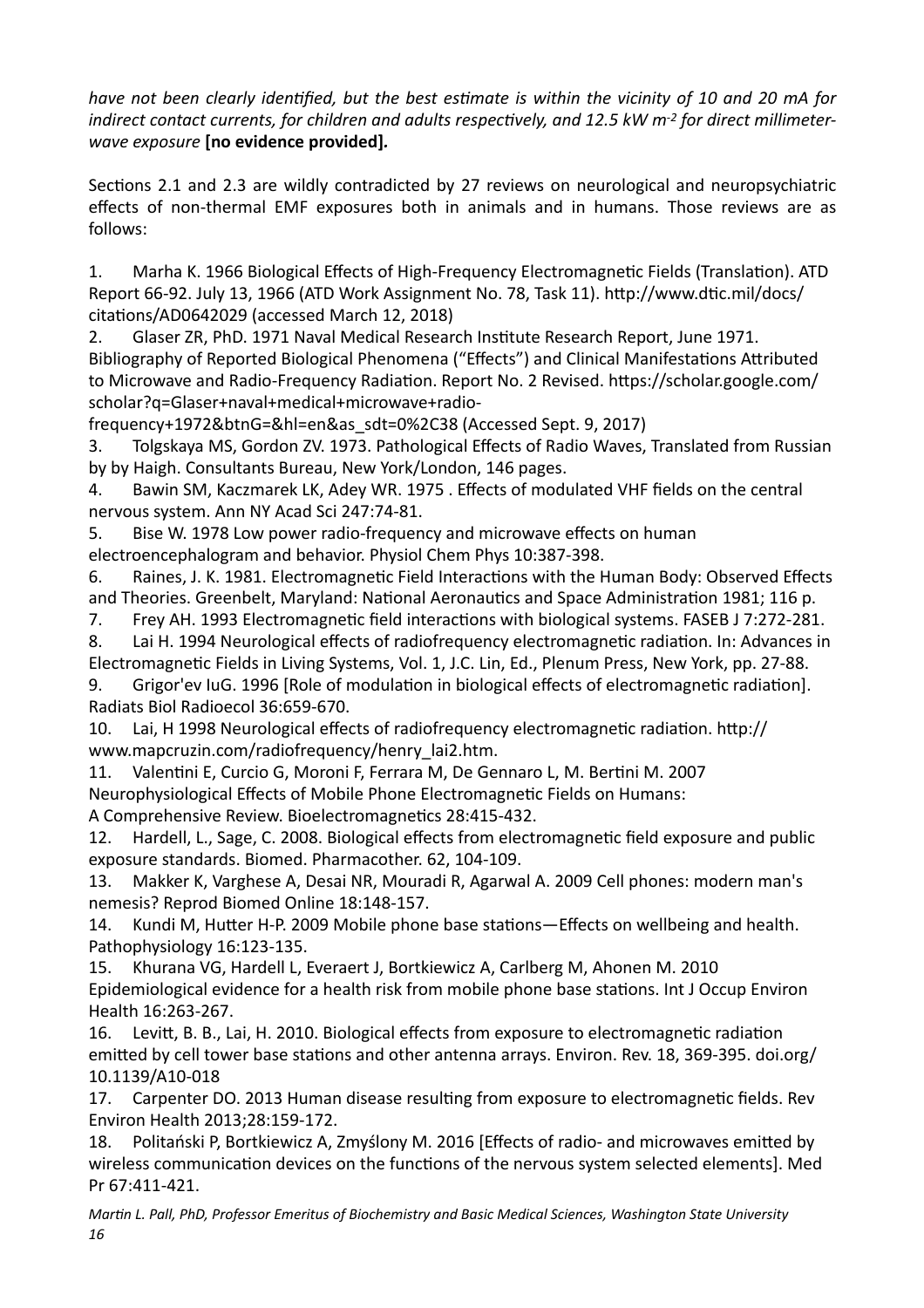19. Hensinger P, Wilke E, 2016. Mobilfunk-Studienergebnisse bestätigen Risiken Studienrecherche 2016-4 veröffentlicht. Umwelt Medizin Gesellshaft 29:3/2016.

20. Pall ML. 2016 Microwave frequency electromagnetic fields (EMFs) produce widespread neuropsychiatric effects including depression. J Chem Neuroanat 75(Pt B):43-51. doi: 10.1016/ j.jchemneu.2015.08.001. 

21. Hecht, Karl. 2016 Health Implications of Long-Term Exposures to Electrosmog. Brochure 6 of A Brochure Series of the Competence Initiative for the Protection of Humanity, the Environment and Democracy. http://kompetenzinitiative.net/KIT/wp-content/uploads/2016/07/ KI Brochure-6 K Hecht web.pdf (accessed Feb. 11, 2018)

22. Sangün Ö, Dündar B, Çömlekçi S, Büyükgebiz A. 2016 The Effects of Electromagnetic Field on the Endocrine System in Children and Adolescents. Pediatr Endocrinol Rev 13:531-545.

23. Belyaev I, Dean A, Eger H, Hubmann G, Jandrisovits R, Kern M, Kundi M, Moshammer H, Lercher P, Müller K, Oberfeld G, Ohnsorge P, Pelzmann P, Scheingraber C, Thill R. 2016 EUROPAEM EMF Guideline 2016 for the prevention, diagnosis and treatment of EMF-related health problems and illnesses. Rev Environ Health DOI 10.1515/reveh-2016-0011.

24. Zhang J, Sumich A, Wang GY. 2017 Acute effects of radiofrequency electromagnetic field emitted by mobile phone on brain function. Bioelectromagnetics 38:329-338. doi: 10.1002/bem. 22052. 

25. Lai H. 2018. A Summary of Recent Literature (2007–2017) on Neurological Effects of Radio Frequency Radiation. Chapter 8 in Mobile Communications and Public Health, Marko Markov, Ed., CRC press, pp 185-220.

26. Pall ML, 2018 Wi-Fi is an important threat to human health. Environ Res 164:404-416.

27. Wilke I. 2018 Biological and pathological effects of 2.45 GHz on cells, fertility, brain and behavior. Umwelt Medizin Gesselshaft 2018 Feb 31 (1).

If ICNIRP wishes to argue about these many findings, it should cite each of these reviews, present the important, relevant findings of each of them and only then should ICNIRP make whatever arguments it may have in disagreeing with them. Pretending that vast amounts of contrary evidence and opinion do not exist simply destroys whatever credibility ICNIRP may have.

## 2018 ICNIRP draft guidelines, appendix B, sect. 2.3 (Other brain physiology and related functions)

A number of studies of physiological functions that could in principle lead to adverse health effects *have been conducted, primarily using in vitro techniques. These have included multiple cell lines* and assessed such functions as intra- and intercellular signaling, membrane ion channel currents and input resistance, Ca2+ dynamics, signal transduction pathways, cytokine expression, biomarkers of neurodegeneration, heat shock proteins, and oxidative stress-related processes. Some of these studies also tested for effects of co-exposure of radiofrequency EMF with known toxins. Although some effects have been reported for some of these endpoints, there is currently no *evidence of effects relevant to human health* **[No evidence provided]**. Is ICNIRP really trying to argue that important signaling pathways, excessive intracellular calcium, inflammation including inflammatory cytokines, neurodegeneration, heat shock responses and oxidative stress have "no relevance to human health?" If so, ICNIRP needs to debunk hundreds of thousands of studies in the PubMed database. There have been some reports of morphological changes to cells, but these *have not been replicated, and their relevance to health has not been demonstrated* [no evidence **provided**]. There have also been reports of radiofrequency fields inducing leakage of albumin *across the blood-brain barrier, but due to methodological limitations of the studies and failed* attempts to independently replicate the results, there remains no evidence of an effect *[no* **evidence provided**]*. Intense pulsed low frequency electric fields (with radiofrequency components) can* cause cell membranes to become permeable, allowing exchange of intra- and extra-cellular *materials* (Joshi and Schoenbach, 2010); this is referred to as electroporation. 18 GHz continuous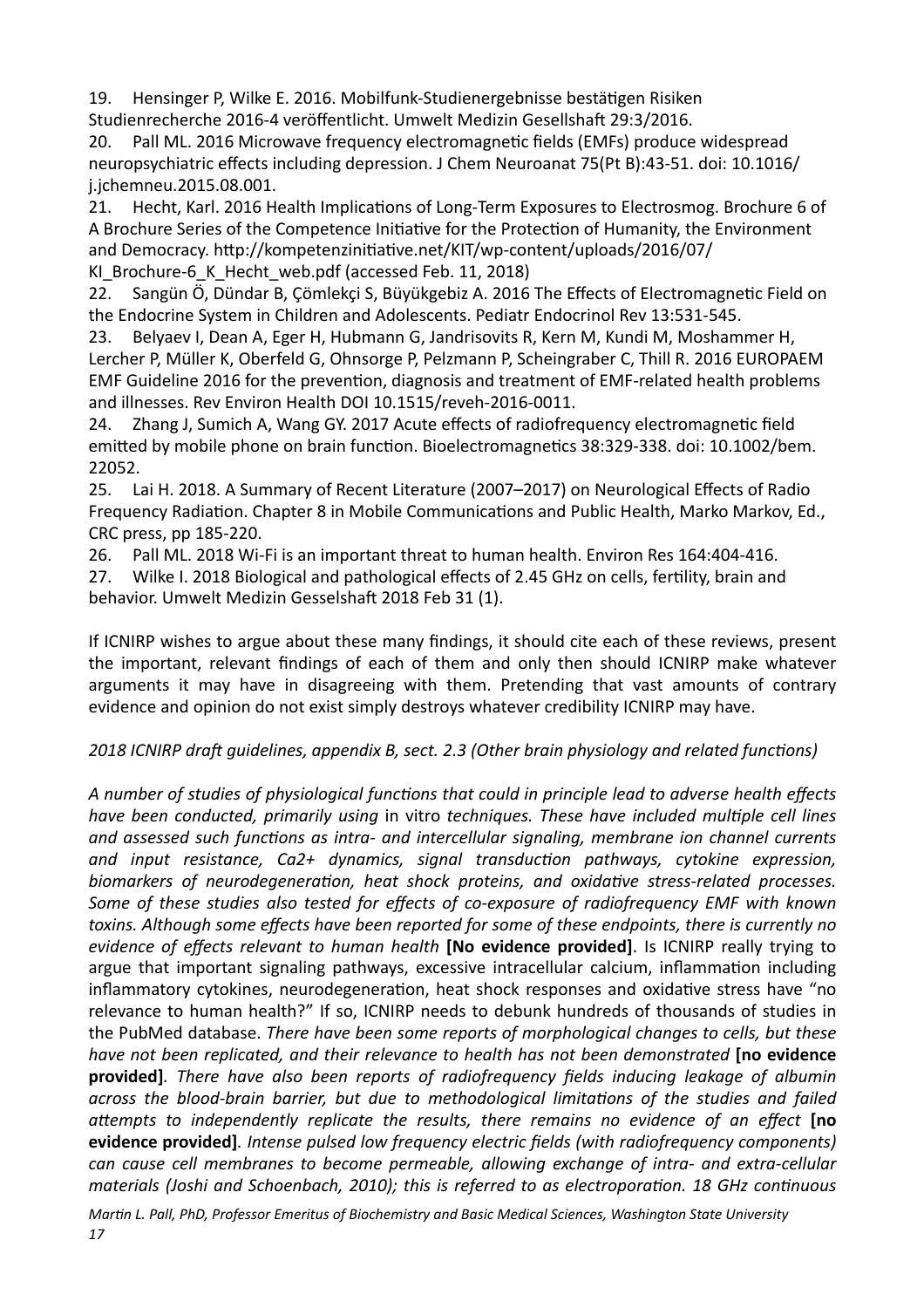wave exposure can result in a similar effect (Nguyen et al., 2017). These require very high field *strengths* (e.g. 10 kV m<sup>-1</sup> (peak) in tissue in terms of the former, and 5 kW kg<sup>-1</sup> for the latter). These *levels have not been shown to adversely affect health in realistic exposure scenarios in humans,* and aiven their very high thresholds, are protected gaginst by limits based on effects with lower thresholds and are not discussed further. Animal studies have also reported that the heating that results from radiofrequency EMF exposure may lead to formation of cataract in rabbits. In order for *this* to occur, very high local SAR levels  $(100 - 140 \text{ W kg-1})$  at low frequencies  $(< 6 \text{ GHz})$  are needed, *with increases of several degrees centigrade maintained for several hours* [no evidence provided]. *However, the rabbit model is more susceptible to cataract formation than primates (with primates more relevant to human health), and cataracts have not been found in primates exposed to* radiofrequency fields **[no evidence provided]**. No substantiated effects on other deep structures of *the eye have been found (e.g. reting, lens or iris)* [no evidence provided]. *However, rabbits can be a* good model for damage to superficial structures of the eye at higher frequencies (30-300 GHz), *because the shape of the facial structure is less relevant to exposure in the more superficial tissue* that receives the highest exposure at higher frequencies. However, as the baseline temperature of *the anterior portion of the eye (including the cornea) is relatively low (compared with the posterior* portion of the eye that would be exposed at lower frequencies), very high exposure levels are *required* to cause harm superficially **[no evidence provided]***. For example, Kojima et al.* (2018) *reported that adverse health effects to the cornea can occur at > 1.4 kW m<sup>-2</sup> across frequencies from* 40 to 95 GHz, and no effects were found below 500 W m-2; the authors concluded that the blink rates in humans would preclude such effects in humans. In summary, there is no evidence of *effects* of radiofrequency EMF on physiological processes or eye pathology that impair health in *humans* [no evidence provided]. Some evidence of superficial eye damage has been shown in rabbits at exposures of at least 1.4 kW m<sup>-2</sup>, although the relevance of this to humans has not been demonstrated Why does ICNIRP state that there is no evidence of human relevance but never tells us if there is any evidence that the findings are not relevant to humans. If there is simply a lack of evidence, then the way ICNIRP describes this speaks to an unconscionable bias on the part of ICNIRP. With human relevance as with all things, absence of evidence is not evidence of absence.

### 2018 ICNIRP draft quidelines, appendix B, chap. 3 (Auditory, vestibular, and ocular function)

A number of animal and some human studies have tested for potential effects of radiofrequency *EMF* on function and pathology of these systems. Sub-millisecond pulses of radiofrequency EMF *can result in audible sound. Specifically, within the 200-3000 MHz range the microwave hearing effect can result from brief (approximately 100 μS) radiofrequency pulses to the head, which cause thermoelastic expansion that is detected by sensory cells in the cochlea via the same processes involved in normal hearing* [no evidence provided that this is the actual mechanism]. This effect is *perceived as a brief low-level noise, often described as a 'click' or 'buzzing'. The most recent report has provided a specific absorption (SA) value of 4.5 mJ 190 kg-1 per pulse to reach the 20 mPa auditory sound pressure threshold at the cochlea for 10 and 20 μS pulses at 2.45 GHz, which by* definition is barely audible (Roschmann, 1991). This equates to a temperature rise of approximately 1 x 10-6 °C per pulse. There is no evidence that the microwave hearing effect can affect health, and so the present Guidelines do not provide a restriction to specifically account for microwave hearing [no evidence provided; there have been reports that exposures which produce microwave **hearing also produce tinnitus, which is a human health effect].** A few studies reported effects of *mobile phone emissions on auditory function and cellular structure in animal models* [no evidence **provided]***. However, results are inconsistent, and no association of radiofrequency EMF exposure with* risk of tinnitus, hearing impairment or vestibular dysfunction has been substantiated in *epidemiological studies*  [**no evidence provided; any epidemiological assessment should be**  extensively documented and should be assessed by professional epidemiologists that have no **vested interests here].** *Human laboratory studies also failed to identify any adverse health effects*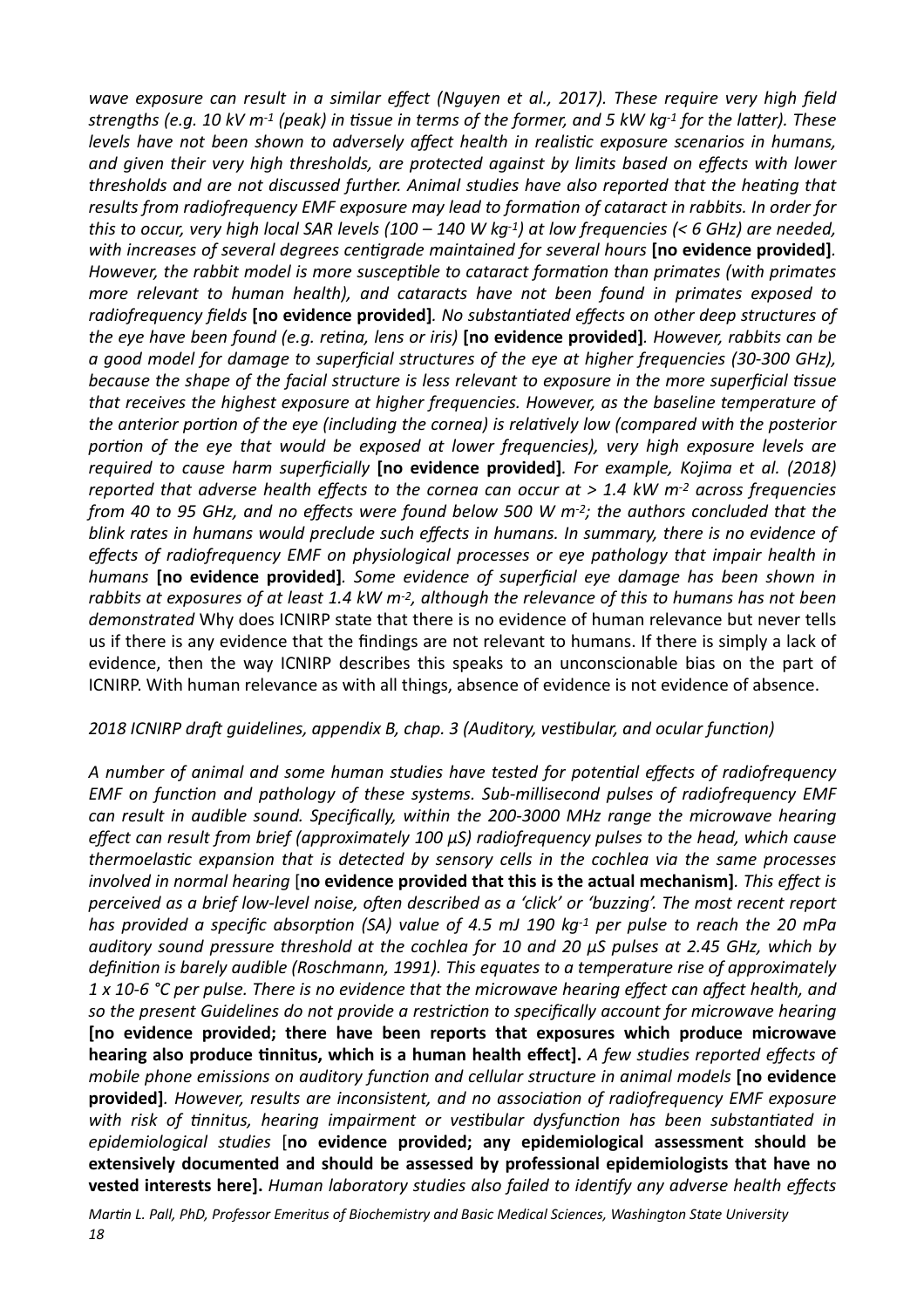of exposure **[no evidence provided]**. A number of experimental human studies have tested for *changes to normal sensory processing due to radiofrequency EMF exposure. These have largely been conducted at exposure level within the ICNIRP* (1998) basic restriction levels, and although *there are some reports of effects in both categories of research, the results are highly variable, with the larger and more methodologically rigorous studies failing to find such effects* **[no evidence** provided; where ICNIRP claims there are methodological problems, these need to be extensively documented. Failing that ICNIRP cannot claim to be protecting us from radiation effects.] *There is* very little epidemiological research addressing sensory effects of devices that emit radiofrequency *EMF* [no evidence provided]. The available research has focused on mobile phone use and does not provide substantiated evidence that this is associated with increased risk of tinnitus, hearing *impairment, vestibular or ocular function* [no evidence provided].

In summary, no effects on auditory, vestibular, or ocular function relevant to human health have been substantiated [no evidence provided].

### 2018 ICNIRP draft quidelines, appendix B, chap. 4 (Neuroendocrine system)

A small number of human studies have tested whether indices of endocrine system function are *affected by radiofrequency EMF exposure. Several hormones, including melatonin, growth hormone, luteinising hormone, cortisol, epinephrine and norepinephrine have been assessed, but no* consistent evidence of effects of exposure has been observed [no evidence provided]. In animal studies, robust changes have only been reported from acute exposures with whole body SARs in the *order* of 4 W kg-1, which result in core temperature rises of 1 °C or more [no evidence provided]. *However, there is no evidence that this corresponds to an impact on health* [Is there evidence **against such an impact? If so, it should be presented.]** Although there have been a few studies reporting field-dependent changes in some neuroendocrine measures, these have also not been substantiated **[no evidence provided]**. The literature as a whole reports that repeated, daily exposure to mobile phone signals does not impact on plasma levels of melatonin or on melatonin *metabolism, oestrogen or testosterone, or on corticosterone or adrenocorticotropin in rodents under a variety of conditions* [no evidence provided]. The two epidemiological studies on potential effects of exposure to radiofrequency EMF on melatonin levels had conflicting results, and both had *methodological limitations, including possible nocebo effects* [no evidence provided]. For other *hormonal endpoints no epidemiological studies of sufficient scientific quality have been identified* [no evidence provided]. In summary, the lowest level at which an effect of radiofrequency EMF on *the neuroendocrine system has been observed is 4 W kg-1 (in rodents and primates), but there is no evidence that this translates to humans or is relevant to human health* [no evidence provided]. No *other effects have been substantiated* [no evidence provided].

In contrast with the many statements with no evidence provided, the endocrine including neuroendocrine systems have been widely found to be impacted by non-thermal EMF exposures as shown by the following reviews:

1. Glaser ZR, PhD. 1971 Naval Medical Research Institute Research Report, June 1971. Bibliography of Reported Biological Phenomena ("Effects") and Clinical Manifestations Attributed to Microwave and Radio-Frequency Radiation. Report No. 2 Revised. https://scholar.google.com/ scholar?q=Glaser+naval+medical+microwave+radio-

frequency+1972&btnG=&hl=en&as\_sdt=0%2C38 (Accessed Sept. 9, 2017) 

2. Tolgskaya MS, Gordon ZV. 1973. Pathological Effects of Radio Waves, Translated from Russian by B Haigh. Consultants Bureau, New York/London, 146 pages.

3. Raines, J. K. 1981. Electromagnetic Field Interactions with the Human Body: Observed Effects and Theories. Greenbelt, Maryland: National Aeronautics and Space Administration 1981; 116 p.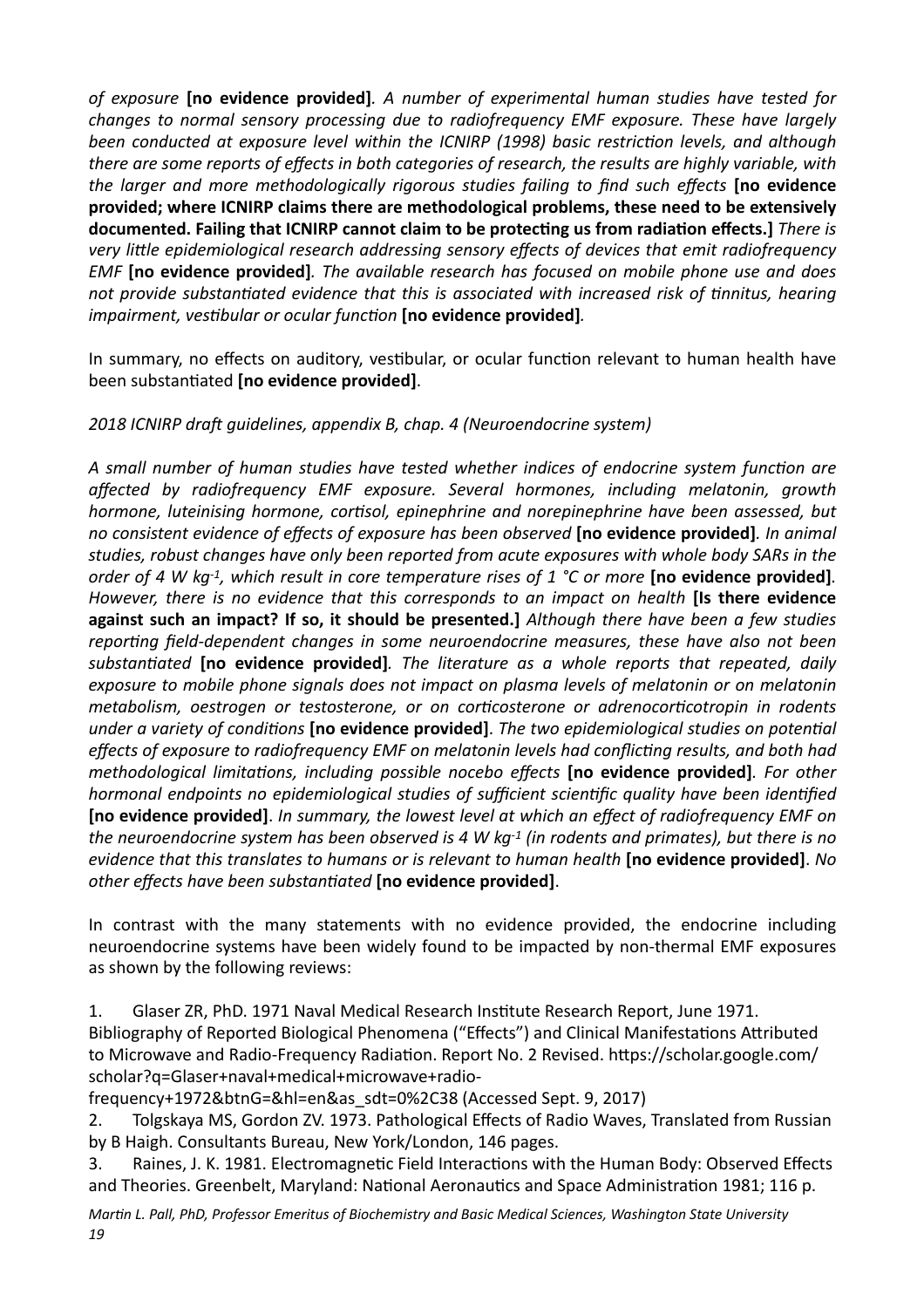4. Hardell, L., Sage, C. 2008. Biological effects from electromagnetic field exposure and public exposure standards. Biomed. Pharmacother. 62, 104-109.

5. Makker K, Varghese A, Desai NR, Mouradi R, Agarwal A. 2009 Cell phones: modern man's nemesis? Reprod Biomed Online 18:148-157.

6. Gye MC, Park CJ. 2012 Effect of electromagnetic field exposure on the reproductive system. Clin Exp Reprod Med 39:1-9. doi.org/10.5653/cerm.2012.39.1.1 

7. Pall, M. L. 2015. Scientific evidence contradicts findings and assumptions of Canadian Safety Panel 6: microwaves act through voltage-gated calcium channel activation to induce biological impacts at non-thermal levels, supporting a paradigm shift for microwave/lower frequency electromagnetic field action. Rev. Environ. Health 3, 99-116.

8. Sangün Ö, Dündar B, Cömlekci S, Büyükgebiz A. 2016 The Effects of Electromagnetic Field on the Endocrine System in Children and Adolescents. Pediatr Endocrinol Rev 13:531-545.

9. Hecht, Karl. 2016 Health Implications of Long-Term Exposures to Electrosmog. Brochure 6 of A Brochure Series of the Competence Initiative for the Protection of Humanity, the Environment and Democracy. http://kompetenzinitiative.net/KIT/wp-content/uploads/2016/07/ KI Brochure-6 K Hecht web.pdf (accessed Feb. 11, 2018)

10. Asghari A, Khaki AA, Rajabzadeh A, Khaki A. 2016 A review on Electromagnetic fields (EMFs) and the reproductive system. Electron Physician. 2016 Jul 25;8(7):2655-2662. doi: 10.19082/2655.

11. Pall ML. 2018 Wi-Fi is an important threat to human health. Environ Res 164:404-416.

12. Wilke I. 2018 Biological and pathological effects of 2.45 GHz on cells, fertility, brain and behavior. Umwelt Medizin Gesselshaft 2018 Feb 31 (1).

If ICNIRP wishes to disagree with the findings in these reviews, what it needs to do is cite each of these reviews, describe what findings were documented in each of them, and only then should ICNIRP feel free to disagree with any conclusions reached. Ignoring vast amounts of contrary data and opinion just undercuts any claim that ICNIRP may have to providing unbiased science.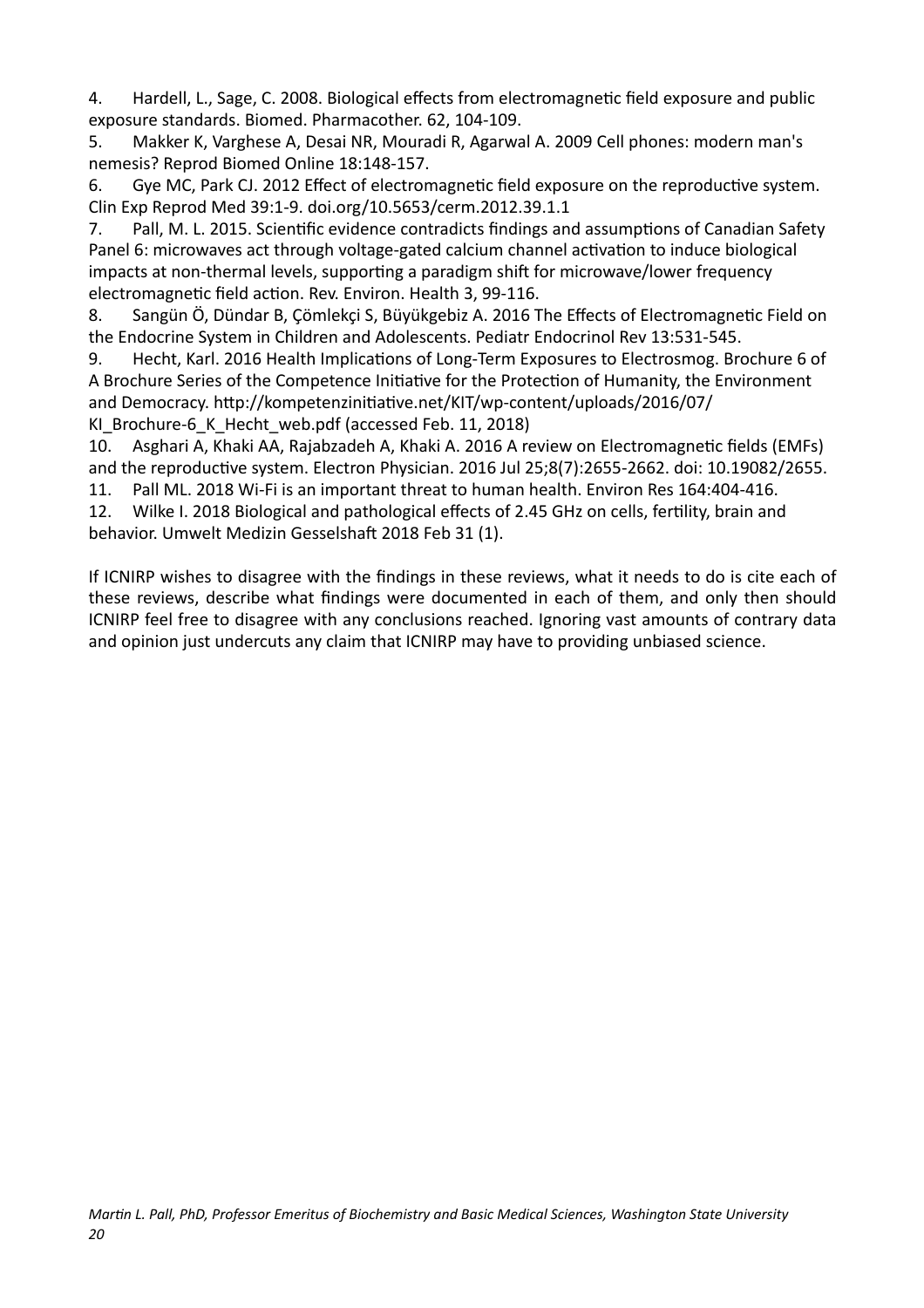### 2018 ICNIRP draft quidelines, appendix B, chap. 5 (Neurodegenerative diseases)

*No human experimental studies exist for neurodegenerative diseases* [Of course not. Such studies are not allowable for ethical reasons. Why is ICNIRP starting with this when this is totally **irrelevant?]**. Although one group has reported that exposure to pulsed radiofrequency EMF fields *increased neuronal death in rats, which might contribute to an increased risk of neurodegenerative* disease, two studies have failed to confirm these results **[no evidence provided]**. This is completely inaccurate; there were approximately a dozen studies finding elevated levels of neuronal cell death following non-thermal EMF exposures reviewed in the Tolgaskya and Gordon 1973 review; The two studies by Zhang et al. in rats showed that repeated pulsed microwave/RF radiation in young rats caused them to develop Alzheimer's-like effects as middle aged rats, including elevated levels of amyloid beta protein and oxidative stress in their brains and including Alzheimer's-like behavioral and memory deficiencies Other studies have found increased levels of amyloid beta protein following EMF exposures. Why is ICNIRP ignoring such evidence? Some other effects have been *reported* (e.g. changes to neurotransmitter release in the cortex of the brain, protein expression in *the hippocampus, and autophagy in neurons which was not accompanied by apoptosis), but such changes have not been shown to lead to neurodegenerative disease* [no evidence provided]. Other studies investigating effects on neurodegeneration are not informative due to methodological or other shortcomings **[no evidence provided]**. It is unacceptable for ICNIRP to make a claim of methodological shortcoming without documenting such a claim. A Danish epidemiological cohort study has investigated potential effects of mobile phone use on neurodegenerative disorders, and reported reduced risk estimates for Alzheimer disease, vascular and other dementia, and Parkinson disease. These findings are likely to be the result of reverse causation, as prodromal symptoms of *the disease may prevent persons with early symptoms to start using a mobile phone* [no evidence **provided]**. Results for multiple sclerosis are inconsistent, with no effect observed among men, and *a* borderline increased risk in women, but with no consistent exposure-response pattern [no **evidence provided]**. Again, the only way to show inconsistency is to perform identical studies that produce widely different findings. If ICNIRP has such studies, it should produce them. If it does not, it should stop falsely claiming inconsistency when one may be looking simply at variation due to changes in the conditions used.

*In summary, no adverse effects on neurodegenerative diseases have been substantiated* [no **evidence provided]**.

2018 ICNIRP draft guidelines, appendix B, chap. 6 (Cardiovascular system, autonomic nervous system, and thermoregulation)

As described above, radiofrequency EMF can induce heating in the body. Although humans have a very efficient thermoregulatory system, too much heat puts the cardiovascular system under stress and may lead to adverse health effects.

*Numerous human studies have investigated indices of cardiovascular, autonomic nervous system,* and thermoregulatory function, including measures of heart rate and heart rate variability, blood *pressure, body, skin and finger temperatures, and skin conductance. Most studies indicate there are no effects on endpoints regulated by the autonomic nervous system* [no evidence provided]. The relatively few reported effects of exposure were small and would not have an impact on health **[no evidence provided]**. The changes were also inconsistent and may be due to methodological *limitations or chance* [no evidence provided]. Again, the only way to show inconsistency is to perform identical studies that produce widely different findings. If ICNIRP has such studies, it should produce them. If it does not, it should stop falsely claiming inconsistency when one may be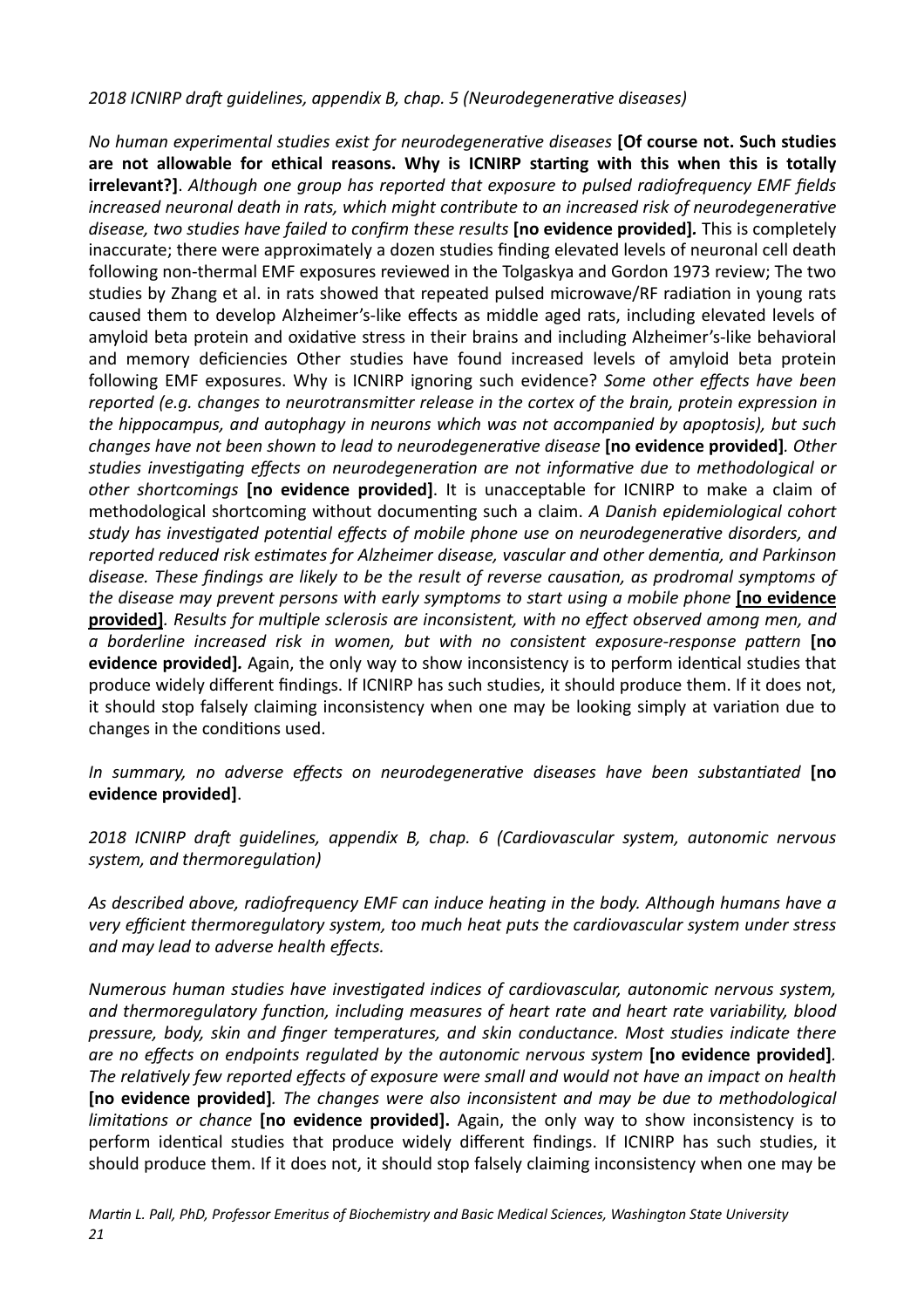looking simply at variation due to changes in the conditions used. When ICNIRP claims there are methodological problems, these need to be clearly stated and clearly documented.

*With exposures at higher intensities, up to a whole body SAR of about 1 W/kg (Adair, Mylacraine* and Cobb, 2001b), sweating and cardiovascular responses occurred similar to that observed under *increased heat load from other sources. The body core temperature increase was generally less* than 0.2 °C. The maximal increase in skin temperature of the exposed area observed with 2450 *MHz* was less than 4 °C at a whole body SAR of approximately 1 W kg-1, which again does not represent an adverse health effect. With exposures to 100 and 250 MHz leading to a whole body *average* SAR of 0.68 W kg<sup>-1</sup>, hot spots occurred in the skin of the ankles with an average *temperature increase of up to 4 °C (Adair et al., 2005). However, reports of effects that are* sufficient to impact on health have not been substantiated **[no evidence provided]**. The situation is *different for animal research, in that far higher levels of exposure have been used, often to the* point where thermoregulation is overwhelmed and temperature increases to the point where death occurs. For example, Frei et al. (1995) exposed rats to 13 W kg<sup>-1</sup> 35 GHz fields, which raised *body* core temperature by 8 °C (to 45 °C), resulting in death. Similarly, Jauchem and Frei (1997) exposed rats to 13.2 W kg-<sup>1</sup> 350 MHz fields, and reported that thermal breakdown (i.e. where the *thermoregulatory system cannot cope with the increased body core temperature)* occurred at approximately 42 °C. These are serious adverse health effects that need to be avoided, however *there is not sufficient research using lower exposures to evaluate the threshold for health effects in* rodents **[no evidence provided]**. It is also difficult to relate these animal findings to humans, as *humans are more-efficient thermoregulators than rodents, and thus their thermoregulatory* systems can deal effectively with higher exposure levels than rodents. Taberski et al. (2014) *reported* that in hamsters, no body core temperature elevation is seen at 4 W kg-1, with the only *detectable effect a reduction on food intake (which is consistent with reduced eating in humans* when warmer). This is, of course, circular reasoning. ICNIRP is assuming that the effects must be thermal and is then making false conclusions based on that assumption.

Few epidemiological studies on cardiovascular, autonomic nervous system, or thermoregulation *outcomes are available* [no evidence provided]. Those that are have not demonstrated a link between radiofrequency EMF exposure and measures of cardiovascular health [no evidence provided]. In summary, no effects on the cardiovascular system, autonomic nervous system, or thermoregulation that compromise health have been substantiated for exposures with whole body *average SARs below approximately* 1 W kg-1, and there is some evidence that 4 W kg-1 is not *sufficient to alter body core temperature in hamsters* [no evidence provided]. However, there is strong evidence that whole body exposures in rats that are sufficient to increase body core *temperature by several degrees centigrade can cause serious adverse health effects in rats.* 

### 2018 ICNIRP draft guidelines, appendix B, chap. 7 (Immune system and haematology)

There have been inconsistent reports of transient changes in immune function and haematology *following radiofrequency EMF exposures* [no evidence provided]. These have primarily been from in vitro studies, although some in vivo animal studies have also been conducted **[no evidence provided**]. There is currently no evidence that such reported effects, if real, are relevant to human *health*. There are 11 animal studies in the EMF Portal database each showing that non-thermal radiofrequency EMF exposures produce autoimmune responses. If ICNIRP wishes to argue that these findings are irrelevant to the large increases in autoimmune incidence and prevalence we have seen in recent years in humans, it should make whatever argument it feels is appropriate. To have ICNIRP ignoring this pattern of evidence is unacceptable. *The few human studies have not indicated any evidence that radiofrequency EMF affects health in humans via the immune system or haematology* **[no evidence provided]**.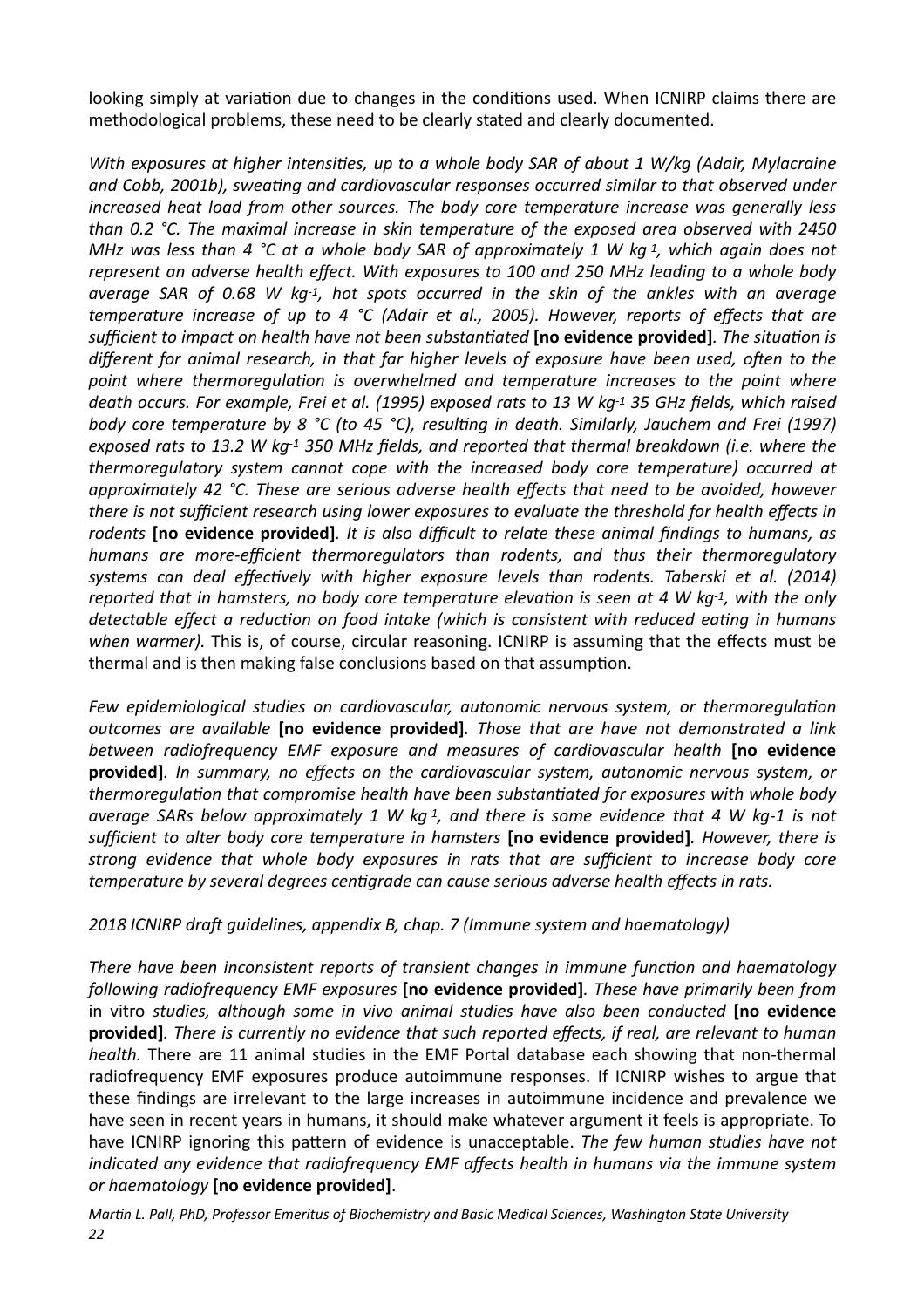2018 ICNIRP draft guidelines, appendix B, chap. 8 (Fertility, reproduction, and childhood *development)* 

There is very little human experimental research addressing possible effects of radiofrequency EMF exposure on reproduction and development. What is available has focused on hormones that are relevant to reproduction and development, and as described in the Neuroendocrine System section above, there is no evidence that they are affected by radiofrequency EMF exposure. This is **completely untrue.** There are 13 studies showing that such EMFs impact human male reproduction including sperm motility and aberrations in sperm structure; long-term exposures produce decreases in sperm count. These are shown in the following studies:

Avendaño, Mata AM, Sanchez Sarmiento CA. 2012 Use of laptop computers connected to the internet through Wi-Fi deceases human sperm motility and increases sperm DNA fragmentation. Fertil Steril 97: No. 1, January 2012 0015-8282.

Agarwal A, Desai NR, Makker K, Varghese A, Mouradi R, Sabanegh E, Sharma R. 2008 Effects of radiofrequency electromagnetic waves (RF-EMW) from cellular phones on human ejaculated semen: an in vitro pilot study. Fertil Steril 92: 1318-1325.

Erogul O, Oztas E, Yildirim U, Kir T, Emin A, Komeski G, Irkilata, HC, Irmak MK, Peker AF. 2006 Effects of electromagnetic radiation from cellular phone on human sperm motility. Arch Med Res 37:840-843. 

Wdowiak A, Wdowiak L, Wiktor H, 2007 Evaluation of the effect of using mobile phones on male fertility. Ann Agric Environ Med 2007, 14: 169-172

The following additional studies can all be accessed in the EMF Portal database: Oni et al., 2011; Iuliis et al., 2009; Zalata et al., 2015; Gorpinchenko et al., 2014; Wang et al., 2015; Baste et al., 2008; Davoudi et al., 2002; Kilgallon and Simmons, 2005; Fejes et al., 2005.

So these claims by ICNIRP are clearly false. There is also concern about EMF causation of increased spontaneous abortion in humans from an earlier review and from four recent primary literature citations:

Goldsmith JR. 1997 Epidemiologic evidence relevant to radar (microwave) effects. Environ Health Perspect. 1997 Dec;105 Suppl 6:1579-87.

Mahmoudabadi FS, Ziaei S, Firoozabadi M, Kazemnejad A. 2015 Use of mobile phone during pregnancy and the risk of spontaneous abortion. J Environ Health Sci Eng. 2015 Apr 21;13:34. doi: 10.1186/s40201-015-0193-z. 

Mortazavi SMJ, Mortazavi SA, Paknahad M. 2012 Association between electromagnetic field exposure and abortion in pregnant women living in Tehran. Int J Reprod Biomed (Yazd) 2017 Feb; 15(2):115-116. 

Liu XY, Bian XM, Han JX, Cao ZJ, Fan GS, Zhang C, Zhang WL, Zhang SZ, Sun XG. 2007 [Risk factors in the living environment of early spontaneous abortion pregnant women]. Zhongguo Yi Xue Ke Xue Yuan Xue Bao. 2007 Oct; 29(5): 661-4.

Zhou LY, Zhang HX, Lan YL, Li Y, Liang Y, Yu L, Ma YM, Jia CW, Wang SY.

Epidemiological investigation of risk factors of the pregnant women with early spontaneous abortion in Beijing. Chin J Integr Med. 2017 May;23(5):345-349. doi: 10.1007/s11655-015-2144-z. Epub 2015 Apr 14. 

ICNIRP can, if it wishes, argue against these findings, but it cannot simply ignore them and have any sustainable claim that it is protecting our health from EMF effects. Other research has addressed this issue by looking at different stages of development (on endpoints such as cognition *and brain electrical activity), in order to determine whether there may be greater sensitivity to*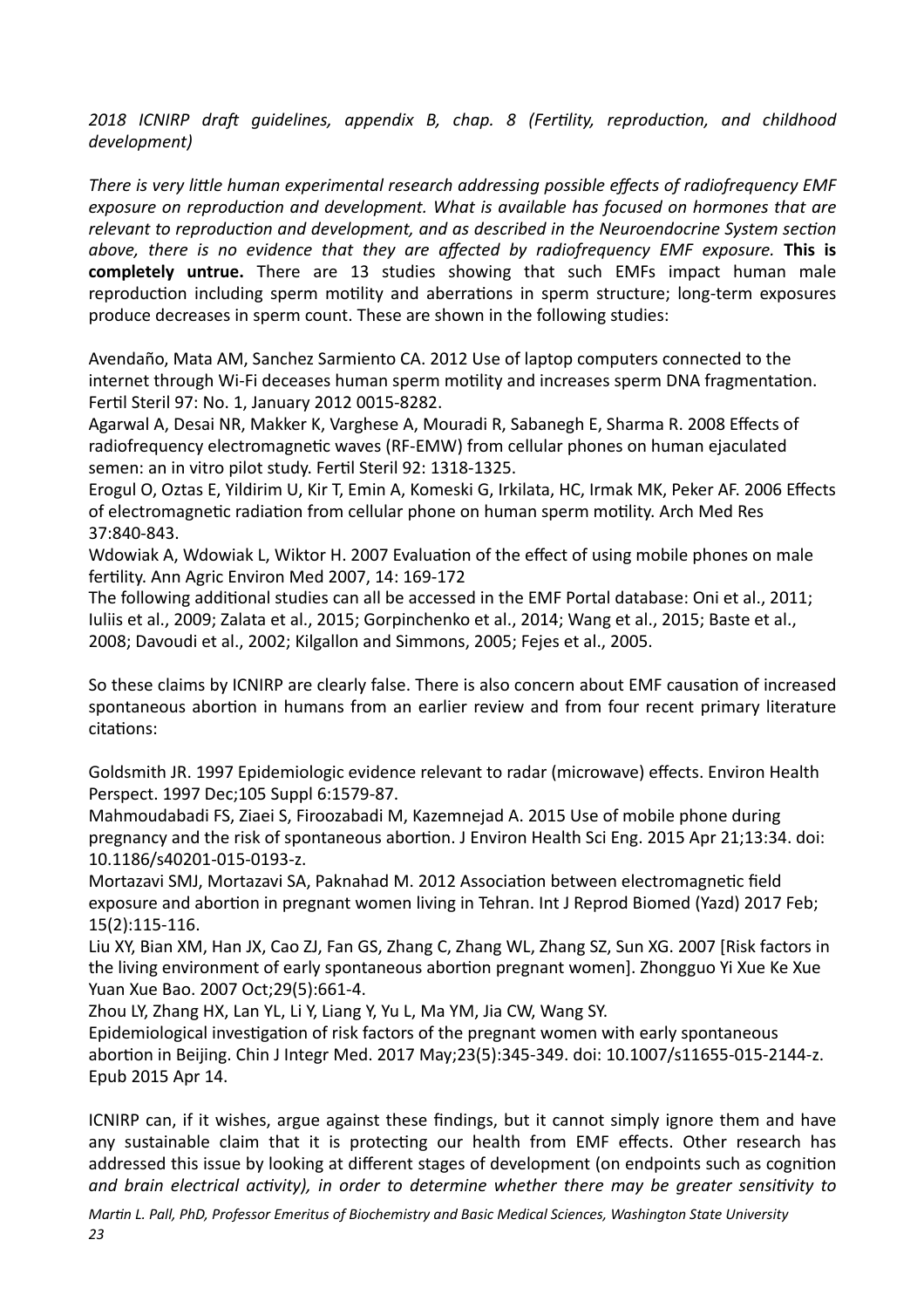radiofrequency fields during these stages **[no evidence provided]**. There is currently no evidence *that developmental phase is relevant to this issue.* [No evidence provided]. There are six studies that have each found that late prenatal EMF exposures in rodents produce long-term neurological changes which are maintained as adults, changes similar to those found in ADHD or autism. No similar changes are produced in adults. These changes were found to be produced by cell phone radiation, cordless phone radiation and by Wi-Fi, suggesting that prenatal exposure to a broad range of such radiation can produce these effects. These studies are as follows:

Aldad TS, Gan G, Gao X-B, Taylor HS. 2012 Fetal radiofrequency radiation from 800-1900 MH-rated cellular telephone affects neurodevelopment and behavior in mice. Scientific Rep 2, article 312. Othman, H., Ammari, M., Rtibi, K., Bensaid, N., Sakly, M., Abdelmelek, H. 2017. Postnatal development and behavior effects of in-utero exposure of rats to radiofrequency waves emitted from conventional WiFi devices. Environ. Toxicol. Pharmacol. 52:239-247. doi: 10.1016/j.etap. 2017.04.016. 

Bas O, Sönmez OF, Aslan A, Ikinci A, Hanci H, Yildirim M, Kaya H, Akca M, Odaci E. 2013 Pyramidal Cell Loss in the Cornu Ammonis of 32-day-old Female Rats Following Exposure to a 900 Megahertz Electromagnetic Field During Prenatal Days 13-21. Neuroquantology 11: 591-599.

Kumari K, Koivisto H, Myles C, Jonne N, Matti V, Heikki T, Jukka J. 2017 Behavioural phenotypes in mice after prenatal and early postnatal exposure to intermediate frequency magnetic fields. Environ Res 162: 27-34 

Othman H, Ammari M, Sakly M, Abdelmelek H. 2017 Effects of prenatal exposure to WIFI signal (2.45GHz) on postnatal development and behavior in rat: Influence of maternal restraint. Behav Brain Res 326: 291-302. 

Stasinopoulou M, Fragopoulou AF, Stamatakis A, Mantziaras G, Skouroliakou K, Papassideri IS, Stylianopoulou F, Lai H, Kostomitsopoulos N, Margaritis LH. 2016 Effects of pre- and postnatal exposure to 1880-1900 MHz DECT base radiation on development in the rat. Reprod Toxicol 2016; 65: 248-262. 

There is a second type of study that also produces clear evidence of fetal effects not seen in adults. These are the two studies in cattle that clearly show high sensitivity of the fetus to EMFs. Conducted by Professor Hässig and his colleagues in Switzerland, they demonstrate effects deep within the body, on cataract formation in newborn calves where the mothers were grazing near a cell phone tower. [Hässig M, Jud F, Naegeli H, Kupper J, Spiess BM. 2009 Prevalence of nuclear cataract in Swiss veal calves and its possible association with mobile telephone antenna base stations. Schweiz Arch Tierheilkd 151:471-478. Hässig M, Jud F, Spiess B. 2012 [Increased occurrence of nuclear cataract in the calf after erection of a mobile phone base station]. Schweiz Arch Tierheilkd 154:82-86]. The Swiss safety guidelines are 100 times more stringent than are the ICNIRP safety guidelines, emphasizing the complete inadequacy of the ICNIRP safety guidelines. These two studies clearly show that when pregnant cows are grazing near mobile phone base stations (also called cell phone towers), the calves are born with very greatly increased incidences of cataracts. It follows from these findings that, even though the developing fetuses are very deep in the body of the mother and should be highly protected from the EMF exposures, they are not so protected. Furthermore, because the mothers do not develop cataracts despite their eyes being much more exposed to cell phone tower radiation, this clearly argues that the fetal eye tissue is vastly more sensitive to EMF effects than is adult eye tissue. When ICNIRP claims there is no evidence but there clearly is evidence, this destroys whatever credibility ICNIRP may have had.

However, extensive, well-performed studies have failed to identify developmental effects at whole *body* average SAR levels up to 4 W kg<sup>-1</sup>. In particular, a large four-generation study on fertility and development using SAR levels up to 2.34 W kg<sup>-1</sup> found no evidence of adverse effects (Sommer et al., 2009) (This claim is shown to be false in the previous paragraph). *Some studies have reported*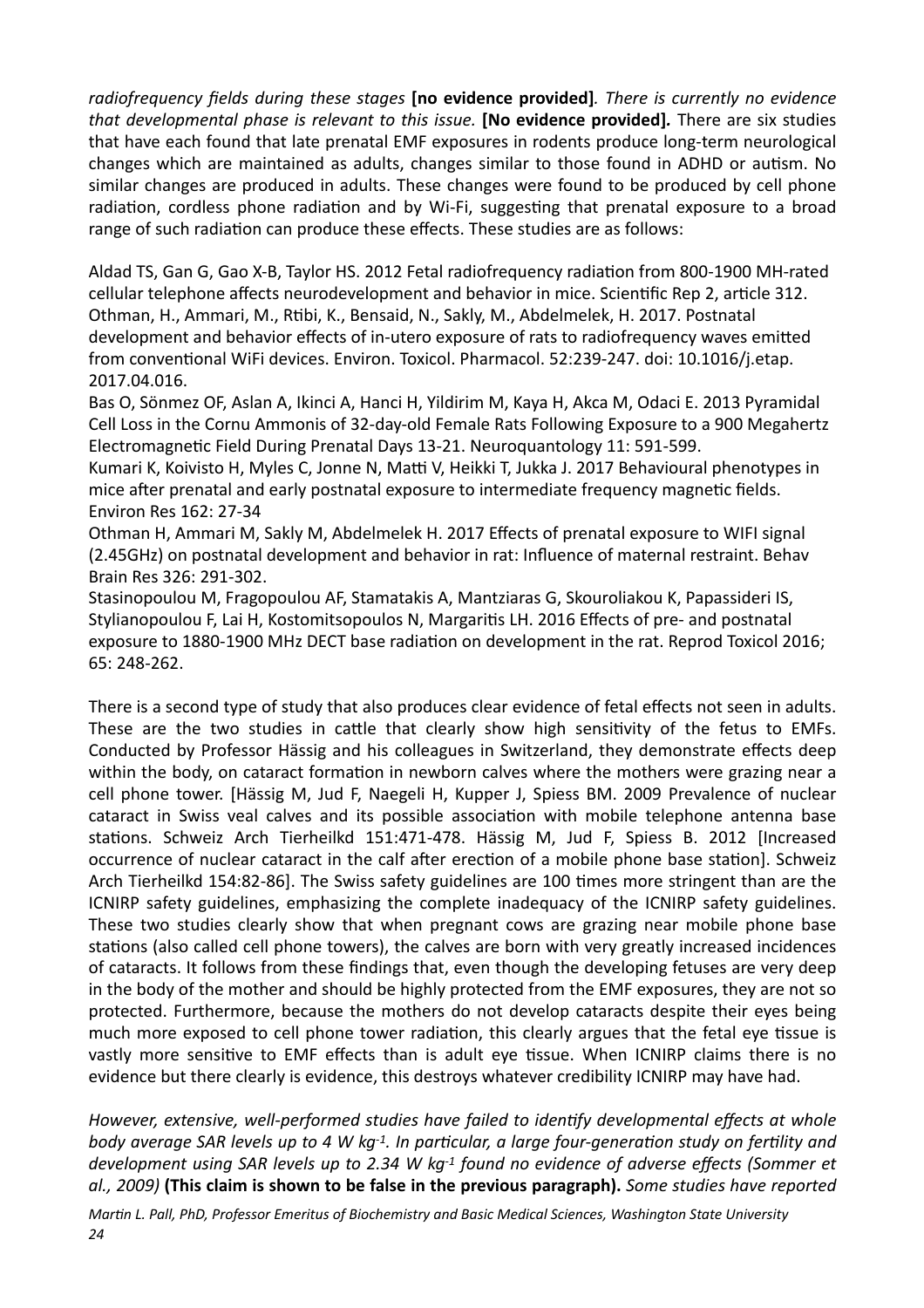effects on male fertility at exposure levels below this value, but these studies have had *methodological limitations, and reported effects have not been substantiated* [no evidence provided]. Completely false as shown in previous paragraph. *Epidemiological studies have investigated various aspects of male and female infertility and pregnancy outcomes in relation to* radiofrequency EMF exposure. Some epidemiological studies found associations between radiofrequency EMF and sperm quality or male infertility, but taken together, the available studies *do* not provide strong evidence for an association with radiofrequency EMF exposure as they all suffer from limitations in study design or exposure assessment (no evidence provided]. Untrue as shown above. A few epidemiological studies are available on maternal mobile phone use during *pregnancy and potential effects on child neurodevelopment. There is no substantiated evidence that radiofrequency EMF exposure from maternal mobile phone use affects child cognitive and* psychomotor development, or causes developmental milestone delays [no evidence provided].

*In summary, no adverse effects of radiofrequency EMF exposure on fertility, reproduction or development relevant to human health have been substantiated* **[no evidence provided]**.

### 2018 ICNIRP draft guidelines, appendix B, chap. 9 (Cancer)

*There is a large body of literature concerning cellular and molecular processes that are of* particular relevance to cancer. This includes studies of cell proliferation, differentiation and *apoptosis-related processes, proto-oncogene expression, genotoxicity, increased oxidative stress,* and DNA strand breaks. Although there are reports of effects of radiofrequency EMF on a number *of these endpoints, there is no substantiated evidence of health-relevant effects.* [No evidence **provided]**. What ICNIRP is apparently claiming is that these effects of EMF exposure, each of which has been shown in an extraordinarily large scientific literature to have an important role in cancer causation, are—inexplicably—not relevant to health! We are relying on the Melnick critique to provide a much broader ranging assessment of the many flaws in this cancer section of the ICNIRP draft. We urge ICNIRP to pay close attention to the Melnick critique.

*A few animal studies on the effect of radiofrequency EMF exposure on carcinogenesis have*  reported positive effects, but in general, these studies either have shortcomings in methodology or dosimetry, or the results have not been replicated in independent studies. Indeed, the great *majority* of studies have reported a lack of carcinogenic effects in a variety of animal models. A replication of a study in which exposure to radiofrequency EMF increased the incidence of liver and *lung* tumors in an animal model with prenatal exposure to the carcinogen ENU (ethylnitrosourea) *indicates a possible promoting effect (Lerchl et al., 2015; Tillmann et al., 2010). The lack of a doseresponse relationship, as well as the use of an untested mouse model for liver and lung tumors* whose relevance to humans is uncertain (Nesslany et al., 2015), makes interpretation of these results and their applicability to human health difficult, and therefore there is a need for further *research to better understand these results.* 

*A* recent, large animal study, performed by the US National Toxicology Program (NTP) reported an *increased rate of cardiac schwannoma in male rats exposed to radiofrequency EMF, but not in female rats or either male or female mice (NTP 2018). As the exposure was approximately 75 times higher than the ICNIRP* (1998) whole body average general public limit, the results are not directly relevant to radiofrequency EMF levels that humans would typically be exposed to. Further, humans are far more efficient at diminishing the resultant body core temperature rise than rats. As noted by the internal NTP review (NTP 2018), there are also a number of methodological issues that limit *the usefulness of the results for EMF health assessment. Of particular note is that the statistics* were not able to determine whether the higher number of cardiac schwannomas that were reported was more than what would be expected by chance alone (given that no control for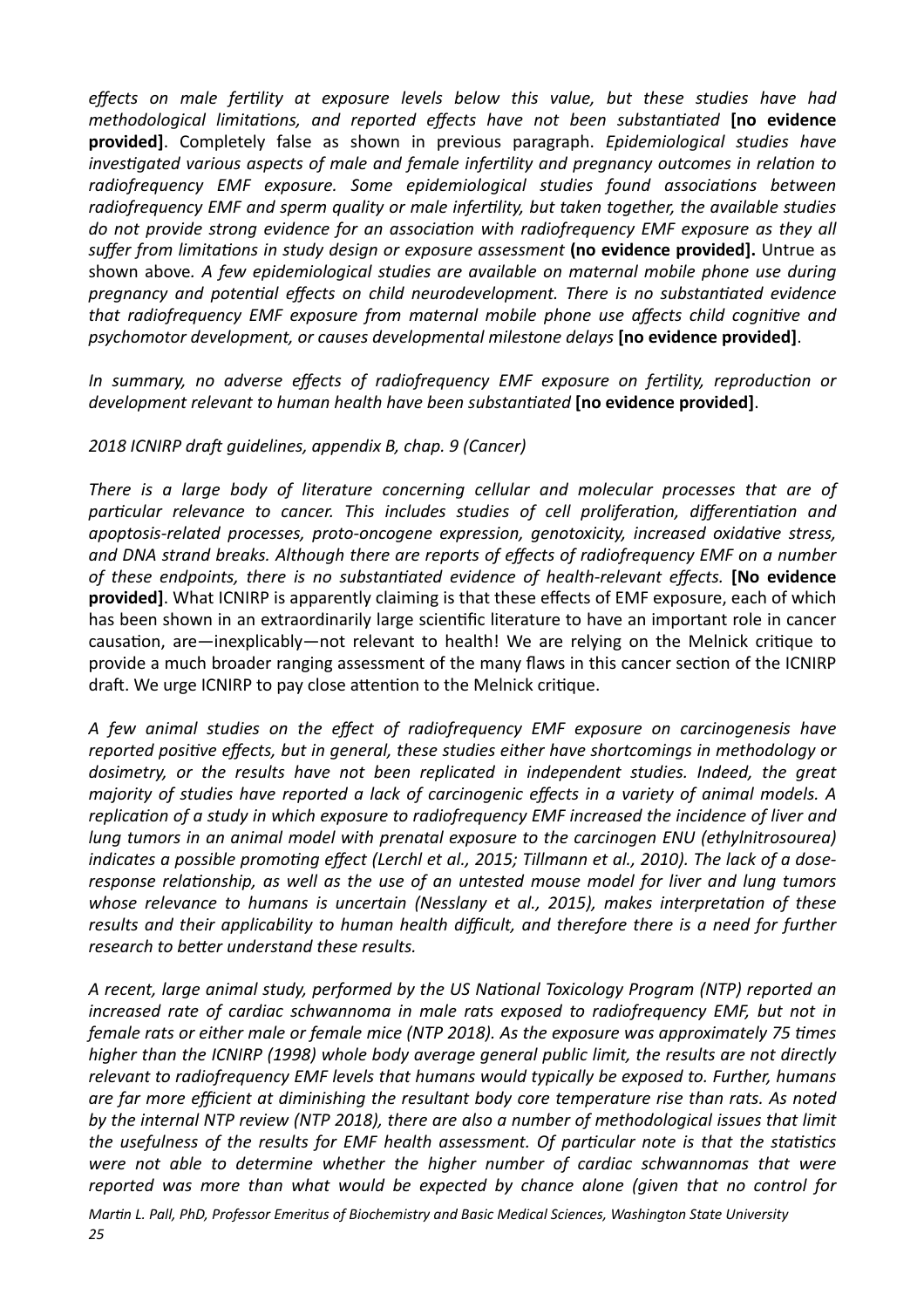multiple comparisons was applied). This is particularly important given that a graded doseresponse relation was not found, no consistency across rodent species or genders was found, and *the results are not consistent with the radiofrequency EMF cancer literature more generally.* A similar study that was conducted concurrently with the NTP study reported that they had replicated these NTP results on cardiac schwannoma (Falcioni et al., 2018). However, similar to the *NTP* study, the statistics were also not designed to determine whether the increase was higher than *would be expected by chance alone (due to uncorrected multiple statistical comparisons). The* schwannoma findings in these two studies are inconsistent in terms of the exposure-response association as the Italian study observed an 'increased' number of schwannomas at low exposure *levels* where no increase in schwannoma was observed in the NTP study. These studies therefore do not provide sufficient evidence to conclude that radiofrequency EMF can cause cancer.

*A large number of epidemiological studies of mobile phone use and cancer risk have also been performed.* Most have focused on brain tumors, acoustic neuroma and parotid gland tumors, as *these occur in close proximity to the typical exposure source from mobile phones. However, some* studies have also been conducted on other types of tumors, such as leukaemia, lymphoma, uveal *melanoma, pituitary gland tumors, testicular cancer, and malignant melanoma. With a few* exceptions, the studies have used a case-control design and have relied on retrospectively collected self-reported information about mobile phone use history.

*Only two cohort studies with prospective exposure information are available. Several studies have had* follow-ups that were too short to allow assessment of a potential effect of long-term exposure, and results from case-control studies with longer follow-up are not consistent. The large, IARC *coordinated, Interphone study did not provide evidence of a raised risk of brain tumors, acoustic* neuroma or parotid gland tumors among regular mobile phone users, and the risk estimates did not increase with longer time since first mobile phone use (Interphone, 2010; 2011). It should be noted that although somewhat elevated odds ratios were observed at the highest level of *cumulative call time for acoustic neuroma and glioma, there were no trends observed for any of* the lower cumulative call time groups, with among the lowest risk estimates in the penultimate exposure category. This, combined with the inherent recall bias of such studies, does not provide *evidence of an increased risk. Similar results were observed in a Swedish case-control study of* acoustic neuroma (Pettersson et al., 2014). Contrary to this, a set of case-control studies from the Hardell group in Sweden report significantly increased risks of both acoustic neuroma and *malignant brain tumors already after less than five years since the start of mobile phone use, and* at quite low levels of cumulative call time. However, they are not consistent with trends in brain *cancer incidence rates from a large number of countries or regions, which have not found any increase in the incidence since mobile phones were introduced. Furthermore, no cohort studies (which, unlike case-control studies, are not affected by recall or selection bias) report a higher risk* of glioma, meningioma or acoustic neuroma among mobile phone subscribers, or when estimating *mobile phone use through prospectively collected questionnaires. Studies of other types of tumors have also not provided evidence of an increased tumor risk in relation to mobile phone use. Only one* study is available on mobile phone use in children and brain tumor risk. No increased risk of *brain* tumors was observed. Studies of exposure to environmental radiofrequency EMF fields, for *example from radio and television transmitters, have not provided evidence of an increased cancer* risk either in children or in adults. Studies of cancer in relation to occupational radiofrequency EMF exposure have suffered substantial methodological limitations and do not provide sufficient *information for the assessment of carcinogenicity of radiofrequency EMF fields. Taken together, the* epidemiological studies do not provide evidence of a carcinogenic effect of radiofrequency EMF *exposure* at levels encountered in the general population. In summary, no effects of radiofrequency *EMF* on cancer have been substantiated.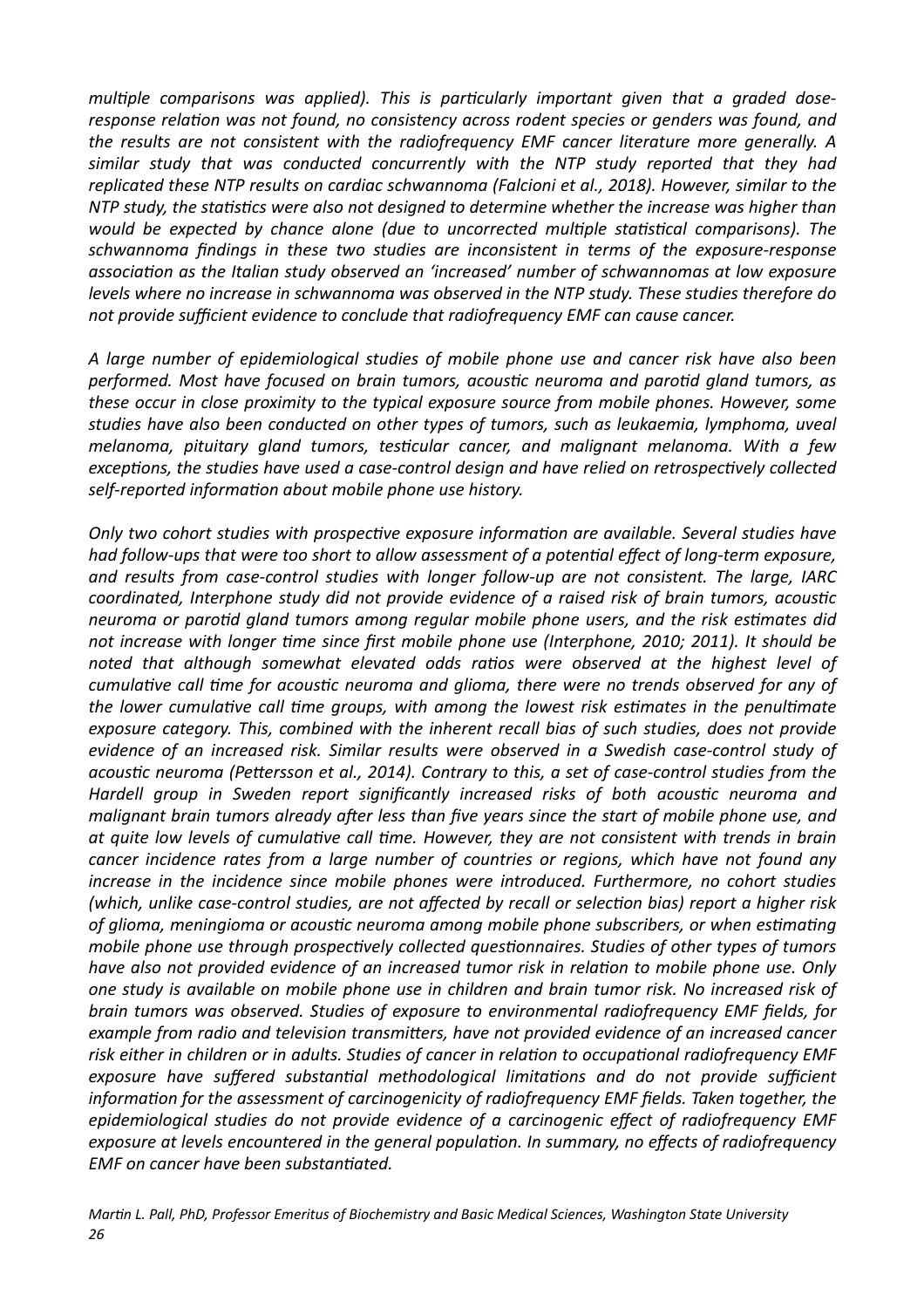## <span id="page-26-0"></span>**Appendix 2**

## Reviews showing important health-related non-thermal effects of microwave **frequency electromagnetic fields (EMFs)**

## Specific effects and reviews, each reporting the effect in multiple primary literature studies

*Effects* on cellular DNA including single-strand and double-strand breaks in cellular DNA and on *oxidized bases in cellular DNA; also evidence for chromosomal mutations produced by doublestrand DNA breaks* 

1. Glaser ZR, PhD. 1971 Naval Medical Research Institute Research Report, June 1971. Bibliography of Reported Biological Phenomena ("Effects") and Clinical Manifestations Attributed to Microwave and Radio-Frequency Radiation. Report No. 2 Revised. https://scholar.google.com/ scholar?q=Glaser+naval+medical+microwave+radio-

frequency+1972&btnG=&hl=en&as\_sdt=0%2C38 (Accessed Sept. 9, 2017) 

2. Goldsmith JR. 1997 Epidemiologic evidence relevant to radar (microwave) effects. Environ Health Perspect 105(Suppl 6):1579-1587.

3. Yakymenko IL, Sidorik EP, Tsybulin AS. 1999 [Metabolic changes in cells under electromagnetic radiation of mobile communication systems]. Ukr Biokhim Zh (1999), 2011 Mar-Apr:20-28. 

4. Aitken RJ, De Juliis GN, 2007 Origins and consequences of DNA damage in male germ cells. Reprod Biomed Online 14:727-733.

5. Hardell, L., Sage, C. 2008. Biological effects from electromagnetic field exposure and public exposure standards. Biomed. Pharmacother. 62, 104-109.

6. Hazout A, Menezo Y, Madelenat P, Yazbeck C, Selva J, Cohen-Bacrie P. 2008 [Causes and clinical implications of sperm DNA damages]. Gynecol Obstet Fertil ;36:1109-1117.

7. Phillips JL, Singh NP, Lai H. 2009 Electromagnetic fields and DNA damage. Pathophysiology 16:79-88. 

8. Ruediger HW. 2009 Genotoxic effects of radiofrequency electromagnetic fields. Pathophysiology. 16:89-102.

9. Desai NR, Kesari KK, Agarwal A. 2009 Pathophysiology of cell phone radiation: oxidative stress and carcinogenesis with focus on the male reproductive system. Reproduct Biol Endocrinol 7:114. 

10. Makker K, Varghese A, Desai NR, Mouradi R, Agarwal A. 2009 Cell phones: modern man's nemesis? Reprod Biomed Online 18:148-157.

11. Yakymenko I, Sidorik E. 2010 Risks of carcinogenesis from electromagnetic radiation and mobile telephony devices. Exp Oncol 32:729-736.

12. Yakimenko IL, Sidorik EP, Tsybulin AS. 2011 [Metabolic changes in cells under electromagnetic radiation of mobile communication systems]. Ukr Biokhim Zh (1999). 2011 Mar-Apr;83(2):20-28.

13. Gye MC, Park CJ. 2012 Effect of electromagnetic field exposure on the reproductive system. Clin Exp Reprod Med 39:1-9. doi.org/10.5653/cerm.2012.39.1.1 

14. Pall, ML. 2013. Electromagnetic fields act via activation of voltage-gated calcium channels to produce beneficial or adverse effects. J Cell Mol Med 17:958-965. doi: 10.1111/jcmm.12088.

15. Pall, M. L. 2015 Scientific evidence contradicts findings and assumptions of Canadian Safety Panel 6: microwaves act through voltage-gated calcium channel activation to induce biological impacts at non-thermal levels, supporting a paradigm shift for microwave/lower frequency electromagnetic field action. Rev. Environ. Health 3, 99-116. doi: 10.1515/reveh-2015-0001.

16. Pall ML. 2016 Electromagnetic fields act similarly in plants as in animals: Probable activation of calcium channels via their voltage sensor. Curr Chem Biol 10:74-82.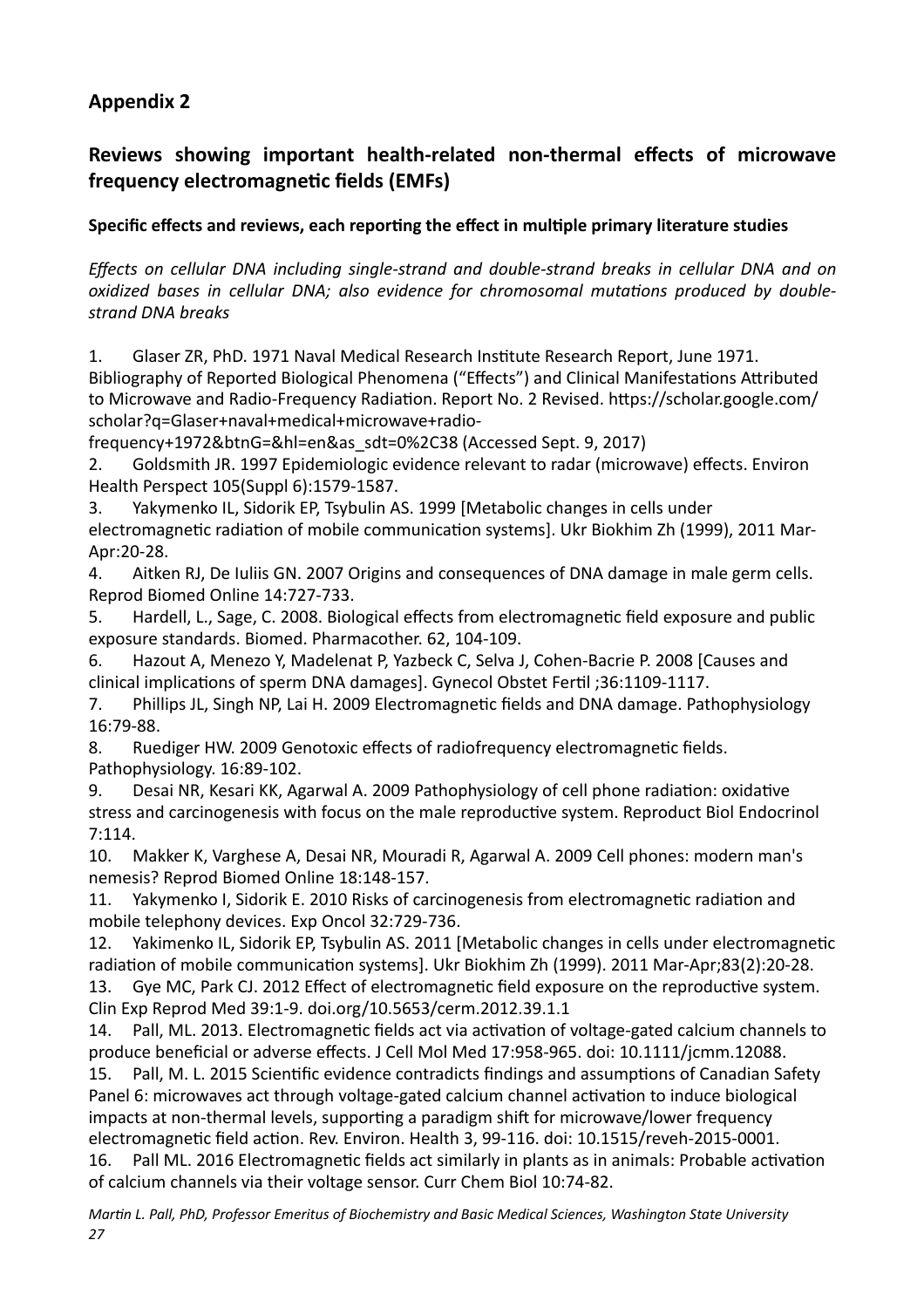17. Hensinger P, Wilke E, 2016. Mobilfunk-Studienergebnisse bestätigen Risiken Studienrecherche 2016-4 veröffentlicht. Umwelt Medizin Gesellshaft 29:3/2016.

18. Houston BJ, Nixon B, King BV, De Iuliis GN, Aitken RJ. 2016 The effects of radiofrequency electromagnetic radiation on sperm function. Reproduction 152:R263-R276.

19. Batista Napotnik T, Reberšek M, Vernier PT, Mali B, Miklavčič D. 2016 Effects of high voltage nanosecond electric pulses on eukaryotic cells (in vitro): A systematic review. Bioelectrochemistry. 2016 Aug;110:1-12. doi: 10.1016/j.bioelechem.2016.02.011.

20. Asghari A, Khaki AA, Rajabzadeh A, Khaki A. 2016 A review on Electromagnetic fields (EMFs) and the reproductive system. Electron Physician. 2016 Jul  $25;8(7):2655-2662$ . doi:  $10.19082/2655$ . 21. Pall ML. 2018 How cancer can be caused by microwave frequency electromagnetic field (EMF) exposures: EMF activation of voltage-gated calcium channels (VGCCs) can cause cancer including tumor promotion, tissue invasion and metastasis via 15 mechanisms. Chapter 7 in Mobile Communications and Public Health, Marko Markov, Ed., CRC press, pp 163-184.

22. Pall ML. 2018 Wi-Fi is an important threat to human health. Environ Res 164:404-416.

23. Wilke I. 2018 Biological and pathological effects of 2.45 GHz on cells, fertility, brain and behavior. Umwelt Medizin Gesselshaft 2018 Feb 31 (1).

Lowered fertility, including tissue remodeling changes in the testis, lowered sperm count and sperm quality, lowered female fertility including ovarian remodeling, oocyte (follicle) loss, lowered estrogen, progesterone and testosterone levels (that is sex hormone levels), increased spontaneous  $abortion$  incidence, lowered libido

1. Glaser ZR, PhD. 1971 Naval Medical Research Institute Research Report, June 1971. Bibliography of Reported Biological Phenomena ("Effects") and Clinical Manifestations Attributed to Microwave and Radio-Frequency Radiation. Report No. 2 Revised. https://scholar.google.com/ scholar?q=Glaser+naval+medical+microwave+radio-

frequency+1972&btnG=&hl=en&as\_sdt=0%2C38 (Accessed Sept. 9, 2017) 

2. Tolgskaya MS, Gordon ZV. 1973. Pathological Effects of Radio Waves, Translated from Russian by B Haigh. Consultants Bureau, New York/London, 146 pages.

3. Goldsmith JR. 1997 Epidemiological evidence relevant to radar (microwave) effects. Environ Health Perspect 105(Suppl 6):1579-1587.

4. Aitken RJ, De Iuliis GN. 2007 Origins and consequences of DNA damage in male germ cells. Reprod Biomed Online 14:727-733.

5. Hazout A, Menezo Y, Madelenat P, Yazbeck C, Selva J, Cohen-Bacrie P. 2008 [Causes and clinical implications of sperm DNA damages]. Gynecol Obstet Fertil ;36:1109-1117.

6. Makker K, Varghese A, Desai NR, Mouradi R, Agarwal A. 2009 Cell phones: modern man's nemesis? Reprod Biomed Online 18:148-157.

7. Desai NR, Kesari KK, Agarwal A. 2009 Pathophysiology of cell phone radiation: oxidative stress and carcinogenesis with focus on the male reproductive system. Reproduct Biol Endocrinol 7:114. 

8. Kang N, Shang XJ, Huang YF. 2010 [Impact of cell phone radiation on male reproduction]. Zhonghua Nan Ke Xue 16:1027-1030.

9. Gye MC, Park CJ. 2012 Effect of electromagnetic field exposure on the reproductive system. Clin Exp Reprod Med 39:1-9. doi.org/10.5653/cerm.2012.39.1.1 

10. La Vignera S, Condorelli RA, Vicari E, D'Agata R, Calogero AE. 2012 Effects of the exposure to mobile phones on male reproduction: a review of the literature. J Androl 33:350-356.

11. Carpenter DO. 2013 Human disease resulting from exposure to electromagnetic fields. Rev Environ Health 2013;28:159-172. 

12. Nazıroğlu M, Yüksel M, Köse SA, Özkaya MO. 2013 Recent reports of Wi-Fi and mobile phoneinduced radiation on oxidative stress and reproductive signaling pathways in females and males. J Membr Biol 246:869-875.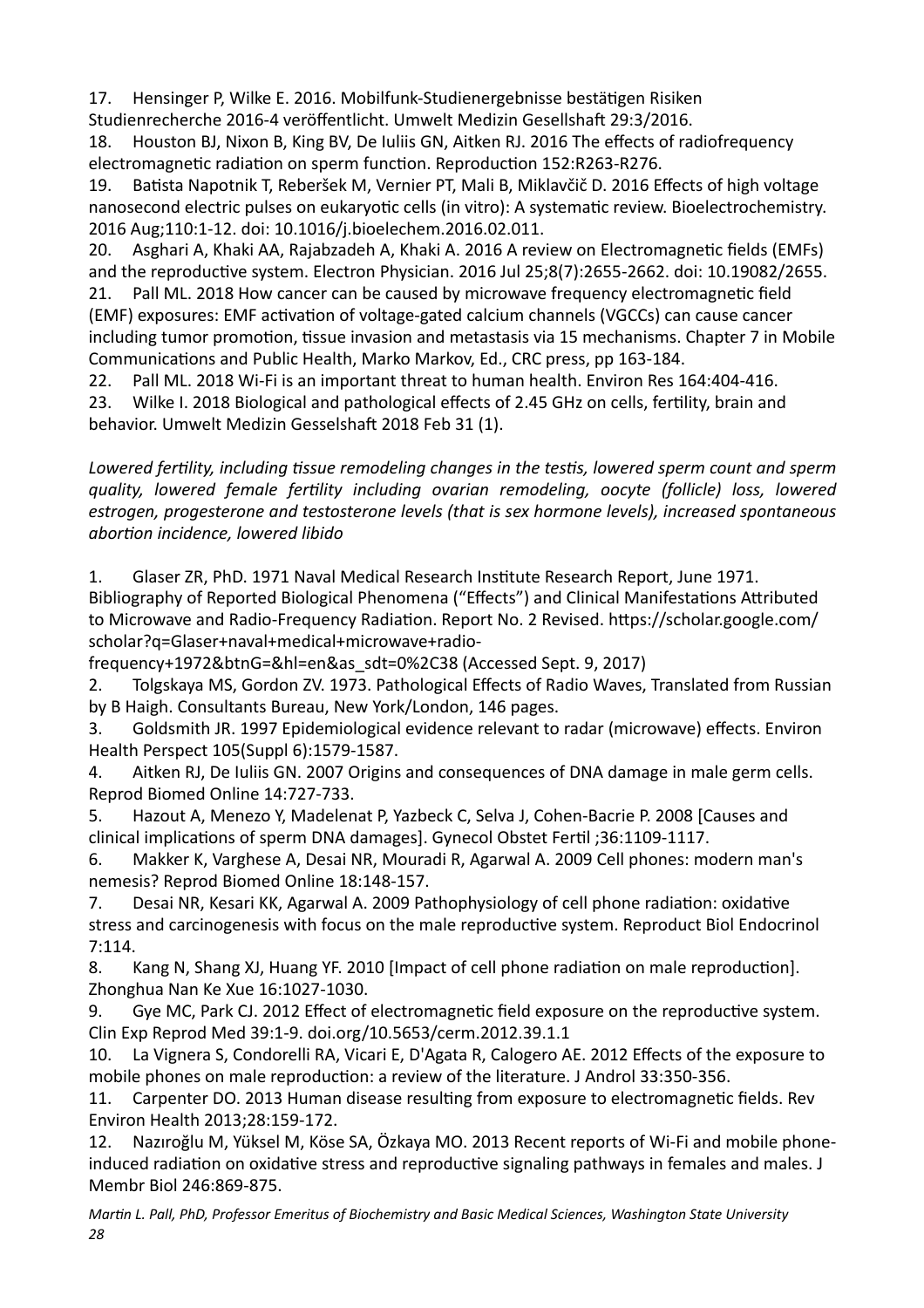13. Adams JA, Galloway TS, Mondal D, Esteves SC, Mathews F, 2014 Effect of mobile telephones on sperm quality: a systematic review and meta-analysis. Environ Int 70:106-112.

14. Liu K, Li Y, Zhang G, Liu J, Cao J, Ao L, Zhang S. 2014 Association between mobile phone use and semen quality: a systematic review and meta-analysis. Andrology 2:491-501.

15. K Sri N. 2015 Mobile phone radiation: physiological & pathophysiological considerations. Indian J Physiol Pharmacol 59:125-135.

16. Hensinger P, Wilke E. 2016. Mobilfunk-Studienergebnisse bestätigen Risiken

Studienrecherche 2016-4 veröffentlicht. Umwelt Medizin Gesellshaft 29:3/2016.

17. Houston BJ, Nixon B, King BV, De Iuliis GN, Aitken RJ. 2016 The effects of radiofrequency electromagnetic radiation on sperm function. Reproduction 152:R263-R276

18. Pall ML. 2018 Wi-Fi is an important threat to human health. Environ Res 164:404-416.

19. Wilke I. 2018 Biological and pathological effects of 2.45 GHz on cells, fertility, brain and behavior. Umwelt Medizin Gesselshaft 2018 Feb 31 (1).

## *Neurological and neuropsychiatric effects*

1. Marha K. 1966 Biological Effects of High-Frequency Electromagnetic Fields (Translation). ATD Report 66-92. July 13, 1966 (ATD Work Assignment No. 78, Task 11). http://www.dtic.mil/docs/ citations/AD0642029 (accessed March 12, 2018)

2. Glaser ZR, PhD. 1971 Naval Medical Research Institute Research Report, June 1971. Bibliography of Reported Biological Phenomena ("Effects") and Clinical Manifestations Attributed to Microwave and Radio-Frequency Radiation. Report No. 2 Revised. https://scholar.google.com/ scholar?q=Glaser+naval+medical+microwave+radio-

frequency+1972&btnG=&hl=en&as\_sdt=0%2C38 (Accessed Sept. 9, 2017) 

3. Tolgskaya MS, Gordon ZV. 1973. Pathological Effects of Radio Waves, Translated from Russian by by Haigh. Consultants Bureau, New York/London, 146 pages.

4. Bawin SM, Kaczmarek LK, Adey WR. 1975 . Effects of modulated VHF fields on the central nervous system. Ann NY Acad Sci 247:74-81.

5. Bise W. 1978 Low power radio-frequency and microwave effects on human

electroencephalogram and behavior. Physiol Chem Phys 10:387-398.

6. Raines, J. K. 1981. Electromagnetic Field Interactions with the Human Body: Observed Effects and Theories. Greenbelt, Maryland: National Aeronautics and Space Administration 1981; 116 p.

7. Frey AH. 1993 Electromagnetic field interactions with biological systems. FASEB J 7:272-281.

8. Lai H. 1994 Neurological effects of radiofrequency electromagnetic radiation. In: Advances in Electromagnetic Fields in Living Systems, Vol. 1, J.C. Lin, Ed., Plenum Press, New York, pp. 27-88.

9. Grigor'ev luG. 1996 [Role of modulation in biological effects of electromagnetic radiation]. Radiats Biol Radioecol 36:659-670. 

10. Lai, H 1998 Neurological effects of radiofrequency electromagnetic radiation. http:// www.mapcruzin.com/radiofrequency/henry\_lai2.htm. 

11. Valentini E, Curcio G, Moroni F, Ferrara M, De Gennaro L, M. Bertini M. 2007 Neurophysiological Effects of Mobile Phone Electromagnetic Fields on Humans:

A Comprehensive Review. Bioelectromagnetics 28:415-432.

12. Hardell, L., Sage, C. 2008. Biological effects from electromagnetic field exposure and public exposure standards. Biomed. Pharmacother. 62, 104-109.

13. Makker K, Varghese A, Desai NR, Mouradi R, Agarwal A. 2009 Cell phones: modern man's nemesis? Reprod Biomed Online 18:148-157.

14. Kundi M. Hutter H-P. 2009 Mobile phone base stations—Effects on wellbeing and health. Pathophysiology 16:123-135.

15. Khurana VG, Hardell L, Everaert J, Bortkiewicz A, Carlberg M, Ahonen M. 2010 Epidemiological evidence for a health risk from mobile phone base stations. Int J Occup Environ Health 16:263-267.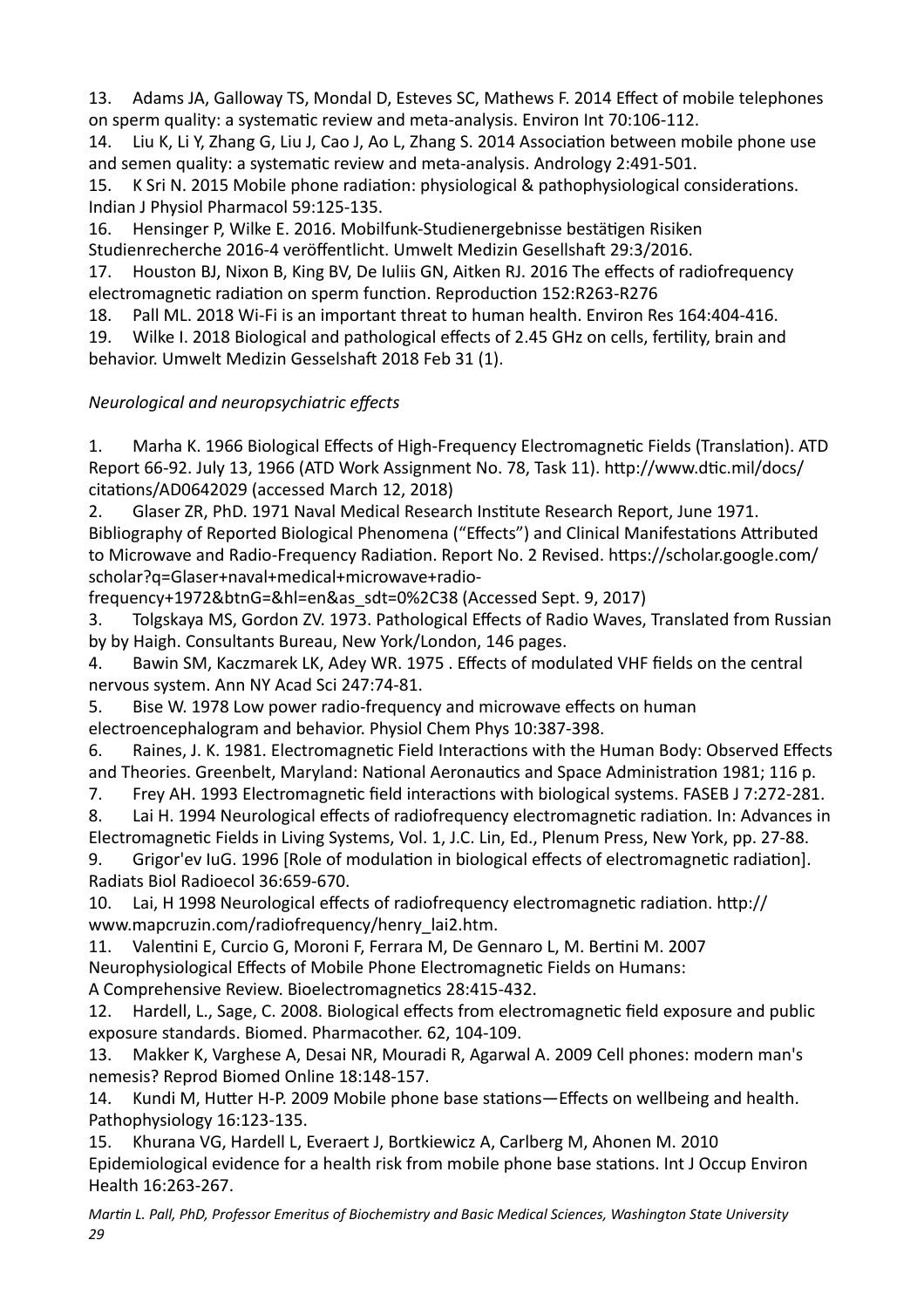16. Levitt, B. B., Lai, H. 2010. Biological effects from exposure to electromagnetic radiation emitted by cell tower base stations and other antenna arrays. Environ. Rev. 18, 369-395. doi.org/ 10.1139/A10-018 

17. Carpenter DO. 2013 Human disease resulting from exposure to electromagnetic fields. Rev Environ Health 2013;28:159-172. 

18. Politański P, Bortkiewicz A, Zmyślony M. 2016 [Effects of radio- and microwaves emitted by wireless communication devices on the functions of the nervous system selected elements]. Med Pr 67:411-421.

19. Hensinger P, Wilke E. 2016. Mobilfunk-Studienergebnisse bestätigen Risiken Studienrecherche 2016-4 veröffentlicht. Umwelt Medizin Gesellshaft 29:3/2016.

20. Pall ML. 2016 Microwave frequency electromagnetic fields (EMFs) produce widespread neuropsychiatric effects including depression. J Chem Neuroanat 75(Pt B):43-51. doi: 10.1016/ j.jchemneu.2015.08.001. 

21. Hecht, Karl. 2016 Health Implications of Long-Term Exposures to Electrosmog. Brochure 6 of A Brochure Series of the Competence Initiative for the Protection of Humanity, the Environment and Democracy. http://kompetenzinitiative.net/KIT/wp-content/uploads/2016/07/ KI Brochure-6 K Hecht web.pdf (accessed Feb. 11, 2018)

22. Sangün Ö, Dündar B, Cömlekci S, Büyükgebiz A. 2016 The Effects of Electromagnetic Field on the Endocrine System in Children and Adolescents. Pediatr Endocrinol Rev 13:531-545.

23. Belyaev I, Dean A, Eger H, Hubmann G, Jandrisovits R, Kern M, Kundi M, Moshammer H, Lercher P, Müller K, Oberfeld G, Ohnsorge P, Pelzmann P, Scheingraber C, Thill R. 2016 EUROPAEM EMF Guideline 2016 for the prevention, diagnosis and treatment of EMF-related health problems and illnesses. Rev Environ Health DOI 10.1515/reveh-2016-0011.

24. Zhang J, Sumich A, Wang GY. 2017 Acute effects of radiofrequency electromagnetic field emitted by mobile phone on brain function. Bioelectromagnetics 38:329-338. doi: 10.1002/bem. 22052. 

25. Lai H. 2018. A Summary of Recent Literature (2007–2017) on Neurological Effects of Radio Frequency Radiation. Chapter 8 in Mobile Communications and Public Health, Marko Markov, Ed., CRC press, pp 185-220.

26. Pall ML. 2018 Wi-Fi is an important threat to human health. Environ Res 164:404-416.

27. Wilke I. 2018 Biological and pathological effects of 2.45 GHz on cells, fertility, brain and behavior. Umwelt Medizin Gesselshaft 2018 Feb 31 (1).

## *Apoptosis/cell death*

Apoptosis is an important process in the production of neurodegenerative diseases that is also important in producing infertility responses.

1. Glaser ZR, PhD. 1971 Naval Medical Research Institute Research Report, June 1971. Bibliography of Reported Biological Phenomena ("Effects") and Clinical Manifestations Attributed to Microwave and Radio-Frequency Radiation. Report No. 2 Revised. https://scholar.google.com/ scholar?q=Glaser+naval+medical+microwave+radio-

frequency+1972&btnG=&hl=en&as\_sdt=0%2C38 (Accessed Sept. 9, 2017) 

2. Tolgskaya MS, Gordon ZV. 1973. Pathological Effects of Radio Waves, Translated from Russian by B Haigh. Consultants Bureau, New York/London, 146 pages.

3. Raines, J. K. 1981. Electromagnetic Field Interactions with the Human Body: Observed Effects and Theories. Greenbelt, Maryland: National Aeronautics and Space Administration 1981; 116 p.

4. Hardell L, Sage C. 2008. Biological effects from electromagnetic field exposure and public exposure standards. Biomed. Pharmacother. 62:104-109. doi: 10.1016/j.biopha.2007.12.004.

5. Makker K, Varghese A, Desai NR, Mouradi R, Agarwal A. 2009 Cell phones: modern man's nemesis? Reprod Biomed Online 18:148-157.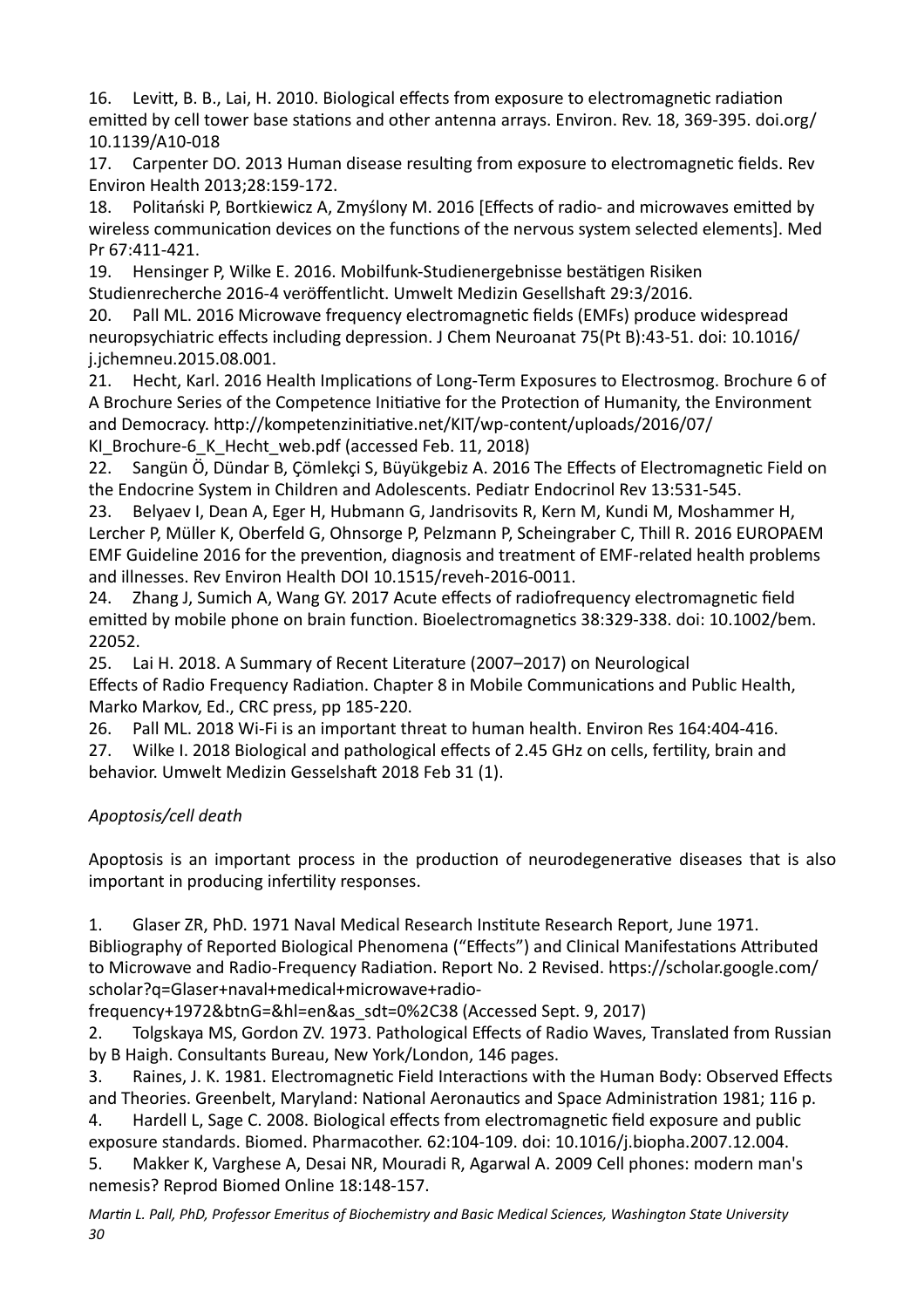6. Levitt, B. B., Lai, H. 2010. Biological effects from exposure to electromagnetic radiation emitted by cell tower base stations and other antenna arrays. Environ. Rev. 18, 369-395. doi.org/ 10.1139/A10-018 

7. Yakymenko I, Sidorik E, 2010 Risks of carcinogenesis from electromagnetic radiation and mobile telephony devices. Exp Oncol 32:729-736.

8. Yakimenko IL, Sidorik EP, Tsybulin AS. 2011 [Metabolic changes in cells under electromagnetic radiation of mobile communication systems]. Ukr Biokhim Zh (1999). 2011 Mar-Apr;83(2):20-28.

9. Pall, ML. 2013. Electromagnetic fields act via activation of voltage-gated calcium channels to produce beneficial or adverse effects. J Cell Mol Med 17:958-965. doi: 10.1111/jcmm.12088. 10. Pall ML. 2016 Microwave frequency electromagnetic fields (EMFs) produce widespread neuropsychiatric effects including depression. J Chem Neuroanat 75(Pt B):43-51. doi: 10.1016/ j.jchemneu.2015.08.001. 

11. Batista Napotnik T, Reberšek M, Vernier PT, Mali B, Miklavčič D. 2016 Effects of high voltage nanosecond electric pulses on eukaryotic cells (in vitro): A systematic review. Bioelectrochemistry. 2016 Aug;110:1-12. doi: 10.1016/j.bioelechem.2016.02.011.

12. Asghari A, Khaki AA, Rajabzadeh A, Khaki A. 2016 A review on Electromagnetic fields (EMFs) and the reproductive system. Electron Physician. 2016 Jul 25;8(7):2655-2662. doi: 10.19082/2655. 13. Pall ML. 2018 Wi-Fi is an important threat to human health. Environ Res 164:404-416.

### *Oxidative stress/free radical damage (important mechanisms involved in almost all chronic* diseases; direct cause of cellular DNA damage)

1. Raines, J. K. 1981. Electromagnetic Field Interactions with the Human Body: Observed Effects and Theories. Greenbelt, Maryland: National Aeronautics and Space Administration 1981; 116 p.

2. Hardell, L., Sage, C. 2008. Biological effects from electromagnetic field exposure and public exposure standards. Biomed. Pharmacother. 62, 104-109.

3. Hazout A, Menezo Y, Madelenat P, Yazbeck C, Selva J, Cohen-Bacrie P. 2008 [Causes and clinical implications of sperm DNA damages]. Gynecol Obstet Fertil ;36:1109-1117

4. Makker K, Varghese A, Desai NR, Mouradi R, Agarwal A. 2009 Cell phones: modern man's nemesis? Reprod Biomed Online 18:148-157.

5. Desai NR, Kesari KK, Agarwal A. 2009 Pathophysiology of cell phone radiation: oxidative stress and carcinogenesis with focus on the male reproductive system. Reproduct Biol Endocrinol 7:114. 

6. Yakymenko I, Sidorik E. 2010 Risks of carcinogenesis from electromagnetic radiation and mobile telephony devices. Exp Oncol 32:729-736.

7. Yakimenko IL, Sidorik EP, Tsybulin AS. 2011 [Metabolic changes in cells under electromagnetic radiation of mobile communication systems]. Ukr Biokhim Zh (1999). 2011 Mar-Apr;83(2):20-28.

8. Consales, C., Merla, C., Marino, C., et al. 2012. Electromagnetic fields, oxidative stress, and neurodegeneration. Int. J. Cell Biol. 2012: 683897.

9. LaVignera et al. 2012 La Vignera S, Condorelli RA, Vicari E, D'Agata R, Calogero AE. 2012 Effects of the exposure to mobile phones on male reproduction: a review of the literature. J Androl 33:350-356. 

10. Pall, ML. 2013. Electromagnetic fields act via activation of voltage-gated calcium channels to produce beneficial or adverse effects. J Cell Mol Med 17:958-965. doi: 10.1111/jcmm.12088.

11. Nazıroğlu M, Yüksel M, Köse SA, Özkaya MO. 2013 Recent reports of Wi-Fi and mobile phoneinduced radiation on oxidative stress and reproductive signaling pathways in females and males. J Membr Biol 246:869-875. 

12. Pall, M. L. 2015. Scientific evidence contradicts findings and assumptions of Canadian Safety Panel 6: microwaves act through voltage-gated calcium channel activation to induce biological impacts at non-thermal levels, supporting a paradigm shift for microwave/lower frequency electromagnetic field action. Rev. Environ. Health 3, 99-116.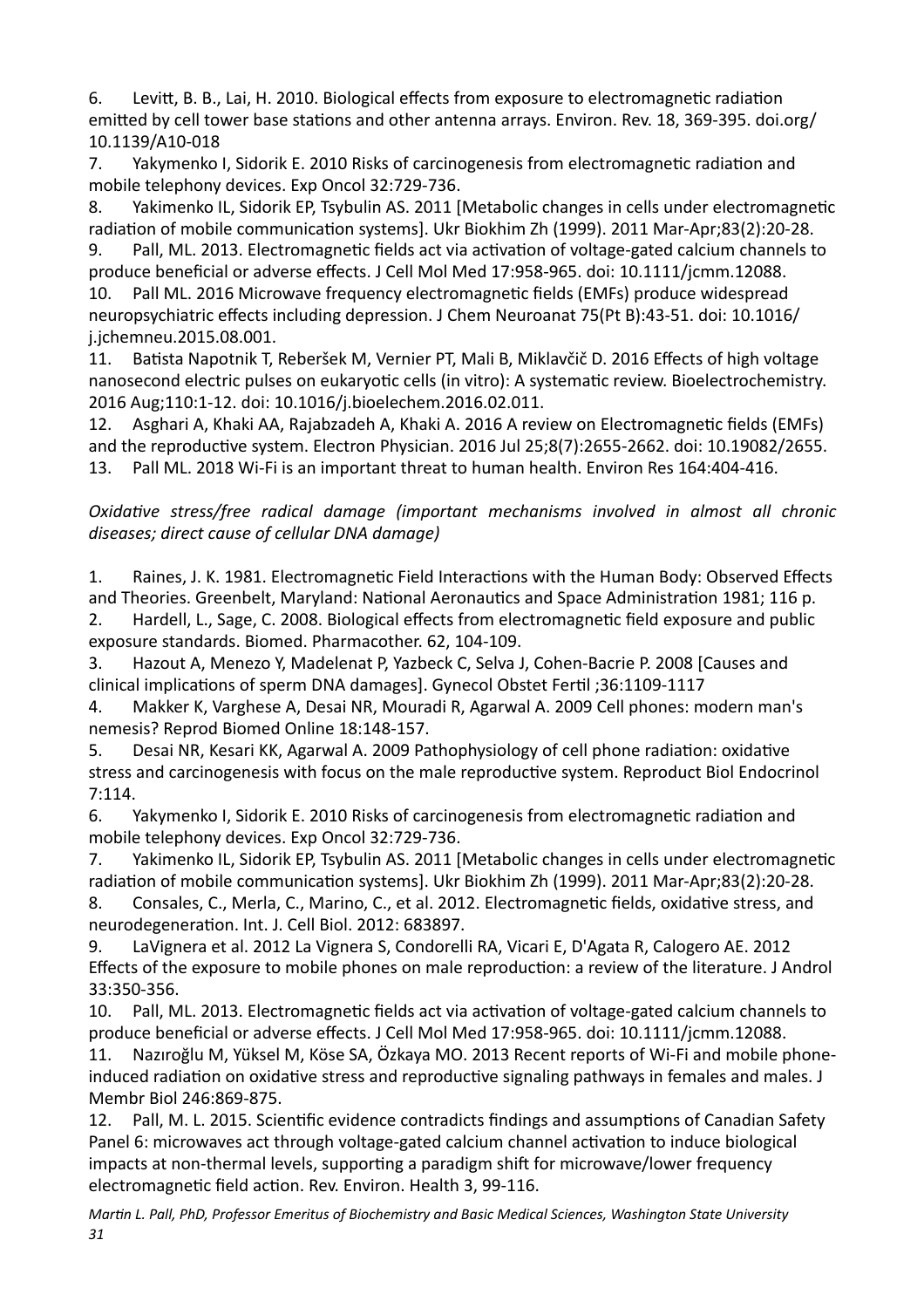13. Yakymenko I, Tsybulin O, Sidorik E, Henshel D, Kyrylenko O, Kysylenko S, 2015 Oxidative mechanisms of biological activity of low-intensity radiofrequency radiation. Electromagnetic Biol Med: Early Online 1-16. ISSN: 1536-8378.

14. Hensinger P. Wilke E. 2016. Mobilfunk-Studienergebnisse bestätigen Risiken Studienrecherche 2016-4 veröffentlicht. Umwelt Medizin Gesellshaft 29:3/2016.

15. Houston BJ, Nixon B, King BV, De Iuliis GN, Aitken RJ. 2016 The effects of radiofrequency electromagnetic radiation on sperm function. Reproduction 152:R263-R276.

16. Pall ML. 2016 Electromagnetic fields act similarly in plants as in animals: Probable activation of calcium channels via their voltage sensor. Curr Chem Biol 10:74-82.

17. Dasdag S, Akdag MZ. 2016 The link between radiofrequencies emitted from wireless technologies and oxidative stress. J Chem Neuroanat 75(Pt B):85-93.

18. Wang H, Zhang X. 2017 Magnetic fields and reactive oxygen species. Int J Mol Sci. 2017 Oct 18;18(10). pii: E2175. doi: 10.3390/ijms18102175. 

19. Pall ML. 2018 Wi-Fi is an important threat to human health. Environ Res 164:404-416.

20. Wilke I. 2018 Biological and pathological effects of 2.45 GHz on cells, fertility, brain and behavior. Umwelt Medizin Gesselshaft 2018 Feb 31 (1).

21. Thrivikraman G, Boda SK, Basu B. 2018 Unraveling the mechanistic effects of electric field stimulation towards directing stem cell fate and function: A tissue engineering perspective. Biomaterials 150:60-86. doi: 10.1016/j.biomaterials.2017.10.003 

## *Endocrine, that is hormonal effects*

1. Glaser ZR, PhD. 1971 Naval Medical Research Institute Research Report, June 1971. Bibliography of Reported Biological Phenomena ("Effects") and Clinical Manifestations Attributed to Microwave and Radio-Frequency Radiation. Report No. 2 Revised. https://scholar.google.com/ scholar?q=Glaser+naval+medical+microwave+radio-

frequency+1972&btnG=&hl=en&as\_sdt=0%2C38 (Accessed Sept. 9, 2017) 

2. Tolgskaya MS, Gordon ZV. 1973. Pathological Effects of Radio Waves, Translated from Russian by B Haigh. Consultants Bureau, New York/London, 146 pages.

3. Raines, J. K. 1981. Electromagnetic Field Interactions with the Human Body: Observed Effects and Theories. Greenbelt, Maryland: National Aeronautics and Space Administration 1981; 116 p.

4. Hardell, L., Sage, C. 2008. Biological effects from electromagnetic field exposure and public exposure standards. Biomed. Pharmacother. 62, 104-109.

5. Makker K, Varghese A, Desai NR, Mouradi R, Agarwal A. 2009 Cell phones: modern man's nemesis? Reprod Biomed Online 18:148-157.

6. Gye MC, Park CJ. 2012 Effect of electromagnetic field exposure on the reproductive system. Clin Exp Reprod Med 39:1-9. doi.org/10.5653/cerm.2012.39.1.1 

7. Pall, M. L. 2015. Scientific evidence contradicts findings and assumptions of Canadian Safety Panel 6: microwaves act through voltage-gated calcium channel activation to induce biological impacts at non-thermal levels, supporting a paradigm shift for microwave/lower frequency electromagnetic field action. Rev. Environ. Health 3, 99-116.

8. Sangün Ö, Dündar B, Çömlekçi S, Büyükgebiz A. 2016 The Effects of Electromagnetic Field on the Endocrine System in Children and Adolescents. Pediatr Endocrinol Rev 13:531-545.

9. Hecht, Karl. 2016 Health Implications of Long-Term Exposures to Electrosmog. Brochure 6 of A Brochure Series of the Competence Initiative for the Protection of Humanity, the Environment and Democracy. http://kompetenzinitiative.net/KIT/wp-content/uploads/2016/07/ KI Brochure-6 K Hecht web.pdf (accessed Feb. 11, 2018)

10. Asghari A, Khaki AA, Rajabzadeh A, Khaki A. 2016 A review on Electromagnetic fields (EMFs) and the reproductive system. Electron Physician. 2016 Jul  $25;8(7):2655-2662$ . doi:  $10.19082/2655$ . 11. Pall ML. 2018 Wi-Fi is an important threat to human health. Environ Res 164:404-416.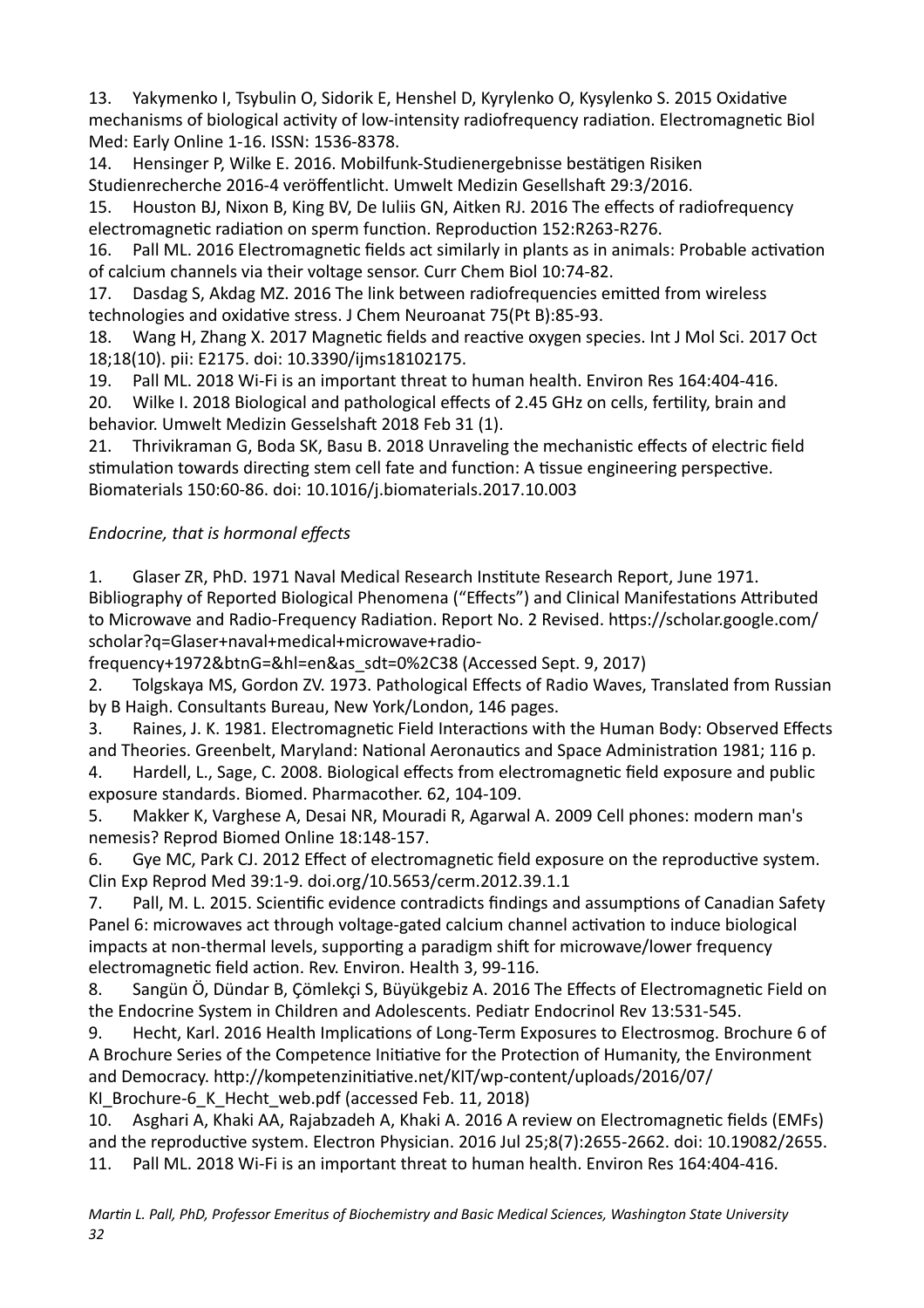12. Wilke I. 2018 Biological and pathological effects of 2.45 GHz on cells, fertility, brain and behavior. Umwelt Medizin Gesselshaft 2018 Feb 31 (1).

### *Increased intracellular calcium*

Intracellular calcium is maintained at very low levels (typically about  $2 \times 10^{-9}$  M) except for brief increases used to produce regulatory responses, such that sustained elevation of intracellular calcium levels produces many pathophysiological (that is disease-causing) responses.

1. Adey WR. 1988 Cell membranes: the electromagnetic environment and cancer promotion. Neurochem Res.13:671-677. 

2. Walleczek, J. 1992. Electromagnetic field effects on cells of the immune system: the role of calcium signaling. FASEB J. 6: 3177-3185.

3. Adey, WR. 1993 Biological effects of electromagnetic fields. J Cell Biochem 51:410-416.

4. Frey AH. 1993 Electromagnetic field interactions with biological systems. FASEB J 7:272-281.

5. Funk RHW, Monsees T, Özkucur N. 2009 Electromagnetic effects—Form cell biology to medicine. Prog Histochem Cytochem 43:177-264.

6. Yakymenko IL, Sidorik EP, Tsybulin AS. 1999 [Metabolic changes in cells under electromagnetic radiation of mobile communication systems]. Ukr Biokhim Zh (1999), 2011 Mar-Apr:20-28. 

7. Gye MC, Park CJ. 2012 Effect of electromagnetic field exposure on the reproductive system. Clin Exp Reprod Med 39:1-9. doi.org/10.5653/cerm.2012.39.1.1 

8. Pall, ML. 2013. Electromagnetic fields act via activation of voltage-gated calcium channels to produce beneficial or adverse effects. J Cell Mol Med 17:958-965. doi: 10.1111/jcmm.12088.

9. Pall ML. 2014 Electromagnetic field activation of voltage-gated calcium channels: role in therapeutic effects. Electromagn Biol Med. 2014 Apr 8 doi: 10.3109/15368378.2014.906447.

10. Pall ML. 2015 How to approach the challenge of minimizing non-thermal health effects of microwave radiation from electrical devices. International Journal of Innovative Research in Engineering & Management (IJIREM) ISSN: 2350-0557, Volume-2, Issue -5, September 2015; 71-76.

11. Pall, M. L. 2015 Scientific evidence contradicts findings and assumptions of Canadian Safety Panel 6: microwaves act through voltage-gated calcium channel activation to induce biological impacts at non-thermal levels, supporting a paradigm shift for microwave/lower frequency electromagnetic field action. Rev. Environ. Health 3, 99-116. doi: 10.1515/reveh-2015-0001. 12. Pall ML. 2016 Electromagnetic fields act similarly in plants as in animals: Probable activation

of calcium channels via their voltage sensor. Curr Chem Biol 10: 74-82.

13. Pall ML. 2016 Microwave frequency electromagnetic fields (EMFs) produce widespread neuropsychiatric effects including depression. J Chem Neuroanat 75(Pt B):43-51. doi: 10.1016/ j.jchemneu.2015.08.001. 

14. Batista Napotnik T, Reberšek M, Vernier PT, Mali B, Miklavčič D. 2016 Effects of high voltage nanosecond electric pulses on eukaryotic cells (in vitro): A systematic review. Bioelectrochemistry. 2016 Aug;110:1-12. doi: 10.1016/j.bioelechem.2016.02.011.

15. Asghari A, Khaki AA, Rajabzadeh A, Khaki A. 2016 A review on electromagnetic fields (EMFs) and the reproductive system. Electron Physician. 2016 Jul  $25;8(7):2655-2662$ . doi:  $10.19082/2655$ . 16. Thrivikraman G, Boda SK, Basu B. 2018 Unraveling the mechanistic effects of electric field stimulation towards directing stem cell fate and function: A tissue engineering perspective. Biomaterials 150:60-86. doi: 10.1016/j.biomaterials.2017.10.003 

## **Cancer causation by EMF exposures**

1. Dwyer, M. J., Leeper, D. B. 1978 A Current Literature Report on the Carcinogenic Properties of Ionizing and Nonionizing Radiation. DHEW Publication (NIOSH) 78-134, March 1978.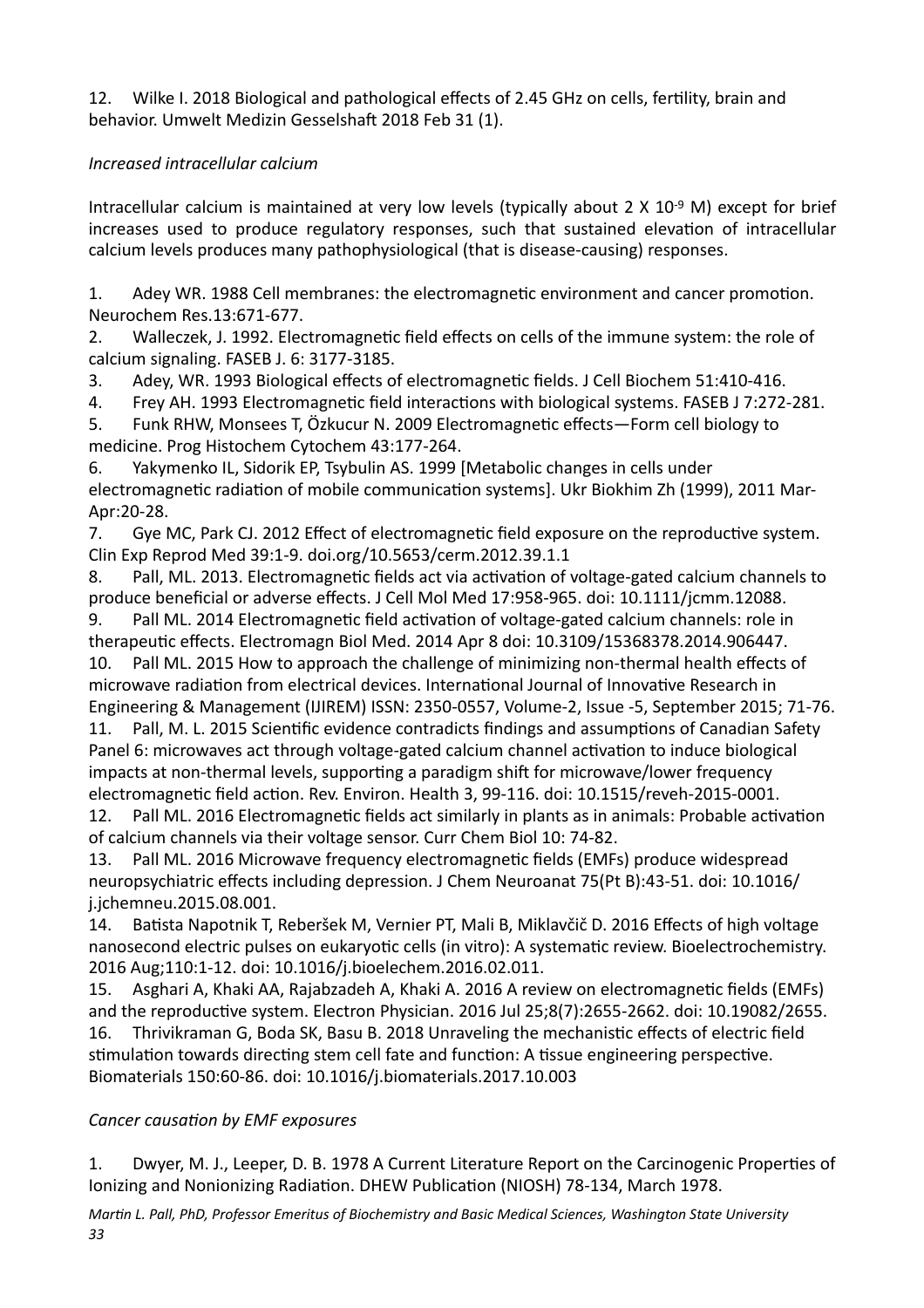2. Marino AA, Morris DH, 1985 Chronic electromagnetic stressors in the environment. A risk factor in human cancer. J environ sci health C3:189-219.

3. Adey WR. 1988 Cell membranes: the electromagnetic environment and cancer promotion. Neurochem Res.13:671-677. 

4. Adey WR. 1990 Joint actions of environmental nonionizing electromagnetic fields and chemical pollution in cancer promotion. Environ Health Perspect 86:297-305.

5. Frey AH. 1993 Electromagnetic field interactions with biological systems. FASEB J 7:272-281.

6. Goldsmith JR. 1995 Epidemiological evidence of radiofrequency radiation (microwave) effects on health in military, broadcasting and occupational settings. Int J Occup Environ Health 1:47-57. 

7. Goldsmith JR. 1997 Epidemiologic evidence relevant to radar (microwave) effects. Env Health Perspect 105(Suppl 6):1579-1587.

8. Kundi M, Mild K, Hardell L, Mattsson M. 2004 Mobile telephones and cancer – a review of the epidemiological evidence. J Toxicol Env Health, Part B 7:351-384.

9. Kundi M. 2004 Mobile phone use and cancer. Occup Env Med 61:560-570.

10. Behari J, Paulraj R. 2007 Biomarkers of induced electromagnetic field and cancer. Indian J Exp Biol 45:77-85. 

11. Hardell L, Carlberg M, Sodergvist F, Hansson Mild K. 2008 Meta-analysis of long-term mobile phone use and the association with brain tumors. Int J Oncol 32:1097-1103.

12. Khurana VG, Teo C, Kundi M, Hardell L, Carlberg M. 2009 Cell phones and brain tumors: a review including the long-term epidemiologic data. Surg Neurol 72:205-214.

13. Desai NR, Kesari KK, Agarwal A. 2009 Pathophysiology of cell phone radiation: oxidative stress and carcinogenesis with focus on the male reproductive system. Reproduct Biol Endocrinol 7:114. 

14. Davanipour Z, Sobel E. 2009 Long-term exposure to magnetic fields and the risks of Alzheimer's disease and breast cancer: Further biological research. Pathophysiology 16:149-156.

15. Yakymenko I, Sidorik E. 2010 Risks of carcinogenesis from electromagnetic radiation and mobile telephony devices. Exp Oncol 32:729-736.

16. Carpenter DO. 2010 Electromagnetic fields and cancer: the cost of doing nothing. Rev Environ Health 25:75-80.

17. Giuliani L, Soffriti M (Eds). 2010 NON-THERMAL EFFECTS AND MECHANISMS OF INTERACTION BETWEEN ELECTROMAGNETIC FIELDS AND LIVING MATTER, RAMAZZINI INSTITUTE EUR. J. ONCOL. LIBRARY Volume 5, National Institute for the Study and Control of Cancer and Environmental Diseases "Bernardino Ramazzini" Bologna, Italy 2010, 400 page monograph.

18. Khurana, V. G., Hardell, L., Everaert, J., Bortkiewicz, A., Carlberg, M., Ahonen, M. 2010 Epidemiological evidence for a health risk from mobile phone base stations. Int. J. Occup. Environ. Health 16, 263-267.

19. Yakymenko, I., Sidorik, E., Kyrylenko, S., Chekhun, V. 2011. Long-term exposure to microwave radiation provokes cancer growth: evidences from radars and mobile communication systems. Exp. Oncol. 33(2), 62-70. 

20. Biointiative Working Group, David Carpenter and Cindy Sage (eds). 2012 Bioinitiative 2012: A rationale for biologically-based exposure standards for electromagnetic radiation. http:// www.bioinitiative.org/participants/why-we-care/

21. Ledoigt G. Belpomme D. 2013 Cancer induction molecular pathways and HF-EMF irradiation. Adv Biol Chem 3:177-186. 

22. Hardell L, Carlberg M. 2013 Using the Hill viewpoints from 1965 for evaluating strengths of evidence of the risk for brain tumors associated with use of mobile and cordless phones. Rev Environ Health 28:97-106. doi: 10.1515/reveh-2013-0006.

23. Hardell L, Carlberg M, Hansson Mild K. 2013 Use of mobile phones and cordless phones is associated with increased risk for glioma and acoustic neuroma. Pathophysiology 2013;20(2): 85-110.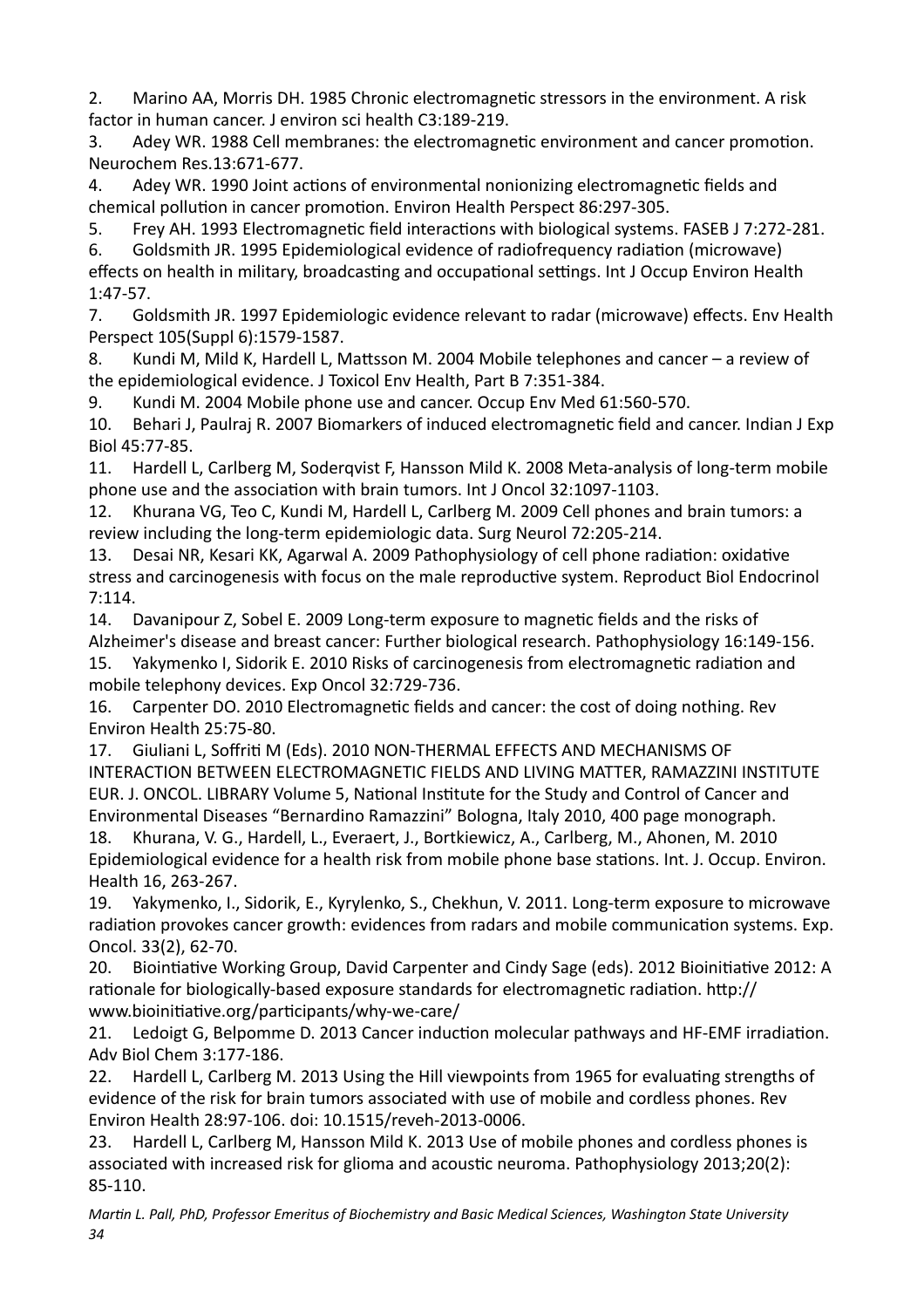24. Carpenter DO. 2013 Human disease resulting from exposure to electromagnetic fields. Rev Environ Health 2013;28:159-172.gj 

25. Davis DL, Kesari S, Soskolne CL, Miller AB, Stein Y. 2013 Swedish review strengthens grounds for concluding that radiation from cellular and cordless phones is a probable human carcinogen. Pathophysiology 20:123-129.

26. Morgan LL, Miller AB, Sasco A, Davis DL. 2015 Mobile phone radiation causes brain tumors and should be classified as a probable human carcinogen (2A). Int J Oncol 46(5): 1865-1871.

27. Mahdavi M, Yekta R, Tackallou SH. 2015 Positive correlation between ELF and RF electromagnetic fields on cancer risk. J Paramed Sci 6(3), ISSN 2008-4978.

28. Grell K, Frederiksen K, Schüz J, Cardis E, Armstrong B, Siemiatycki J, Krewski DR, McBride ML, Johansen C, Auvinen A, Hours M, Blettner M, Sadetzki S, Lagorio S, Yamaguchi N, Woodward A, Tynes T, Feychting M, Fleming SJ, Swerdlow AJ, Andersen PK. 2016 The Intracranial Distribution of Gliomas in Relation to Exposure From Mobile Phones: Analyses From the INTERPHONE Study. Am J Epidemiol 184:818-828. 

29. Carlberg M, Hardell L. 2017 Evaluation of Mobile Phone and Cordless Phone Use and Glioma Risk Using the Bradford Hill Viewpoints from 1965 on Association or Causation. BioMed Res Int 2017, Article ID 9218486, https://doi.org/10.1155/2017/9218486

30. Bortkiewicz A, Gadzicka E, Szymczak W. 2017 Mobile phone use and risk for intracranial tumors and salivary gland tumors - A meta-analysis. Int J Occup Med Environ Health 30:27-43. 31. Bielsa-Fernández P, Rodríguez-Martín B. 2017 [Association between radiation from mobile phones and tumour risk in adults]. Gac Sanit. 2017 Apr 12. pii: S0213-9111(17)30083-3. doi: 10.1016/j.gaceta.2016.10.014. [Epub ahead of print]

32. Alegría-Loyola MA, Galnares-Olalde JA, Mercado M. 2017 [Tumors of the central nervous system]. Rev Med Inst Mex Seguro Soc 55:330-334.

33. Prasad M, Kathuria P, Nair P, Kumar A, Prasad K. 2017 Mobile phone use and risk of brain tumours: a systematic review of association between study quality, source of funding, and research outcomes. Neurol Sci. 2017 Feb 17. doi: 10.1007/s10072-017-2850-8. [Epub ahead of print].

34. Miller A. 2017 References on cell phone radiation and cancer. https://ehtrust.org/referencescell-phone-radio-frequency-radiation-cancer/ (Accessed Sept. 9, 2017)

35. Hardell L. 2017 World Health Organization, radiofrequency radiation and health – a hard nut to crack (Review). Int J Oncol 51:405-413.

36. Pall ML. 2018 How cancer can be caused by microwave frequency electromagnetic field (EMF) exposures: EMF activation of voltage-gated calcium channels (VGCCs) can cause cancer including tumor promotion, tissue invasion and metastasis via 15 mechanisms. Chapter 7 in: Mobile Communications and Public Health, Marko Markov, Ed., CRC Press, pp 163-184.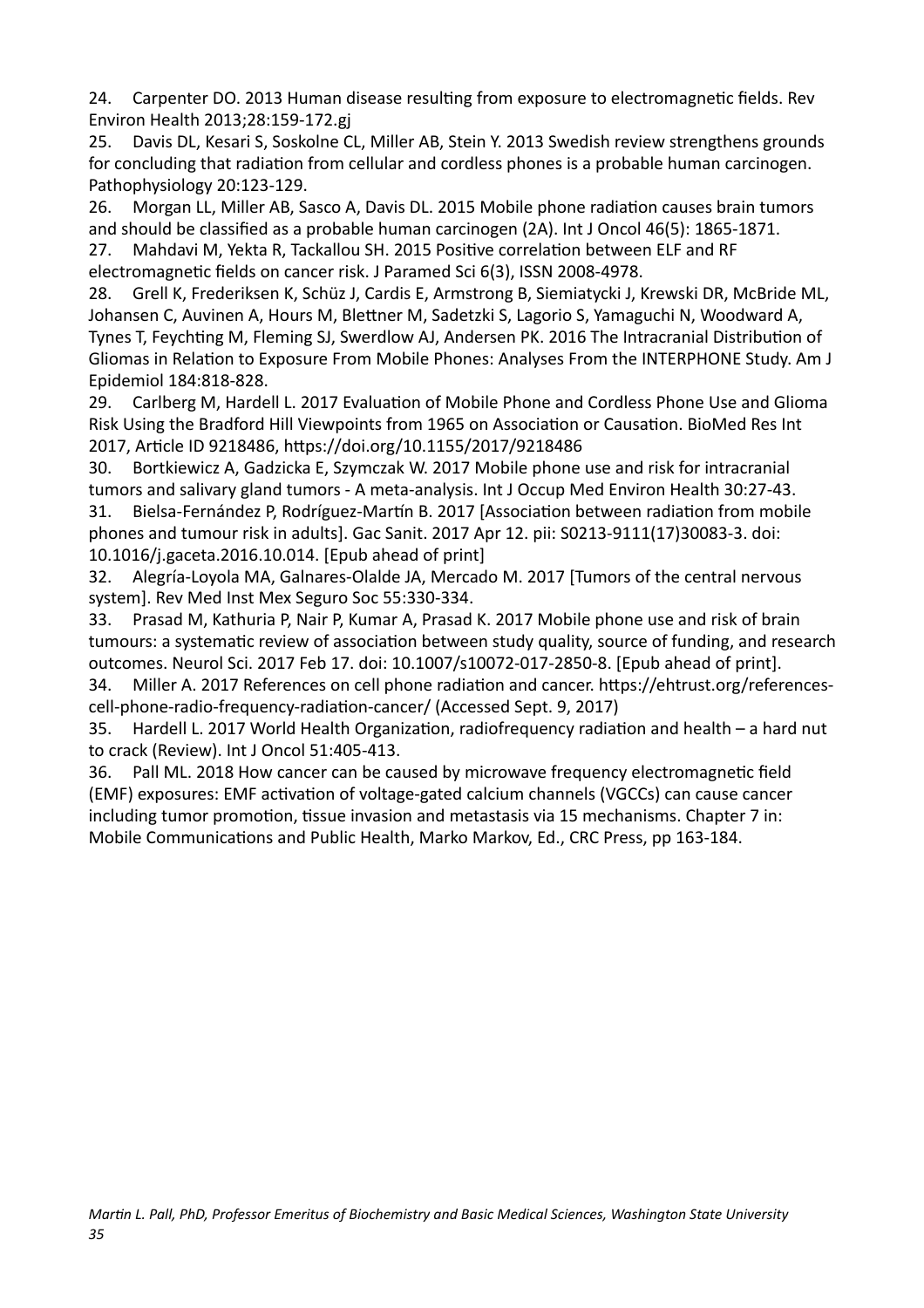## <span id="page-35-0"></span>**Appendix 3**

## Reviews showing that pulsed EMFs are, in most cases, much more biologically active than are non-pulsed (continuous wave) EMFs of the same average intensity

Pulsed EMFs are, in most cases, much more biologically active than are non-pulsed (continuous wave) EMFs of the same average intensity. This is important because all wireless communication devices communicate via pulsations and because the "smarter" the device, the more it pulses because the pulsations convey the information. What should be obvious is that you cannot study such pulsation roles if there were no biological effects produced by such EMFs. The pulsation studies alone tell us that there are many such EMF effects.

1. Osipov YuA, 1965 [Labor hygiene and the effect of radiofrequency electromagnetic fields on workers]. Leningrad Meditsina Publishing House, 220 pp.

2. Pollack H, Healer J. 1967 Review of Information on Hazards to Personnel from High-Frequency Electromagnetic Radiation. Institute for Defense Analyses; Research and Engineering Support Division. IDA/HQ 67-6211, Series B, May 1967.

3. Frey AH. 1974 Differential biologic effects of pulsed and continuous electromagnetic fields and mechanisms of effect. Ann N Y Acad Sci 238: 273-279.

4. Creighton MO, Larsen LE, Stewart-DeHaan PJ, Jacobi JH, Sanwal M, Baskerville JC, Bassen HE, Brown DO, Trevithick JR. 1987 In vitro studies of microwave-induced cataract. II. Comparison of damage observed for continuous wave and pulsed microwaves. Exp Eye Res 45:357-373.

5. Grigor'ev IuG. 1996 [Role of modulation in biological effects of electromagnetic radiation]. Radiats Biol Radioecol 36:659-670. 

6. Belyaev I. 2005 Non-thermal biological effects of microwaves. Microwave Rev 11:13-29. 

7. Belyaev I. 2005 Non-thermal biological effects of microwaves: current knowledge, further perspective and urgent needs. Electromagn Biol Med 24(3):375-403.

8. Markov MS. 2007 Pulsed electromagnetic field therapy: History, state of the art and future. The Environmentalist 27:465-475.

9. Van Boxem K, Huntoon M, Van Zundert J, Patijn J, van Kleef M, Joosten EA. 2014 Pulsed radiofrequency: a review of the basic science as applied to the pathophysiology of radicular pain: a call for clinical translation. Reg Anesth Pain Med. 2014 Mar-Apr;39(2):149-59.

10. Belyaev, I. 2015. Biophysical mechanisms for nonthermal microwave effects. In: Electromagnetic Fields in Biology and Medicine, Marko S. Markov, ed, CRC Press, New York, pp 49-67. 

11. Pall, M. L. 2015 Scientific evidence contradicts findings and assumptions of Canadian Safety Panel 6: microwaves act through voltage-gated calcium channel activation to induce biological impacts at non-thermal levels, supporting a paradigm shift for microwave/lower frequency electromagnetic field action. Rev. Environ. Health 3, 99-116. doi: 10.1515/reveh-2015-0001.

12. Panagopoulos DJ, Johansson O, Carlo GL. 2015 Real versus simulated mobile phone exposures in experimental studies. BioMed. Res. Int. 2015, article ID 607053, 8 pages. doi: 10.1155/2015/607053. 

13. Batista Napotnik T, Reberšek M, Vernier PT, Mali B, Miklavčič D. 2016 Effects of high voltage nanosecond electric pulses on eukaryotic cells (in vitro): A systematic review. Bioelectrochemistry. 2016 Aug;110:1-12. doi: 10.1016/j.bioelechem.2016.02.011.

14. Rekjavik Appeal on wireless technology in schools. 2017 http://www.stralskyddsstiftelsen.se/ [wp-content/uploads/2017/03/Reykjavik-Appeal-170224-2.pdf](http://www.stralskyddsstiftelsen.se/wp-content/uploads/2017/03/Reykjavik-Appeal-170224-2.pdf) (accessed July 29, 2018). Signed by 148 scientists, physicians and educators from 35 countries.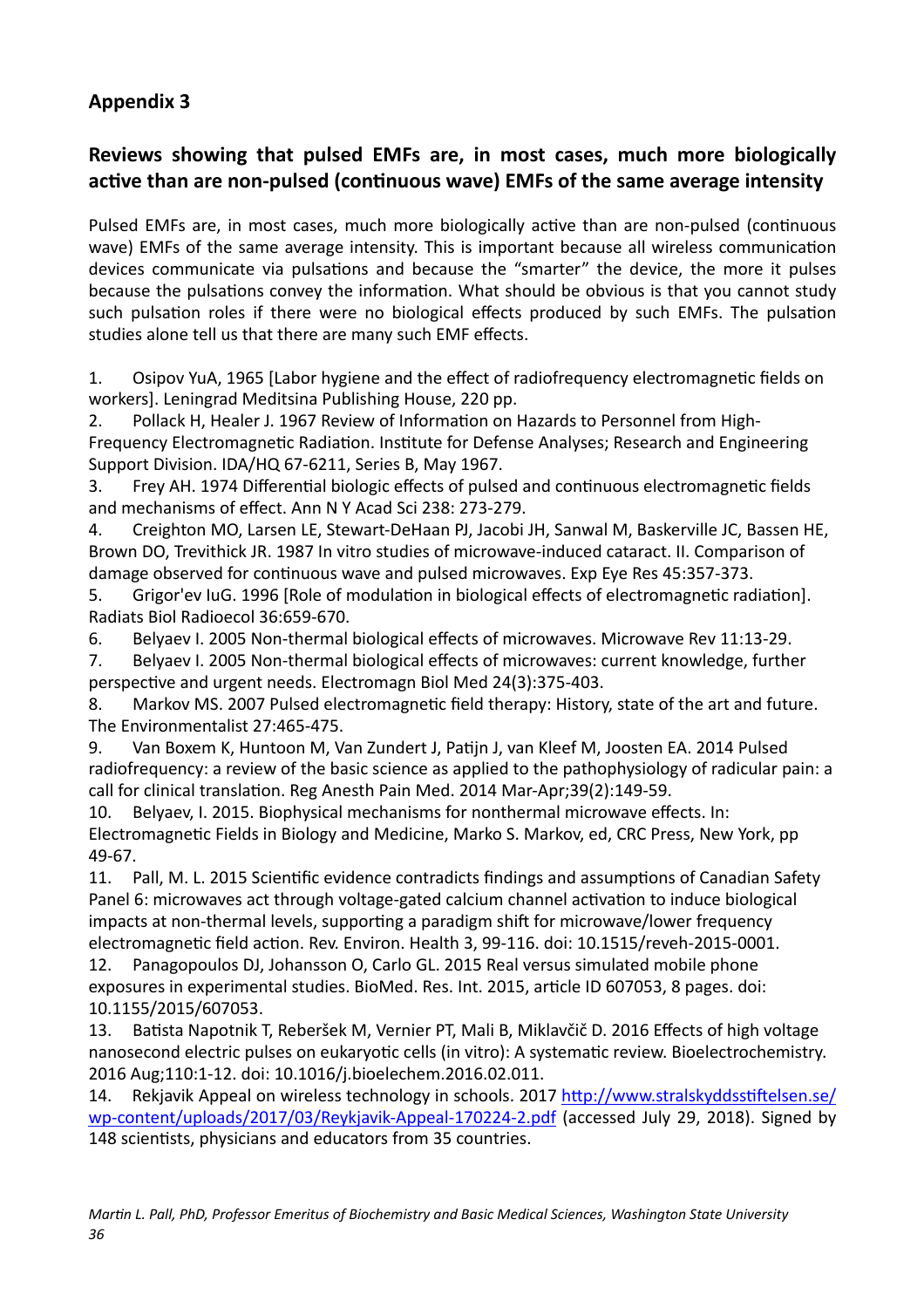## **Appendix 4**

## <span id="page-36-0"></span>**List of signatories (119) to the Response by Martin L. Pall** *Until 8 October 2018*

Robert Adler, MBBS, Dip Msk, FAFRM, RACP, Westmead Hospital, Sydney, Australia

Julienne Battalia, East Asian Medicine Doctor (EAMD), Lopez Acupuncture & Integrated Health, Lopez Island, USA

Josh del Sol Beaulieu, Filmmaker and Rights Advocate, Take Back Your Power, InPower Movement, Seattle, USA

Wilhelm Bodewigs, Dipl-Ing, Urban Planner, Association Building Biology, Sligo, Ireland Jean-Pierre Boisvert, BSc (Retired), Sutton, Canada

Theodora Bootsma, MD, Dronten, Netherlands

Fabio Bottaini, Musician & Composer, Researcher, EgoCreanet c/o Business Incubator, Scientific Pole University of Florence, Lucca, Italy

Jacques Boucher, Baccalauréat ès lettres (Géographie), Regroupement pour la surveillance du nucléaire, Chambly, Canada

Barry Breger, BSc, Diplôme Universitaire en Médecine (Fr), MD, Board of Directors, Environmental Health Association of Quebec (aseq-ehaq.ca), Westmount Wellness Center, Montreal, Canada

Klaus Buchner, Prof Dr Dr habil, Member, European Parliament, Brussels, Belgium

Jane Caldwell, PhD, Environmental Health Scientists/Toxicologist, United States Environmental Protection Agency (Retired), Durham, USA

Frank Clegg, Bachelor of Mathematics, University of Waterloo, Canada, CEO, Canadians for Safe Technology, Oakville, Canada

Julia Chuang, R TCMP, Doctoral Diploma of Traditional Chinese Medicine, Greenfield & Associates; St. Anastasia Integrated Healthcare, Waterdown, Canada

Deborah Cooney, Bachelor's in Economics, Brown University, President, World Healing Education Now Foundation, San Diego, CA, USA

Andrea Cormano, MD, ISDE, Baselice, Italy

Vita de Waal, Director, Foundation for GAIA, London, UK

Alvaro de Salles, PhD, Professor, Federal University of Rio Grande do Sul, Porto Alegre, Brazil

Davide Degli Esposti, PhD, Molecular Ecotoxicologist, Institut national de recherché en sciences et technologies pour l'environnement et l'agriculture (Irstea), Lyon, France

- Agostino Di Ciaula, MD, Internist, President of Scientific Committee, International Society of Doctors for Environment (ISDE), Bari, Italy
- Jean-Yves Dionne, BSc Pharm, Apothecary Academy, Mont Royal, Canada

Ralph Dom, Stop Smart Meters BC, Salt Spring Island, BC, Canada

Cecelia Doucette, BA, Master of Technical & Professional Writing, Technology Safety Educator, Understanding EMFs, Ashland, United States

B Dudney, Doctor of Medicine, Diplomate American Board Family Practice 1980, Forestville CA, USA

Gudrun Eglitis, BA, Health Haven, Minneapolis, USA

Lewis Evans, BA Hons, Inventor of MW Protective Device, Horsefly, Canada

Linda R Floyd, Stop Smart Meters BC, Salt Spring Island, BC, Canada

Simon Fox, Independent Researcher and Developer, Shepton Mallet, United Kingdom

Cynthia Franklin, BS Computer Science, MA Applied Behavioral Science, President,

Consumers for Safe Cell Phones, Bellingham, USA

Genevieve Gagne, DC, MD, International College of Applied Kinesioloogy, Prevost, Canada Livio Giuliani, PhD, Research Director, University of Abruzzo - Fisioterapia Lab., Rome, Italy Lynn Gordon, BSc Hons, Llangollen, Wales, United Kingdom

Colin Gott, BTEC HNC Electronic Engineering, London, United Kingdom

Magda Havas, BSc, PhD, Professor Emeritus, Trent University, Peterborough, Canada

Hélène Henke-Houet, Translator, German Association for the Electrohypersensitive, Munich, Germany

Diane Hickey, BA, MBA, Co-founder, Association For Children and Safe Technology, Fullerton, USA

David Hill, BA, MA, MSc, Professor, University of Calgary, Calgary, AB, Canada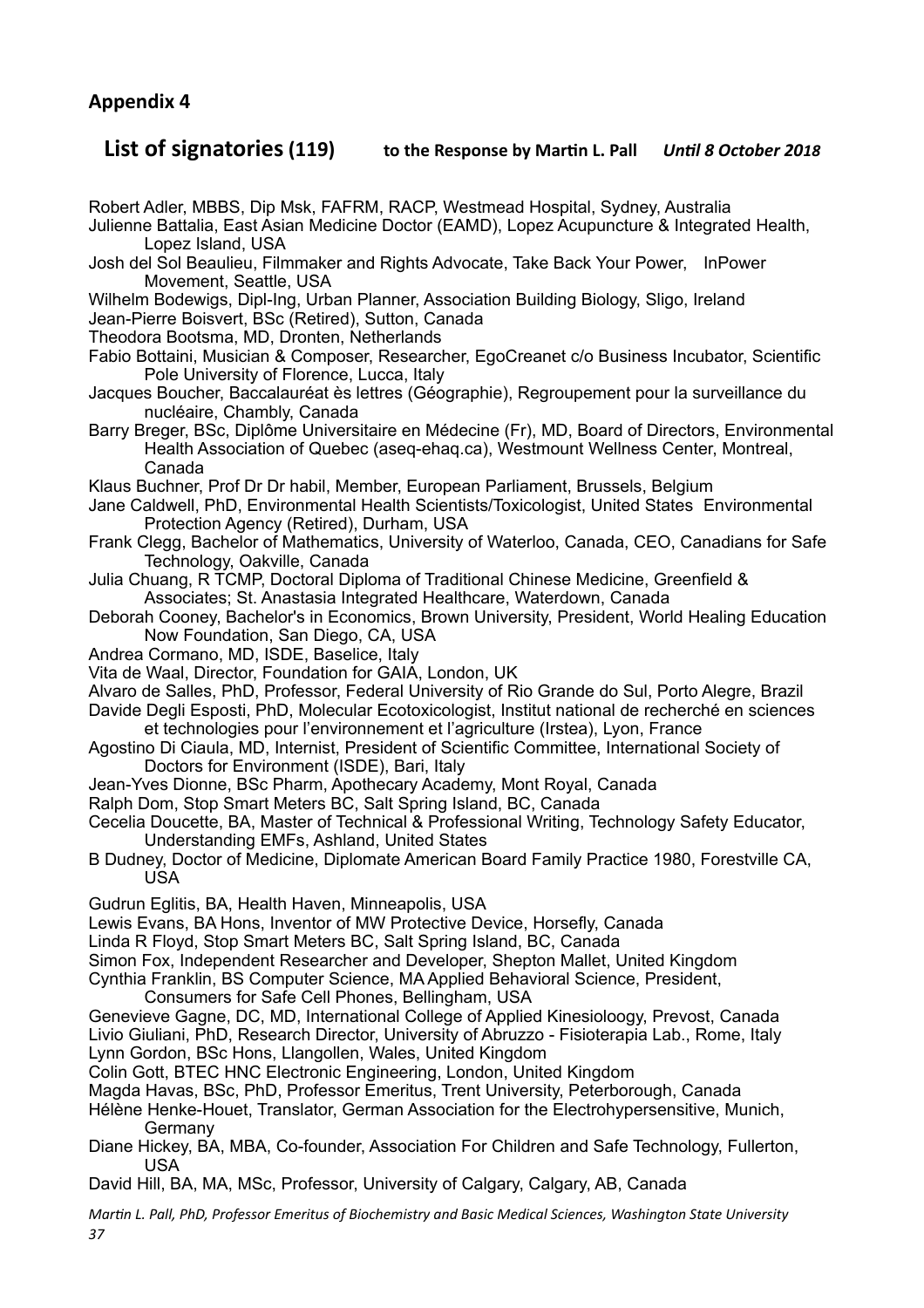Anthony Hughes, BSc, DipChemEng, Lic Ac, Dip Stats, Natural Medicine Clinic, Dublin, Ireland Desiree Jaworski, BA Accounting, Executive Director, Center for Safer Wireless, Arlington, USA Toril Jelter, MD, John Muir Medical Center, Walnut Creek, California, USA

- Olle Johansson , PhD, Associate Professor, Karolinska Institute & Royal Institute of Technology (Retired), Stockholm, Sweden
- Brenda Kratenberg, MA Neuropsychology, Unimaas, Heerlen, Netherlands

Monika Krout, Dr med, Kompetenzintitiative, Aachen, Germany

Gunilla Ladberg, PhD, Author (Retired), Stockholm, Sweden

Victor Leach, MSc FRMIT Applied Physics, Oceania Radiofrequency Scientific Advisory Association, Brisbane, Australia

Jason Lewko, Electronic Engineering Technologist, Delta, Canada

Bernhard Liebl, Dipl-Ing, Vienna, Austria

- Finlay MacPherson, Dipl T, Retired, Hagensborg, BC, Canada
- Don Maisch, PhD, Independent Researcher, Author, *The Procrustean Approach*, Lindisfarne, Tasmania, Australia
- Christian Marceau, Occupational Therapist, Ergomobilité, Montreal, Canada

Fiorenzo Marinelli, Biologist, Researcher, Molecular Genetic Institute CNR, Bologna, Italy

Ellen Marks, BSc, Director, California Brain Tumor Association, Orinda, CA, USA

Trevor Marshall, PhD, Professor, Autoimmunity Research Foundation, Thousand Oaks, California, USA

Elena Massaro, MD, ASSIMAS, Vidracco, Italy

Persephone Maywald, MA, Psychologist, McKinleyville, USA

Lisa Meserve, Associate Degree in Science, Dental Hygienist, Lancaster, USA

Sandra McLaughlin, Doctor of Jurisprudence, Attorney, Earth Law Center, Solon, USA

Theodore Metsis, PhD, MScEng, MScEMEng, EMF Protection – Electrosmog Specialist,

Consultant and Author, Kifissia, Athens, Greece

Catherine Millette, BSc, Occupational therapist, Prévost, Canada

Mike Mitcham, BSc Hons, Stop Smart Meters UK, London, United Kingdom

Ethna Monks, BA Hons, MA ACW, Member, Electromagnetic Sense Ireland, Wexford, Ireland

Nicolette Moore, BA (Journ), Durban, South Africa

Deborah Moore, MEd, MA, PhD, Executive Director, Second Look (non-profit), Montpelier, Vermont, USA

Peter Müller, Selbsthilfegruppe Elektrosmog Salzburg, Austria

Sharon Noble, Citizens for Safe Technology, Victoria, British Columbia, Canada

Stefano Gallozzi, BSc Physics, National Institute for Astrophysics – Osservatorio Astronomico di Roma, President & Legal Representative, Italian Environmental Committee ONLUS, Monte

Porzio Catone, Italy

Denis Noble, BA, MA, PhD, Citizens for Safe Technology, Victoria, British Columbia, Canada Rainer Nyberg, EdD, MPs, Professor Emeritus, Abo Akademi University (Retired),Vasa, Finland Simon Ó Faoláin, MA Archaeology, An Daingean, Ireland

Martin L. Pall *(author of the response)* 

Antonio Maria Pasciuto, Laurea in Medicina e Chirurgi, Specialist in Internal Medicine, President ASSIMAS, Rome, Italy

Michael Peleg, Msc, Engineer, Technion, Israel Institute of Technology, Nahariya, Israel Angelo Porreca, Engineer, Legambiente Barletta Environmental Organization, Italy

Sherry Ridout, B Ed, Teacher (Retired), Citizens for Safe Technology, Victoria, Canada Cris Rowan, BScOT, BScBi, CEO, Zone'in Programs Inc., Vancouver, Canada

Oksana M. Sawiak, DDS. IMD. MAGD, AIAOMT, Board of Integrative Medicine, Toronto, Canada Allen Schoen, DVM,MS, PhD (hon.), Veterinarian, Author, Center for Integrative Animal Health, Saltspring Island, Canada

Cathy Smith, PhD, Plymouth, United Kingdom

Cyril Smith, PhD, DIC (Salford University, Retired 1990), Eccles, Manchester, United Kingdom Rebecca Smith, Master of Aeronautical Science (ERAU) Aviation Education, Human Factors,

 Management, Space Studies, Disabled Veteran (toxic encephalopathy secondary to chemical and EMF exposure), US Army Reserve Electrician, US Navy and FAA Air Traffic

 Controller, Nagasaki, atomic veteran descendant, Vancouver, Washington, USA Marcello Stampacchia, Engineer, Promoter of first electrosmog-free area of Italy, Author of E-Smogfree Blog Italy, Brisighella, Italy

Alex Stadtner, President, MS, CIEC, BBEC, LEED, WELL, Healthy Building Science,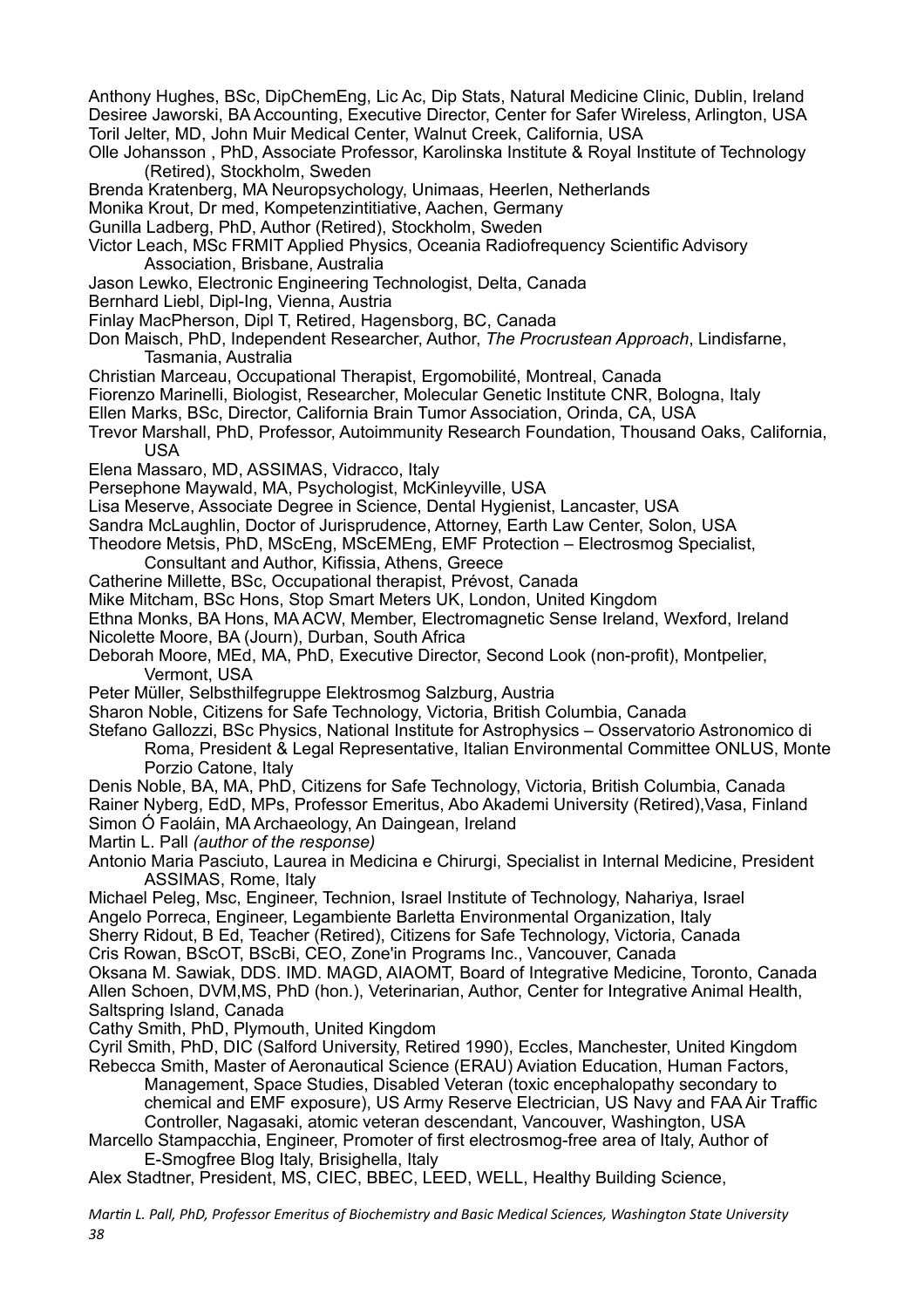Environmental Testing & Industrial Hygiene, San Francisco, CA, USA

- Antoinette Stein, PhD, Deputy Director, West Coast Programs, Research Engineer, Environmental Health Trust, Berkeley, USA
- Michele Stephens, BSc, Bed St, BCom, Retired, Brisbane, Australia

Ottaviano Tapparo, PhD, Associate Professor, Specialist in environmental pollutants, UMF University Timisoara; Institute for Traditional and Non-Traditional Medicine, Dnepropetrovsk; Munich, Germany

Gregory Temmer, BSEE, Electrical Engineer, Fort Collins, USA

Diane Testa, PhD, Biomedical Engineering, Senior Lecturer, College of Engineering and Math, Western New England University, Springfield, MA, USA

Rob van der Boom, MSc, EHS Foundation, Hoofddorp, Netherlands

- Corriëlle van Vuuren, Drs, MeBA, Biology, Environmental Business Management, EHS Foundation, Hoofddorp, Netherlands
- Lauraine Margaret Helen Vivian, PhD Psychiatry and Anthropology, United Kingdom

Leendert Vriens, PhD, Philips Research Fellow (Retired), Knegsel, Netherlands

Steven Weller, BSc Biochemistry & Microbiology, Oceania Radiofrequency Scientific Advisory Association, Brisbane, Australia

Ann, Welsh, BA, MA, RN, AIHM, ACEP, Contra Costa, USA

Jean Willson, Dr (Retired), MBChB, Dip Herb Phyt, Kanata, Canada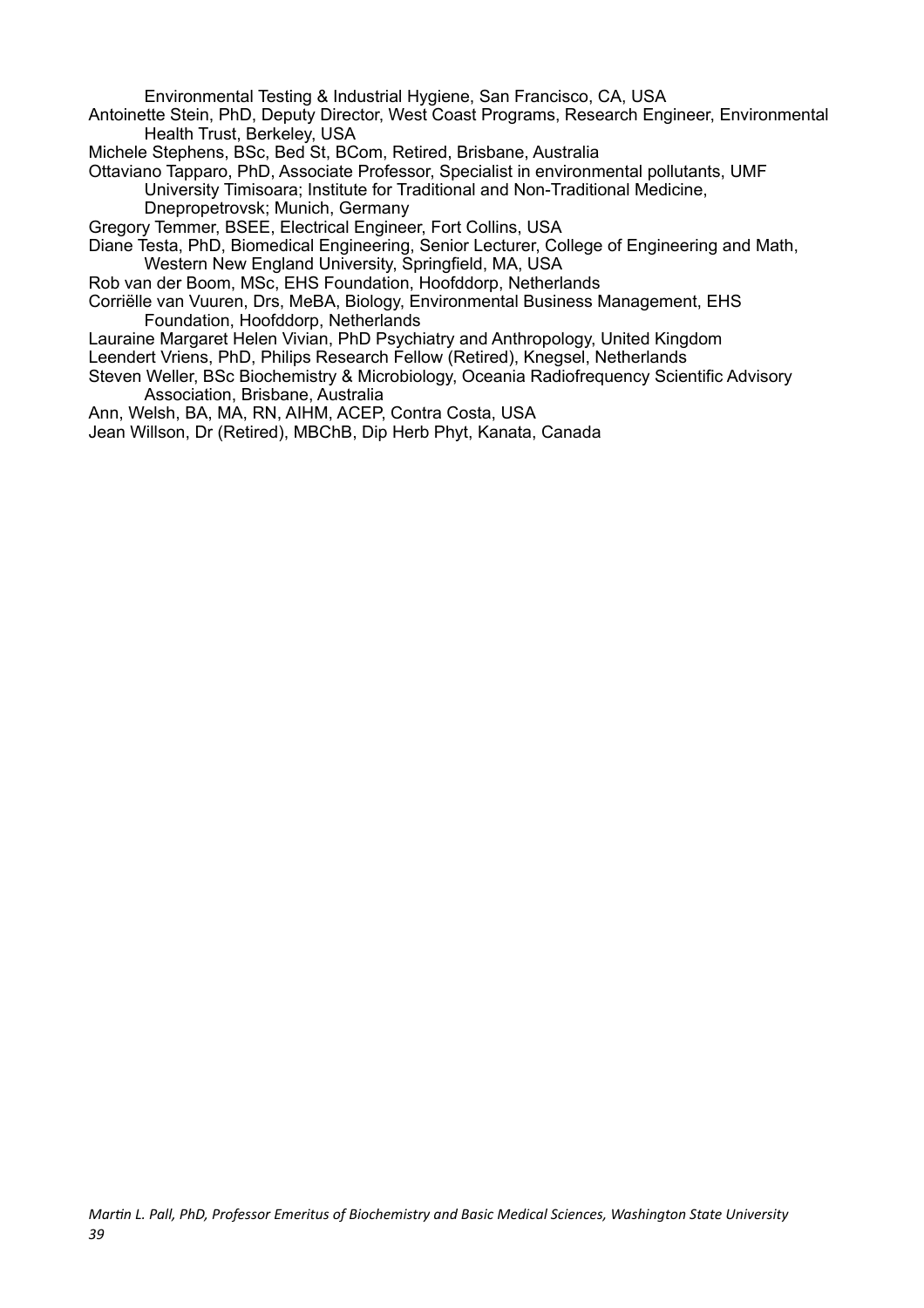## **Appendix 5**

### <span id="page-39-0"></span>**Comments from signatories**

*I* have EHS. Life has become horrible because of all the cell phones and WiFi everywhere. Life will *become intolerable if 5G rolls out. I may decide to end my life because life will not be worth living if there is no safe place to live. We are living in a technological insane world where health is not considered in the roll-outs of new technology.* 

*My husband had epileptic seizures only when exposed to Wi-Fi, mobile phones and cell phone towers. He died in February 2018 as we did not have enough money to shield the house completely from rising radiation from Grand Mal and subsequent brain bleeding.* 

*After installation of a smart meter, I began to experience debilitating muscle weakness. The condition reversed with the removal of the smart meter.* 

*Current levels of electrosmog are preventing some children from sleeping, speaking and learning. Increasing levels of wireless radiation further with 5G is a serious mistake.* 

*I have been suffering with EMR-Interference Syndrome, beginning around 1985 for 7 years (Wi-Fi hearing, which would go away when out of the city) and then 2009 to present (the same Wi-Fi hearing - 1 pure tone 90% of the time, other frequencies here & there for a few seconds at a time & the HUM, heard round the world when people are using natural gas!!!!????? A total of 15 years!!! PLEASE HELP!!!!!* 

*People in the U.S. have more environmentally induced diseases than any nation, including our children! Corporations knowingly allow harm via unconscionable deceit. No studies support 5G! Many studies demonstrate the life-altering damage from our daily bombardment by unseen waves. We must limit exposure. We must protect our brains, our bodies, our DNA. Moratorium on all 5G and limit and reduce our current exposures for the good of our living earth and its inhabitants.* 

*Health damaged by RFR/EMR in my own home due to two smart meters on my property installed without my knowledge or consent. Now that my utility has been made aware that their meters caused me to become electromagnetically hypersensitive, they refuse to remove and replace with safer analog meters. I have been sleeping in my vehicle each night for nearly two years. I am very concerned about 5G and feel that it MUST be tested for safety before it is unleashed on a uninformed public. The science is clear, there are cumulative negative health effects caused by non ionizing RF radiation and we should have some say to whether we want to be radiated 24/7 inside our own home. Enough already how this is going to be great for the economy; public health matters more.* 

*The guidelines must be set this time without ignoring the thousands of papers that demonstrate harm, otherwise we may reach a point where the human race becomes unviable. Never has such an important decision been in the hands of so few people.* 

*Since a cellular telephony base station was built outside my house I have suffered increasing sensitivity to EMF, which has becoming almost entirely debilitating. This is NOT nocebo, as I began suffering the symptoms several months before I knew about the base station. When the medical report came back clear, I began looking for other reasons for my condition, and discovered the research on EMF sensitivity, which matched my symptoms. Biomarkers tests have confirmed this diagnosis.*